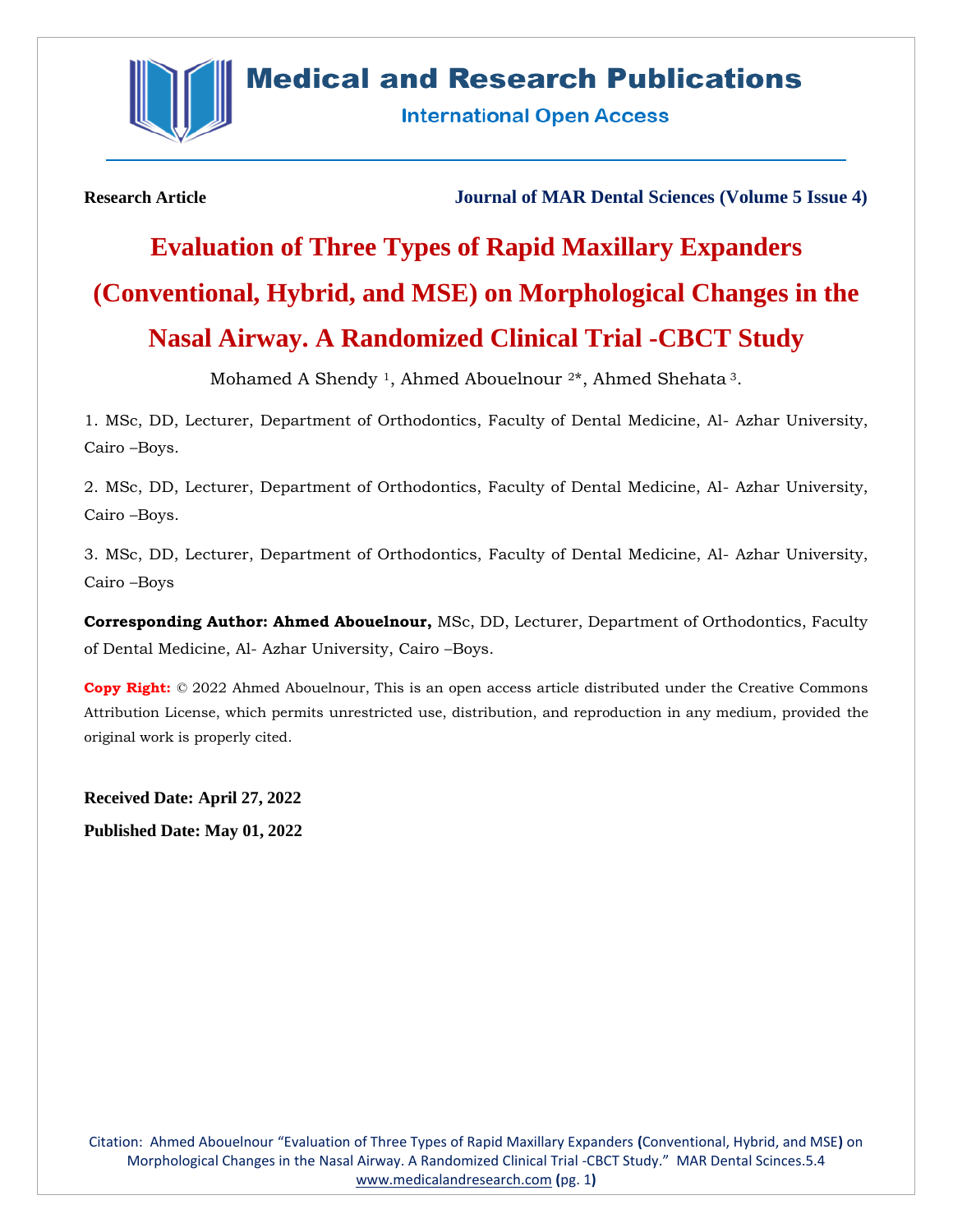# *Abstract*

*Aim of the study: To compare radiographically the morphometric changes in the nasal airway after using three types of rapid maxillary expansion (RME) conventional hyrax (CH), hybrid hyrax (HH) and maxillary skeletal expander (MSE) using cone beam computed tomography (CBCT).*

*Material and Methods: A total sample of thirty patients presented with constricted maxilla were randomized in to three equal groups. Group 1 CH, group 2 HH and group 3 Maxillary skeletal expander (MSE). The age ranges from 11 to 17 years (Y) with mean age 14.28, 15.06 and 15.40 Y respectively.*

*CBCT records were taken before expansion (T1) and after six months (T2) of RME; the airway was segmented and quantified using Romexis software (version 5.3.4.39USA).*

*Results: The paired t test was used to compare the pre and post values. To compare the three groups, a one-way analysis of variance (ANOVA) was utilized. When the ANOVA test was significant, the Bonferroni post-hoc test was employed for pair-wise comparisons between groups. P ≤ 0.05 was used as the significant level. In all groups, the post-treatment value was considerably larger than the pre-treatment value in total volume, nasopharyngeal volume, retropalatal volume, and nasal cavity, whereas the difference in retroglossal volume was not statistically significant in only group 3 (MSE).*

*Conclusions: RME may have a good effect on airway regardless the appliance type.*

*Keywords: Nasal airway; Morphometry; Morphological change Orthodontic expansion; Rapid palatal expansion; RPE; Rapid maxillary expansion; RME; Hyrax; Hybrid hyrax; Maxillary skeletal expansion; MSE; Cone beam computed tomography; CBCT*

Citation: Ahmed Abouelnour "Evaluation of Three Types of Rapid Maxillary Expanders **(**Conventional, Hybrid, and MSE**)** on Morphological Changes in the Nasal Airway. A Randomized Clinical Trial -CBCT Study" MAR Dental Scinces.5.4 [www.medicalandresearch.com](http://www.medicalandresearch.com/) **(**pg. 2**)**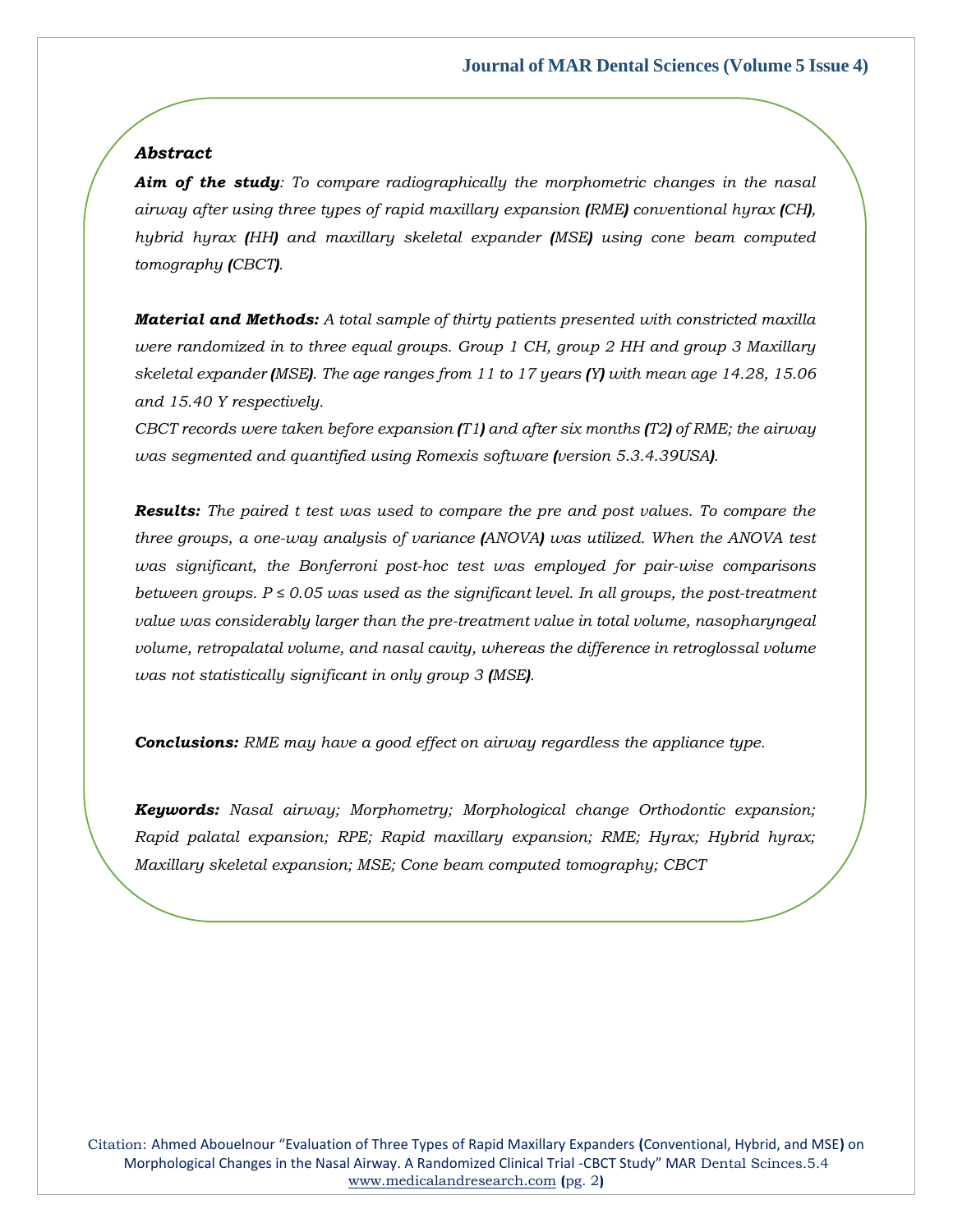#### **Introduction**

Rapid maxillary expansion **(**RME**)** is a common procedure for correcting posterior crossbite, mild maxillary crowding and maxillary arch constriction through opening the mid palatal suture. **(**1-3**)**

RME can open the palatal and circum maxillary sutures, splitting of maxilla into two parts which affect nasal airway through increase nasal cavity volume followed by decreased nasal resistance and improved airflow especially in children with obstructive sleep apnea. **(**4-7**)**

Previous studies reported that RME can improve the airway. **(**8-10**)**

On the other hand, other studies reported that RME does not affect oropharynx dimension. **(**11,12**)**

A systematic review mentioned that small changes in volume does not guaranty improvement in breathing mode, hence they advised the clinician not to do RME to improve the breathing mode. **(**13**)**

Current evidence suggested that the conflict might be the different protocols of Cone beam computed tomography **(**CBCT**)** between studies, Head posture, tongue position, and segmentation protocols were not standardized in the selected studies hence they recommended more accurate and reliable protocol with fixed head and tongue positioning, also the segmentation method. **(**14**)**

Other evidence showed improvement only limited to short term evaluation rather than long term one **(**15**)** While other evidence showed no improvement even with short term especially with miniscrew assisted rapid palatal expansion **(**MARPE**)**. **(**16**)**

From the above mentioned it is clear enough that the link between RME and the upper airway especially the oropharyngeal **(**OP**)** is still a mystery, So the aim of this study was to compare volumetric Three dimension **(**3D**)** and morphometric changes in the nasal airway after using three different Rapid maxillary expanders **(**RMEs**) (**conventional, hybrid and MSE**)** using cone beam computed tomography **(**CBCT**)**.

# **Material and Method**

This randomized controlled trial was conducted on patients seeking orthodontic treatment in the outpatient clinic, Orthodontic department, Faculty of Dental Medicine, Al-Azhar University, Cairo, Boys branch. It was approved with the ethical committee at Faculty of Dental Medicine, Al-Azhar University, Cairo, Boys branch. under code number 772/220.

The study followed the Consolidated Standards of Reporting Trials **(**CONSORT**)** guidelines **(**Figure 1**)**.

Sample size calculation using G power software was based on the previous article. **(**11**)** The following eligibility criteria were used to select the patients for the study: Patients suffering maxillary collapse

Citation: Ahmed Abouelnour "Evaluation of Three Types of Rapid Maxillary Expanders **(**Conventional, Hybrid, and MSE**)** on Morphological Changes in the Nasal Airway. A Randomized Clinical Trial -CBCT Study" MAR Dental Scinces.5.4 [www.medicalandresearch.com](http://www.medicalandresearch.com/) **(**pg. 3**)**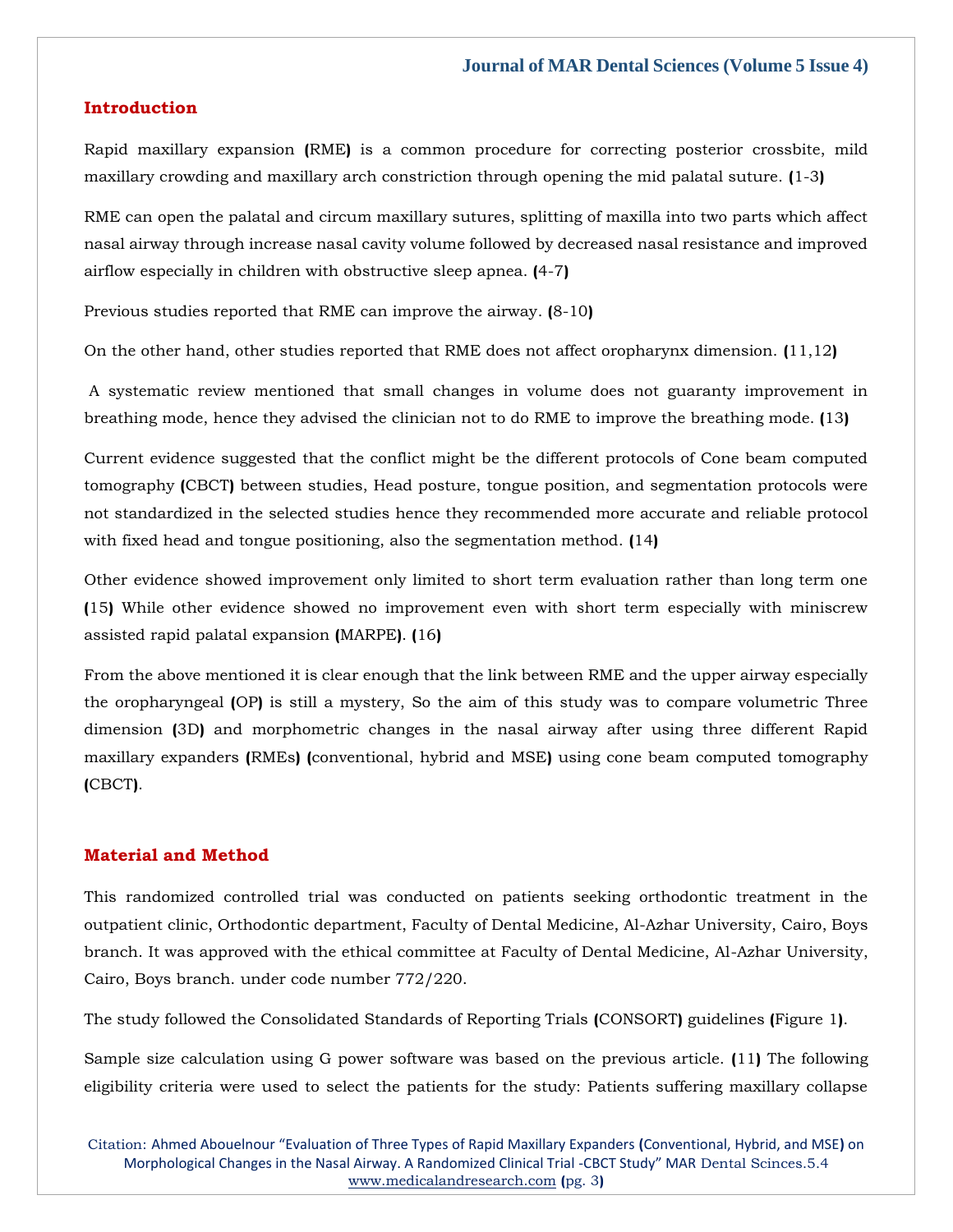with a skeletal background, unilateral or bilateral posterior crossbite, varied in age from 11 to 17 years old and were in good dental and general health, with no systemic disorders that could influence bone quality or interfere with orthodontic treatment and no periodontal disease. Exclusion criteria include a history of trauma, midface syndromes, previous surgery of upper airway and previous orthognathic or orthodontic therapy. **(**17-19**)**



Citation: Ahmed Abouelnour "Evaluation of Three Types of Rapid Maxillary Expanders **(**Conventional, Hybrid, and MSE**)** on Morphological Changes in the Nasal Airway. A Randomized Clinical Trial -CBCT Study" MAR Dental Scinces.5.4 [www.medicalandresearch.com](http://www.medicalandresearch.com/) **(**pg. 4**)**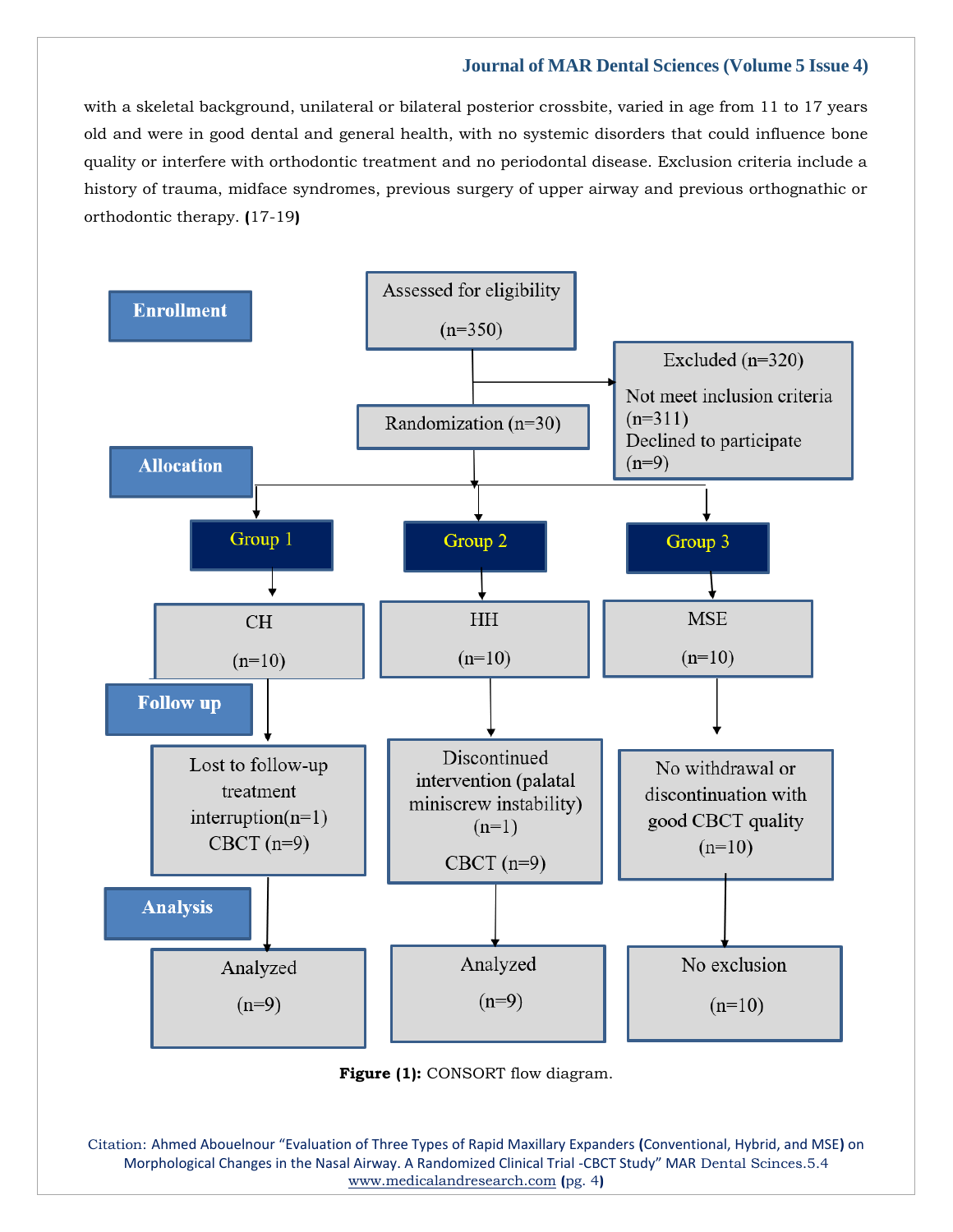Thirty young adult orthodontic patients **(**20 girls and 10 boys**)** were selected, classified and randomly allocated into three equal groups, using online generated randomization plan **(**Graph Pad**)** found at the website; http://www.graphpad.com/quickcalcs/index.cfm.:

Group **(**1**)**: The conventional hyrax **(**CH**) (**3 males and 7 females**)**. **(**Figure 2A**)**. Group **(**2**)**: The Hybrid hyrax **(**HH**) (**4 males and 6 females**)**. **(**Figure 2B**)**. Group **(**3**)**: The Maxillary skeletal expander **(**MSE**) (**3 males and 7 females**)**. **(**Figure 2C**)**.



**Figure (2):** Three Different types of expansion appliances **(**A**)** Hyrax**(**B**)** Hybrid hyrax**(**C**)** MSE.

The following diagnostic records were taken for each patient before and after the completion of expansion treatment including: Orthodontic study casts, extra-oral and intra-oral photographs, Panoramic radiographs.

Hyrax expanders 9mm screw length were used and supported bilaterally by first premolars and first permanent molars in group 1 **(**conventional**) (**Figure 2A**)** and supported only with bilateral first permanent molar with two miniscrew in group 2 **(**hybrid**) (**Figure 2B**)** while group 3 has MSE which is composed of two soft titanium arms were attached to two molar bands and four miniscrews **(**1.8mm in diameter, 11mm in length**)** were inserted into the MSE jackscrew **(**Figure 2C**)** with four holes to increase posterior and superior expansion of the maxilla. By engaging the bicortical bony system.

After appliance insertion and cementation, the protocol of rapid expansion was two turns per day for about 16 days.

Patient frequent observation in the follow up was mandatory to ensure the soundness of opening procedures. After the last activation, the screw was stabilized with ligature wire and masked with a small piece of flowable composite and kept as a retainer for six months. No further orthodontic treatment was started in both jaws until the retention phase was completed.

The cone beam computed tomography **(**CBCT**)** were taken before the start of the orthodontic expansion **(**T1**)** and six months later, shortly after the expander was removed **(**T2**)** using a Planmeca ProMax 3D Mid **(**at T1 and T2**)**. Scan time: 18 seconds, 90 kV, 12.5 mAs, 20 x 17 mm field of view, time of exposure: 6.22 seconds at 194 degrees. With a 200 mm voxel size. **(**Figure 3**)**.

Citation: Ahmed Abouelnour "Evaluation of Three Types of Rapid Maxillary Expanders **(**Conventional, Hybrid, and MSE**)** on Morphological Changes in the Nasal Airway. A Randomized Clinical Trial -CBCT Study" MAR Dental Scinces.5.4 [www.medicalandresearch.com](http://www.medicalandresearch.com/) **(**pg. 5**)**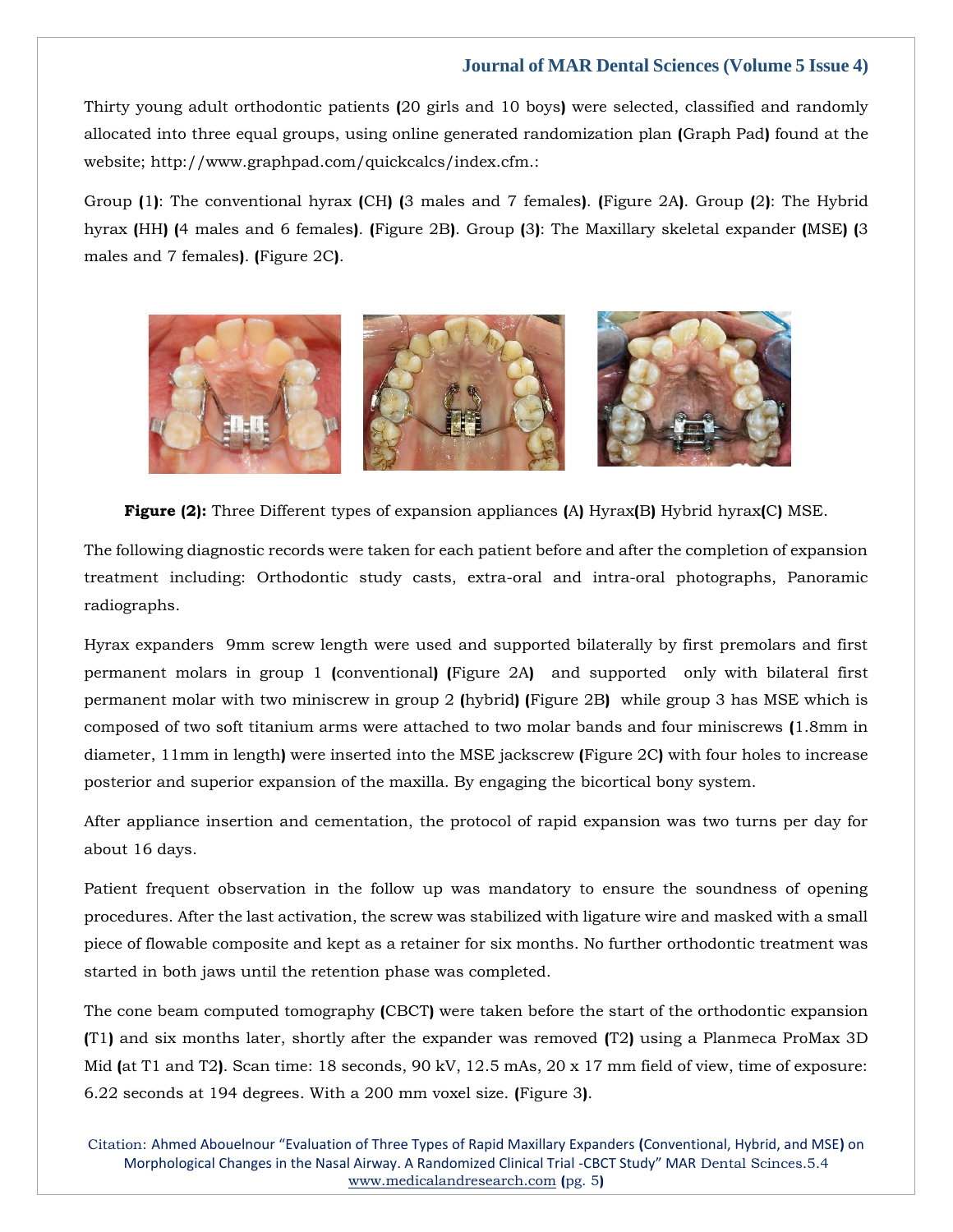They were uploaded to a computer as DICOM **(**digital imaging and communications in medicine**)** data files and reassembled in 0.3 mm increments before being examined with Romexis software **(**version 5.3.4.39USA**)**.

The patients were positioned by aligning the Frankfort horizontal plane with the floor and using laser beams as a guide for head orientation in the FH plane. **(**10**)** tongue posture was standardized as possible **(**put the tongue behind upper incisors with light touch after pronunciation of letter N**)**.

The following volumetric measurements were evaluated based on previous research. **(**20**)** Manual segmentation of the airway using segmentation tool in the software was made by tracing of the airway layer by layer in the coronal cross section until the last layer. The Sagittal view showing completed volume segmentation and its volume in mm3 and the 3D volume reconstruction of the nasal airway.

The completeness of volume segmentation and its volume in mm3 were confirmed by the Sagittal view. The Nasal cavity was measured in 3D volume from Anterior nasal spine **(**ANS**)** to Posterior nasal spine **(**PNS**)**, and the nasopharynx was drawn from line anteriorly from PNS to Sella **(**S**)** point extended posteriorly to the posterior wall of the pharynx above the line joining ANS and PNS.

The oropharynx was separated into two sections: retropalatal just below the ANS-PNS line to the uvula, and retroglossal from the uvula line to the epiglottis nearly at the same level of antero-inferior point of the third cervical vertebrae **(**C3**)**.

The total air volume was the summation of nasopharynx, retropalatal and retroglossal airway.





Citation: Ahmed Abouelnour "Evaluation of Three Types of Rapid Maxillary Expanders **(**Conventional, Hybrid, and MSE**)** on Morphological Changes in the Nasal Airway. A Randomized Clinical Trial -CBCT Study" MAR Dental Scinces.5.4 [www.medicalandresearch.com](http://www.medicalandresearch.com/) **(**pg. 6**)**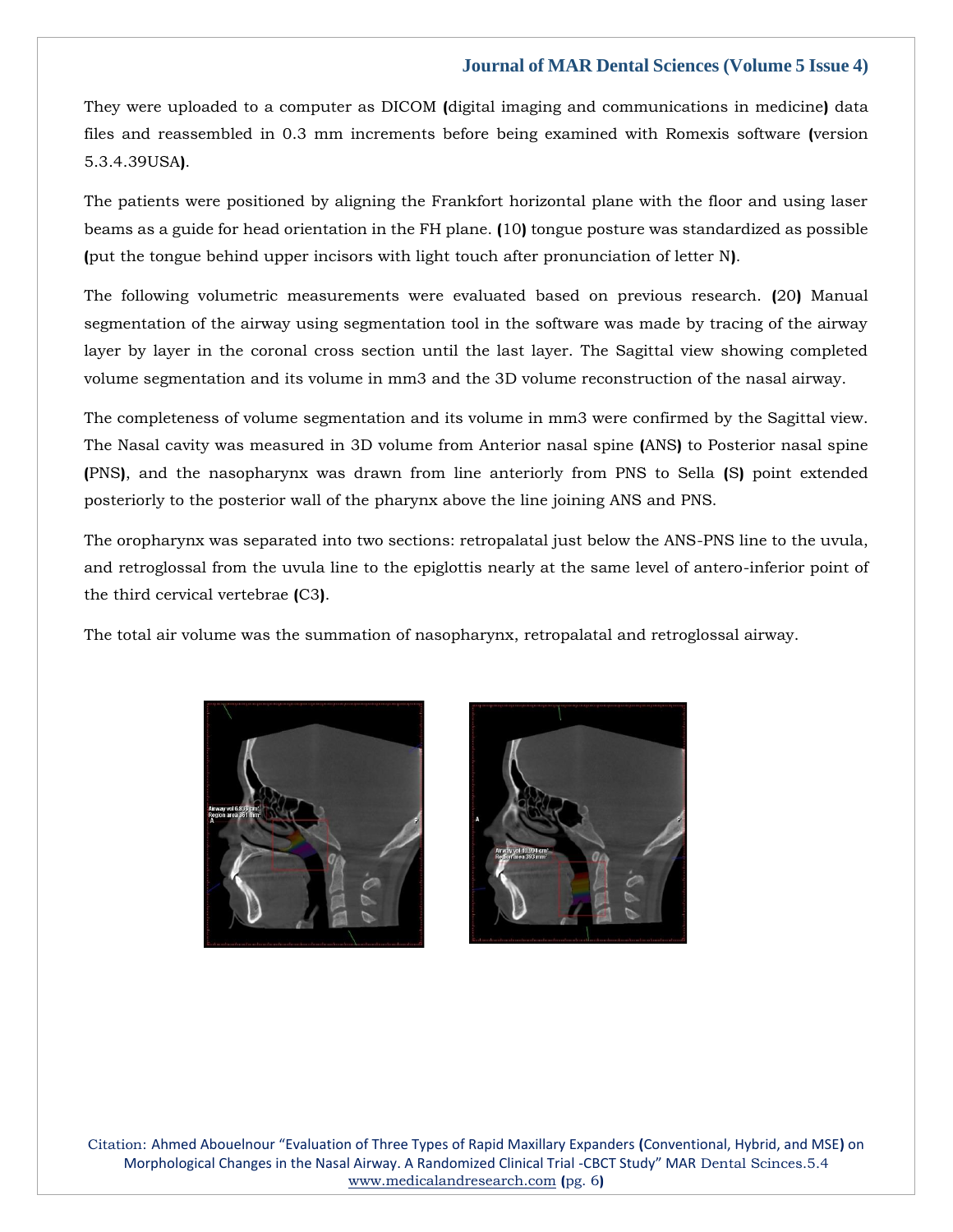

**Figure (3):** measurements of the nasal cavity and upper airway.

#### **Statistical analysis**

The Statistical Package for Social Sciences **(**SPSS**)** version 18 was used for data management and statistical analysis. After 3 weeks, the intra examiner error was investigated through repeated measurements on 20 CBCT of randomly selected patients. The reliability of repeated measures and the correlation between software were assessed using the intraclass correlation coefficient **(**ICC**)** and Bland-Altman bounds of agreement.

Thirty patients were included in the study, however only 28 were analyzed because one male was lost to follow-up treatment interruption in group 1 and the other was discontinued in group 2 **(**one male**)** due to ceased intervention **(**failure of palatal miniscrew**)**.

The paired t test was used to compare the pre and post values. To compare the three groups, a one-way analysis of variance **(**ANOVA**)** was utilized. When the ANOVA test was significant, the Bonferroni posthoc test was employed for pair-wise comparisons between groups. P 0.05 was used as the significant level. Non-parametric percent change data were compared across groups using the Kruskall Wallis test and Dunn's post hoc test, and between unilateral and bilateral cases using the Mann Whitney U test. The Chi square test was used to compare categorical qualitative data expressed as a number and a percentage. All p-values are two-sided. P-values ≤0.05 were considered significant.

Citation: Ahmed Abouelnour "Evaluation of Three Types of Rapid Maxillary Expanders **(**Conventional, Hybrid, and MSE**)** on Morphological Changes in the Nasal Airway. A Randomized Clinical Trial -CBCT Study" MAR Dental Scinces.5.4 [www.medicalandresearch.com](http://www.medicalandresearch.com/) **(**pg. 7**)**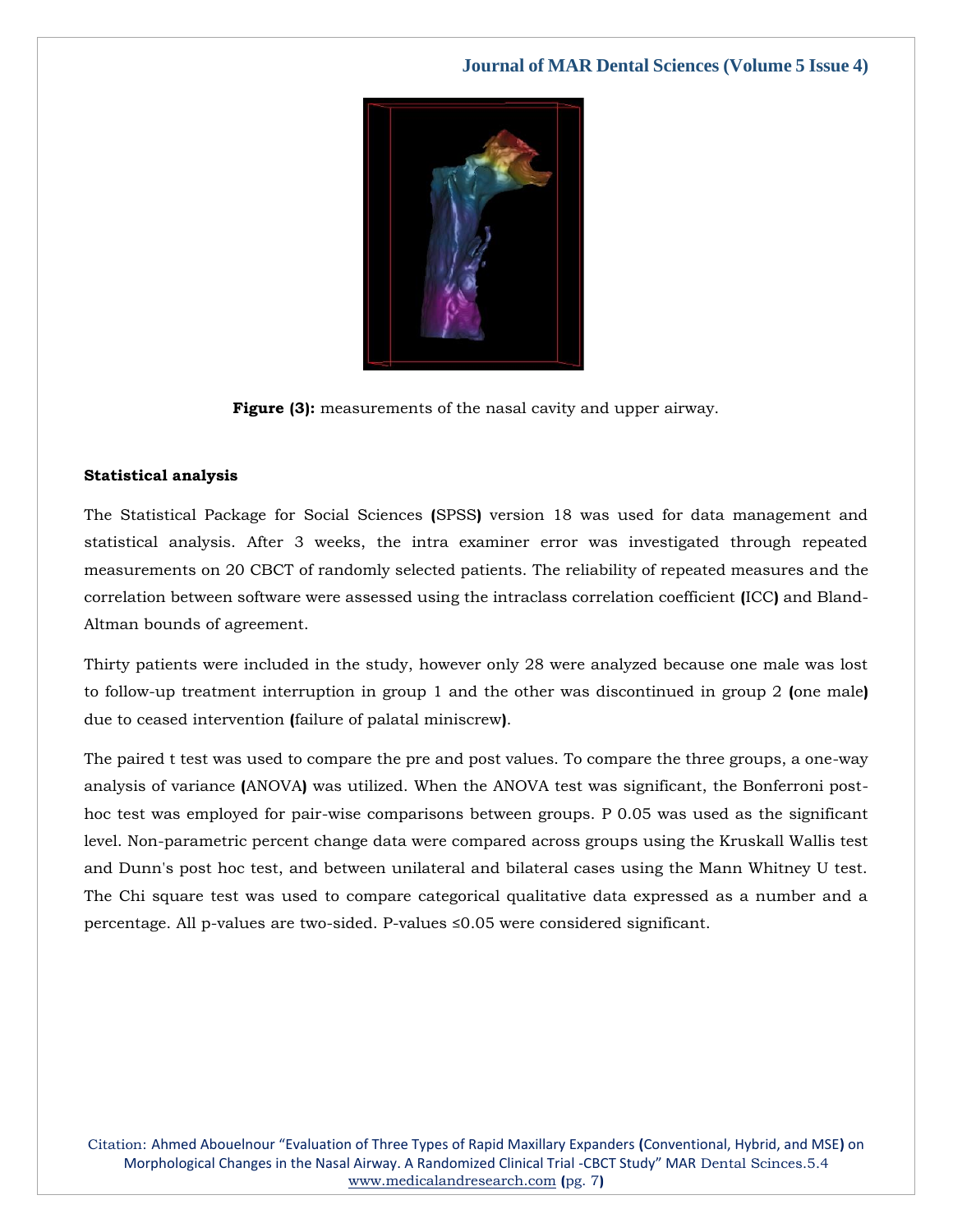# **Result**

Conventional Hyrax group and MSE groups comprised 3 unilateral cases each, while Hybrid Hyrax group comprised 4 unilateral cases. The remainder of cases were bilateral.

| Gender  | Conventional | Hybrid      |            | Age          | Conventional | Hybrid |            |  |
|---------|--------------|-------------|------------|--------------|--------------|--------|------------|--|
|         | Hyarx        | Hyrax       | <b>MSE</b> |              | Hyrax        | Hyrax  | <b>MSE</b> |  |
| Males   | $2(22.2\%)$  | $3(33.3\%)$ | $3(30\%)$  | Mean         | 14.28        | 15.06  | 15.40      |  |
| Females | $7(78.8\%)$  | $6(66.7\%)$ | 7(70%)     | <b>SD</b>    | 1.21         | 0.95   | .94        |  |
| $X^2$   | 0.288        |             |            | $\mathbf{F}$ | 2.87         |        |            |  |
| P       | $0.866$ ns   |             |            | D            | $0.076$ ns   |        |            |  |

Significance level p≤0.05, ns=non-significant

**Table (1)** Demographic data of the study sample

### **I- Comparison between groups**

Total volume: Pre-treatment, there was no significant difference between groups **(**p=0.230**)**. After treatment, the highest mean value was recorded in MSE, followed by Conventional Hyrax, while the least value was recorded in Hybrid Hyrax, with no significant difference between groups **(**p=0.089**)**. **(**Table 2, Fig. 4,5&6**)**

Nasopharynx volume: Pre-treatment, there was no significant difference between groups **(**p=0.989**)**. After treatment, the highest mean value was recorded in MSE, followed by Conventional Hyrax and Hybrid Hyrax, with no significant difference between groups **(**p=0.970**)**. **(**Table 2, Fig. 4,5&6**)**

Retropalatal volume: Pre-treatment, there was no significant difference between groups **(**p=0.548**)**. After treatment, the highest mean value was recorded in MSE, followed by Hybrid Hyrax, while the lowest value was recorded in Conventional Hyrax and, with no significant difference between groups **(**p=0.578**)**. **(**Table 2, Fig. 4,5&6**)**

Retroglossal volume: Pre-treatment, the highest mean value was recorded in MSE, followed by Conventional Hyrax and Hybrid Hyrax, with a statistically significant difference between group **(**p=0.002**)**. After treatment, the highest mean value was recorded in MSE, followed by Hybrid Hyrax and Conventional Hyrax, with a statistically significant difference between groups **(**p=0.002**)**. **(**Table 2, Fig. 4,5&6**)**

Percent change in nasal cavity volume: The greatest percent increase was noted in MSE, followed by Conventional Hyrax and Hybrid Hyrax, with no significant difference between groups **(**p=0.125**)**, **(**Table 2, Fig. 4,5&6**)**

Citation: Ahmed Abouelnour "Evaluation of Three Types of Rapid Maxillary Expanders **(**Conventional, Hybrid, and MSE**)** on Morphological Changes in the Nasal Airway. A Randomized Clinical Trial -CBCT Study" MAR Dental Scinces.5.4 [www.medicalandresearch.com](http://www.medicalandresearch.com/) **(**pg. 8**)**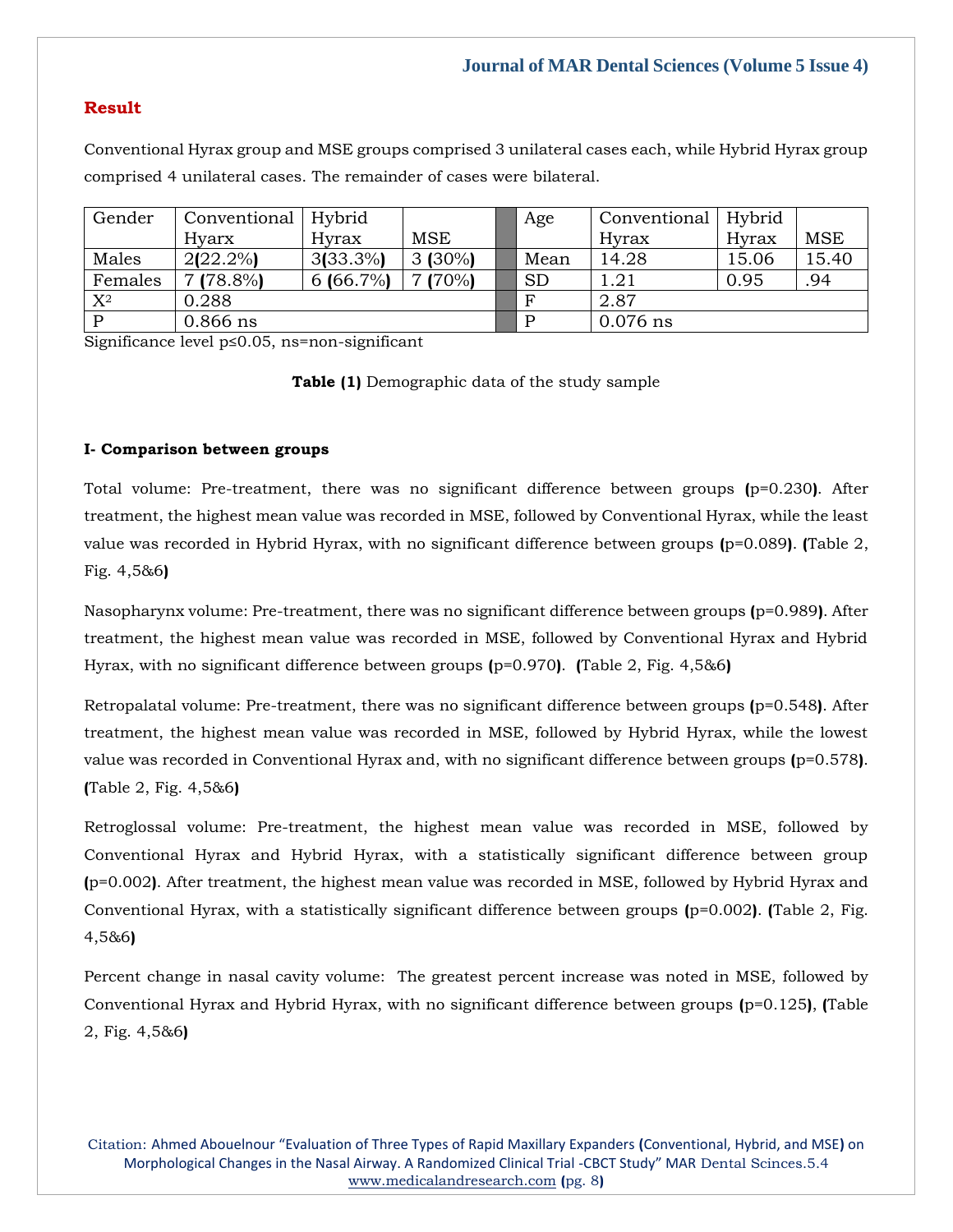#### **II- Comparison between pre and post values**

**Conventional Hyrax**: the post treatment value was significantly higher than the pre value in total volume **(**p=0.007**)**, nasopharynx volume **(**p=0.007**)**, retropalatal **(**p=0.032**)**, retroglossal **(**p=0.023**)** and nasal cavity **(**p=0.001**)**, **(**Table 2, Fig. 4**)**

**Hybrid Hyrax:** the post treatment value was significantly higher than the pre value in total volume **(**p=0.009**)**, nasopharynx volume **(**p=0.002**)**, retropalatal **(**p=0.004**)**, retroglossal **(**p=0.012**)** and nasal cavity **(**p=0.001**)**, **(**Table 2, Fig. 4**)**

**MSE:** the post treatment value was significantly higher than the pre value in total volume **(**p=0.00**)**, nasopharynx volume **(**p=0.002**)**, retropalatal **(**p=0.015**)** and nasal cavity **(**p=0.004**)**, while the difference in retroglossal volume was not statistically significant **(**p=0.060**) (**Table 2, Fig. 4**)**

|         |             | Conventional |       | Hybrid Hyrax      |       |            |       |           |         |
|---------|-------------|--------------|-------|-------------------|-------|------------|-------|-----------|---------|
|         |             | Hyrax        |       |                   |       | <b>MSE</b> |       |           |         |
|         |             |              | Std.  |                   | Std.  |            | Std.  |           |         |
|         |             | Mean         | Dev   | Mean              | Dev   | Mean       | Dev   | F         | P value |
| Total   | pre         | 11.99        | 3.93  | 12.00             | 3.93  | 14.62      | 3.46  | 1.561     | .230ns  |
|         | post        | 14.07        | 3.89  | 14.02             | 3.90  | 17.70      | 4.20  | 2.670     | .089ns  |
|         | Percent     | 20.03        | 20.78 | 19.53             | 21.08 | 21.39      | 13.43 | $.199$ ns |         |
|         | change      | 11.90        |       | 11.89             |       | 18.76      |       |           |         |
|         | P value     | $.007*$      |       | $.009*$           |       | $.000*$    |       |           |         |
|         | Pre vs post |              |       |                   |       |            |       |           |         |
| Naso-   | pre         | 3.67         | .74   | 3.60              | .63   | 3.65       | 1.40  | .011      | .989ns  |
| pharynx | post        | 4.24         | .96   | 4.24              | .96   | 4.36       | 1.46  | .031      | .970ns  |
|         | Percent     | 15.36        | 10.85 | 16.96             | 9.21  | 25.24      | 29.83 | .783 ns   |         |
|         | change      | 11.55        |       | 12.49             |       | 19.75      |       |           |         |
|         | P value     | $.007*$      |       | $.002*$           |       | $.002*$    |       |           |         |
|         | Pre vs post |              |       |                   |       |            |       |           |         |
| Retro-  | pre         | 5.94         | 2.39  | 5.94              | 2.40  | 6.89       | 1.69  | .615      | .548ns  |
| palatal | post        | 6.80         | 2.54  | 7.65              | 2.51  | 7.82       | 1.61  | .545      | .587ns  |
|         | Percent     | 15.91        | 16.65 | 32.82             | 25.41 | 15.24      | 18.50 | $.145$ ns |         |
|         | change      | 10.41        |       | 29.36             |       | 9.41       |       |           |         |
|         | P value     | $.032*$      |       | $.004*$           |       | $.015*$    |       |           |         |
|         | Pre vs post |              |       |                   |       |            |       |           |         |
| Retro-  | pre         | 2.71b        | 1.14  | 2.70b             | 1.15  | 5.47a      | 2.54  | 7.764     | $.002*$ |
| glossal | post        | 3.37b        | 1.29  | 3.42 <sub>b</sub> | 1.24  | 6.29a      | 2.54  | 8.034     | $.002*$ |
|         | Percent     | 30.40        | 41.67 | 33.18             | 39.97 | 26.43      | 41.41 | $.862$ ns |         |
|         | change      | 14.40        |       | 22.68             |       | 12.75      |       |           |         |
|         | P value     | $.023*$      |       | $.012*$           |       | $.060$ ns  |       |           |         |
|         | Pre vs post |              |       |                   |       |            |       |           |         |
| Nasal   | pre         | 39.66        | 6.61  | 39.87             | 6.40  | 36.31      | 6.85  | .873      | .430ns  |
| cavity  | post        | 44.43        | 6.92  | 44.44             | 6.92  | 43.88      | 10.22 | .015      | .985ns  |
|         | Percent     | 12.35        | 7.05  | 11.65             | 6.65  | 20.56      | 18.73 | $.125$ ns |         |
|         | change      | 7.86         |       | 7.86              |       | 22.73      |       |           |         |
|         | P value     | $.001*$      |       | $.001*$           |       | $.004*$    |       |           |         |
|         | Pre vs post |              |       |                   |       |            |       |           |         |

Significance level p≤0.05, \* significant, ns=non-significant

**Table (2)** Descriptive statistics and comparison between groups **(**ANOVA, Kruskall Wallis test**)** and within the same group **(**pre versus post -paired t test**)**

Citation: Ahmed Abouelnour "Evaluation of Three Types of Rapid Maxillary Expanders **(**Conventional, Hybrid, and MSE**)** on Morphological Changes in the Nasal Airway. A Randomized Clinical Trial -CBCT Study" MAR Dental Scinces.5.4 [www.medicalandresearch.com](http://www.medicalandresearch.com/) **(**pg. 9**)**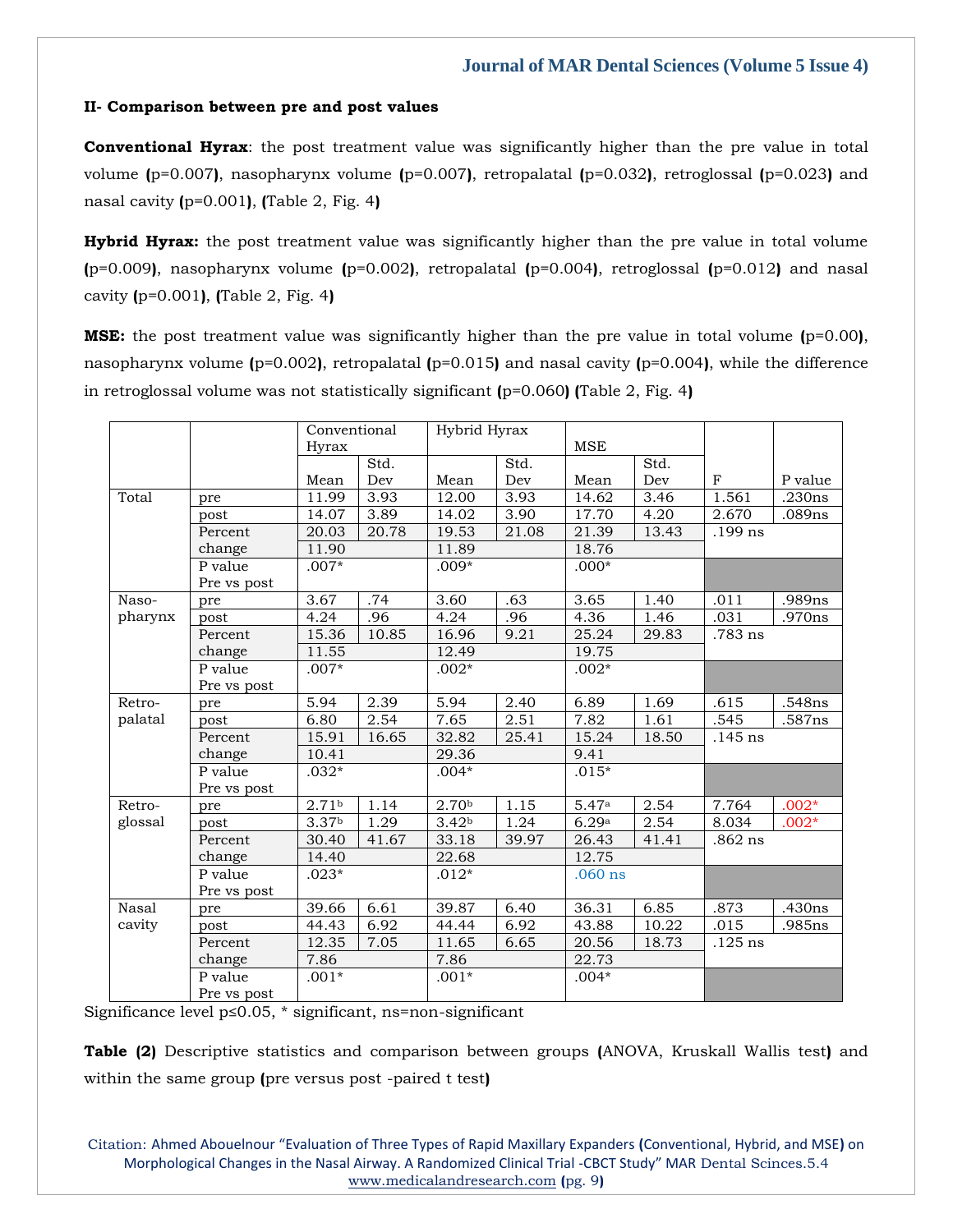Bonferroni post hoc test for ANOVA & Dunn Post-hoc test for Kruskal–Wallis test: Values sharing the same superscript letter within the same row **(**for percent change**)** are not significantly different



Error Bars: 95% CI

**Figure. (4)** Bar chart illustrating mean pre and post volume value in each group

Citation: Ahmed Abouelnour "Evaluation of Three Types of Rapid Maxillary Expanders **(**Conventional, Hybrid, and MSE**)** on Morphological Changes in the Nasal Airway. A Randomized Clinical Trial -CBCT Study" MAR Dental Scinces.5.4 [www.medicalandresearch.com](http://www.medicalandresearch.com/) **(**pg. 10**)**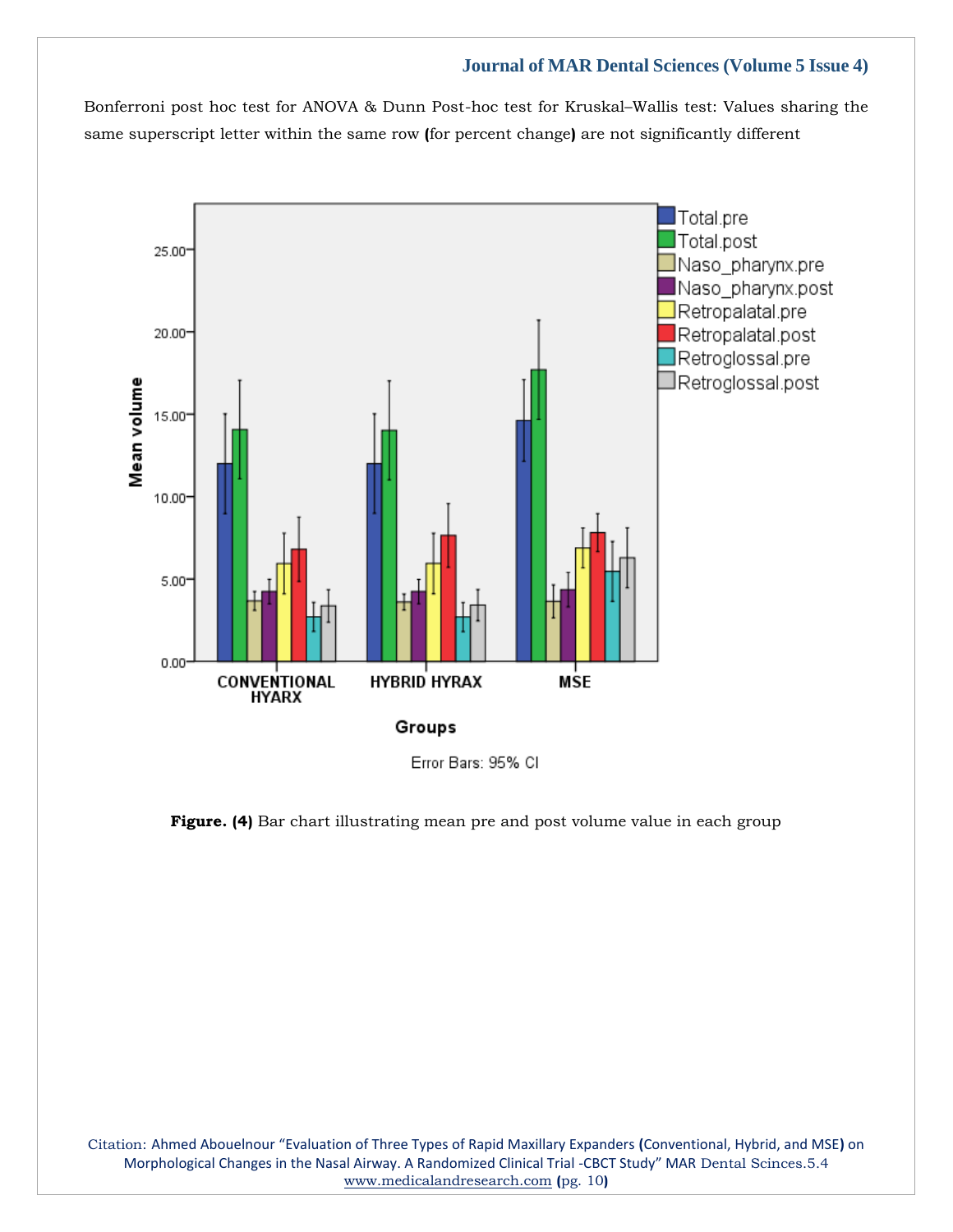



**Figure. (5)** Bar chart illustrating mean pre and post volume of nasal cavity in each group



**Figure. (6)** Box plot illustrating median percent change in volume in each group

Citation: Ahmed Abouelnour "Evaluation of Three Types of Rapid Maxillary Expanders **(**Conventional, Hybrid, and MSE**)** on Morphological Changes in the Nasal Airway. A Randomized Clinical Trial -CBCT Study" MAR Dental Scinces.5.4 [www.medicalandresearch.com](http://www.medicalandresearch.com/) **(**pg. 11**)**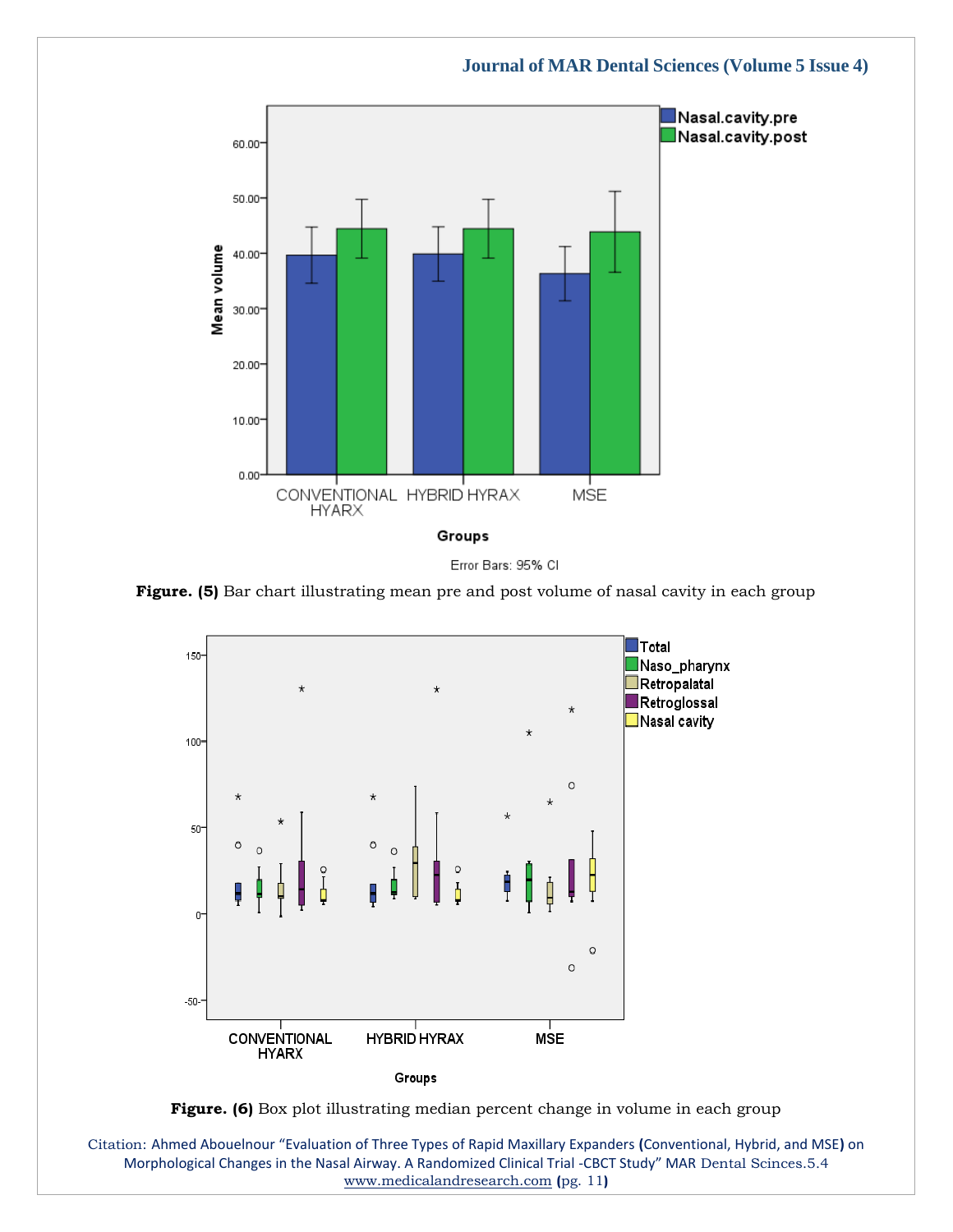#### **III-Comparison between unilateral and bilateral crossbite cases**

Total volume, Retropalatal volume, Retroglossal volume and Nasal cavity volume A higher value was recorded in bilateral cases, however with no significant difference between unilateral and bilateral cases, but as regard to Nasopharynx Volume A higher value was recorded in bilateral cases, with a statistically significant difference between unilateral and bilateral cases **(**Table 4, Fig. 7,8&9**)**

# **IV-Comparison between pre and post values in unilateral and bilateral cases**

Unilateral cases: the post treatment value was significantly higher than the pre value in total volume **(**p=0.007**)**, nasopharynx volume **(**p=0.006**)**, retropalatal **(**p=0.012**)**, and nasal cavity **(**p=0.001**)**; while the difference in retroglossal volume was not statistically significant **(**p=0.109**)**

Bilateral cases: the post treatment value was significantly higher than the pre value in total volume **(**p=0.00**)**, nasopharynx volume **(**p=0.000**)**, retropalatal **(**p=0.010**)**, retroglossal **(**p=0.00**)** and nasal cavity **(**p=0.00**)**, **(**Table 4, Fig. 7,8&9**)**

|              |             | Unilateral |        |         | <b>Bilateral</b> |         |       | t      | P value    |  |
|--------------|-------------|------------|--------|---------|------------------|---------|-------|--------|------------|--|
|              |             | Media      | Mean   | Std Dev | Median           | Mean    | Std   |        | Unilateral |  |
|              |             | n          |        |         |                  |         | Dev   |        | <b>VS</b>  |  |
|              |             |            |        |         |                  |         |       |        | bilateral  |  |
| Total        | pre         | 10.56      | 11.743 | 3.40    | 12.51            | 13.599  | 4.01  | 1.24   | $.228$ ns  |  |
| volume       | post        | 12.58      | 13.633 | 3.45    | 16.17            | 16.307  | 4.43  | 1.65   | $.112$ ns  |  |
|              | P value pre | $.007*$    |        |         |                  | $.000*$ |       |        |            |  |
|              | vs post     |            |        |         |                  |         |       |        |            |  |
|              | Percent     | 12.48      | 18.249 | 20.15   | 18.14            | 21.523  | 17.02 |        | $.256$ ns  |  |
|              | change      |            |        |         |                  |         |       |        |            |  |
| Naso-        | pre         | 3.08       | 3.125  | .83     | 3.91             | 3.928   | .93   | 2.27   | $.032*$    |  |
| pharynx      | post        | 3.58       | 3.577  | .67     | 4.89             | 4.675   | 1.15  | 2.76   | $.010*$    |  |
|              | P value pre | $.006*$    |        |         | $.000*$          |         |       |        |            |  |
|              | vs post     |            |        |         |                  |         |       |        |            |  |
|              | Percent     | 11.47      | 19.758 | 30.38   | 19.29            | 19.205  | 10.47 | $-$    | $.175$ ns  |  |
|              | change      |            |        |         |                  |         |       |        |            |  |
| Retropalatal | pre         | 5.44       | 5.991  | 1.51    | 5.50             | 6.438   | 2.44  | .52    | $.606$ ns  |  |
|              | post        | 6.70       | 7.350  | 1.77    | 6.75             | 7.484   | 2.45  | $-.15$ | .881 ns    |  |
|              | P value pre | $.012*$    |        |         |                  | $.000*$ |       |        |            |  |
|              | vs post     |            |        |         |                  |         |       |        |            |  |
|              | Percent     | 13.97      | 25.386 | 26.67   | 11.72            | 18.730  | 18.15 |        |            |  |
|              | change      |            |        |         |                  |         |       |        | .759 ns    |  |
| Retroglossal | pre         | 1.78       | 2.919  | 2.06    | 3.70             | 4.115   | 2.18  | 1.42   | $.168$ ns  |  |
|              | post        | 2.73       | 3.504  | 2.02    | 4.20             | 4.939   | 2.27  | .66    | $.108$ ns  |  |
|              | P value pre | $.109$ ns  |        |         | $.000*$          |         |       |        |            |  |
|              | vs post     |            |        |         |                  |         |       |        |            |  |
|              | Percent     | 27.46      | 32.586 | 43.32   | 13.34            | 28.367  | 38.59 | ---    | .464 ns    |  |
|              | change      |            |        |         |                  |         |       |        |            |  |

Citation: Ahmed Abouelnour "Evaluation of Three Types of Rapid Maxillary Expanders **(**Conventional, Hybrid, and MSE**)** on Morphological Changes in the Nasal Airway. A Randomized Clinical Trial -CBCT Study" MAR Dental Scinces.5.4 [www.medicalandresearch.com](http://www.medicalandresearch.com/) **(**pg. 12**)**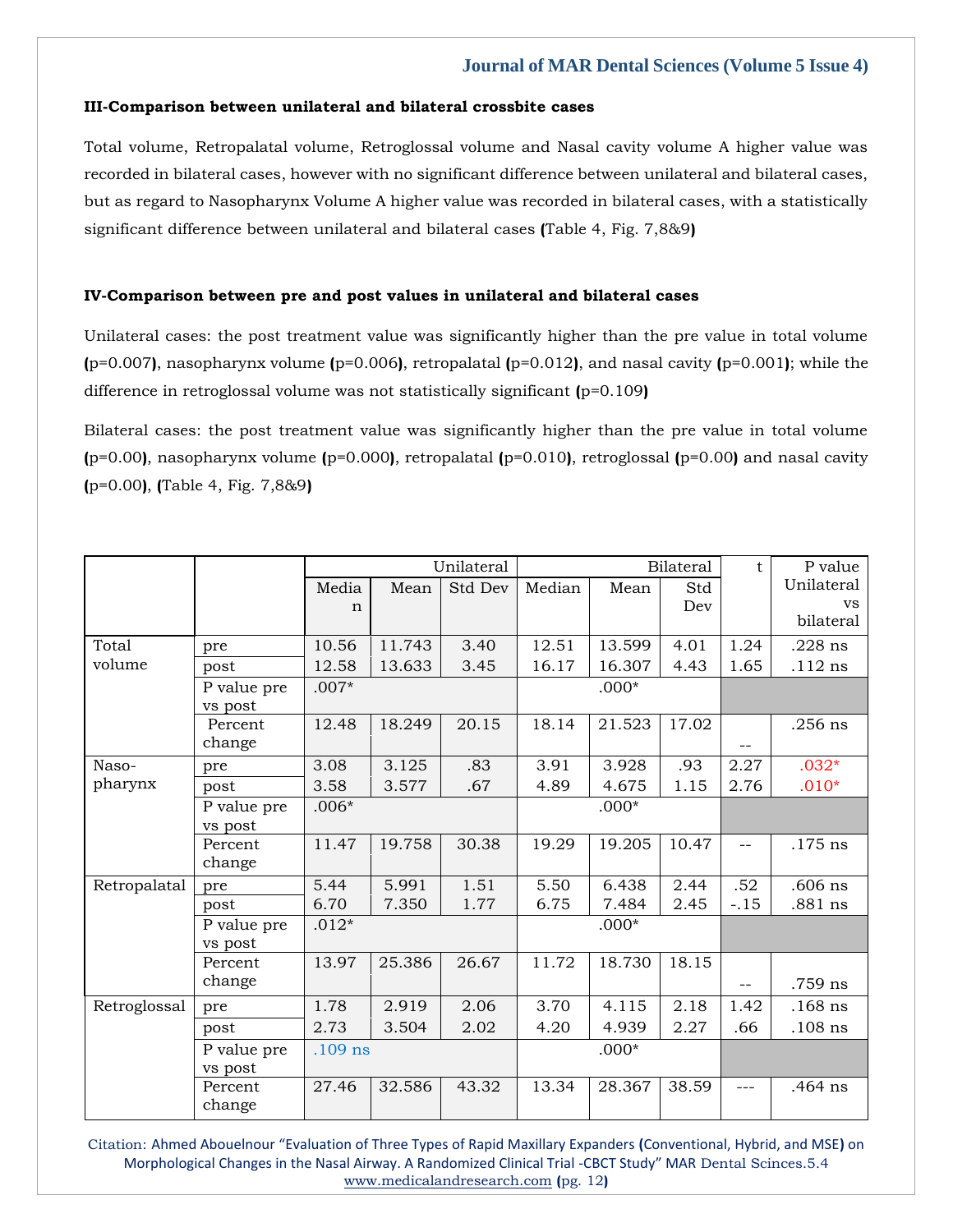| Nasal cavity | pre                    | 34.05   | 35.881 | 6.00  | 38.87 | 40.000  | 6.61  | 1.63  | .115 ns   |
|--------------|------------------------|---------|--------|-------|-------|---------|-------|-------|-----------|
|              | post                   | 42.53   | 42.377 | 7.74  | 48.55 | 45.273  | 8.10  | 92    | $.366$ ns |
|              | P value pre<br>vs post | $.003*$ |        |       |       | $.000*$ |       |       |           |
|              | Percent                | 11.34   | 18.409 | 14.58 | 13.70 | 13.191  | 11.61 | $---$ | .408 ns   |
|              | change                 |         |        |       |       |         |       |       |           |

Significance level p≤0.05, \* significant, ns=non-significant

**Table (4)** Descriptive statistics and comparison of pre and post values in unilateral and bilateral cases **(**paired t test**)** and between the unilateral and bilateral cases within each group **(**independent t test**)** and comparison of percent change in unilateral and bilateral cases **(**Mann Whitney U test**)**



Error Bars: 95% CI



Citation: Ahmed Abouelnour "Evaluation of Three Types of Rapid Maxillary Expanders **(**Conventional, Hybrid, and MSE**)** on Morphological Changes in the Nasal Airway. A Randomized Clinical Trial -CBCT Study" MAR Dental Scinces.5.4 [www.medicalandresearch.com](http://www.medicalandresearch.com/) **(**pg. 13**)**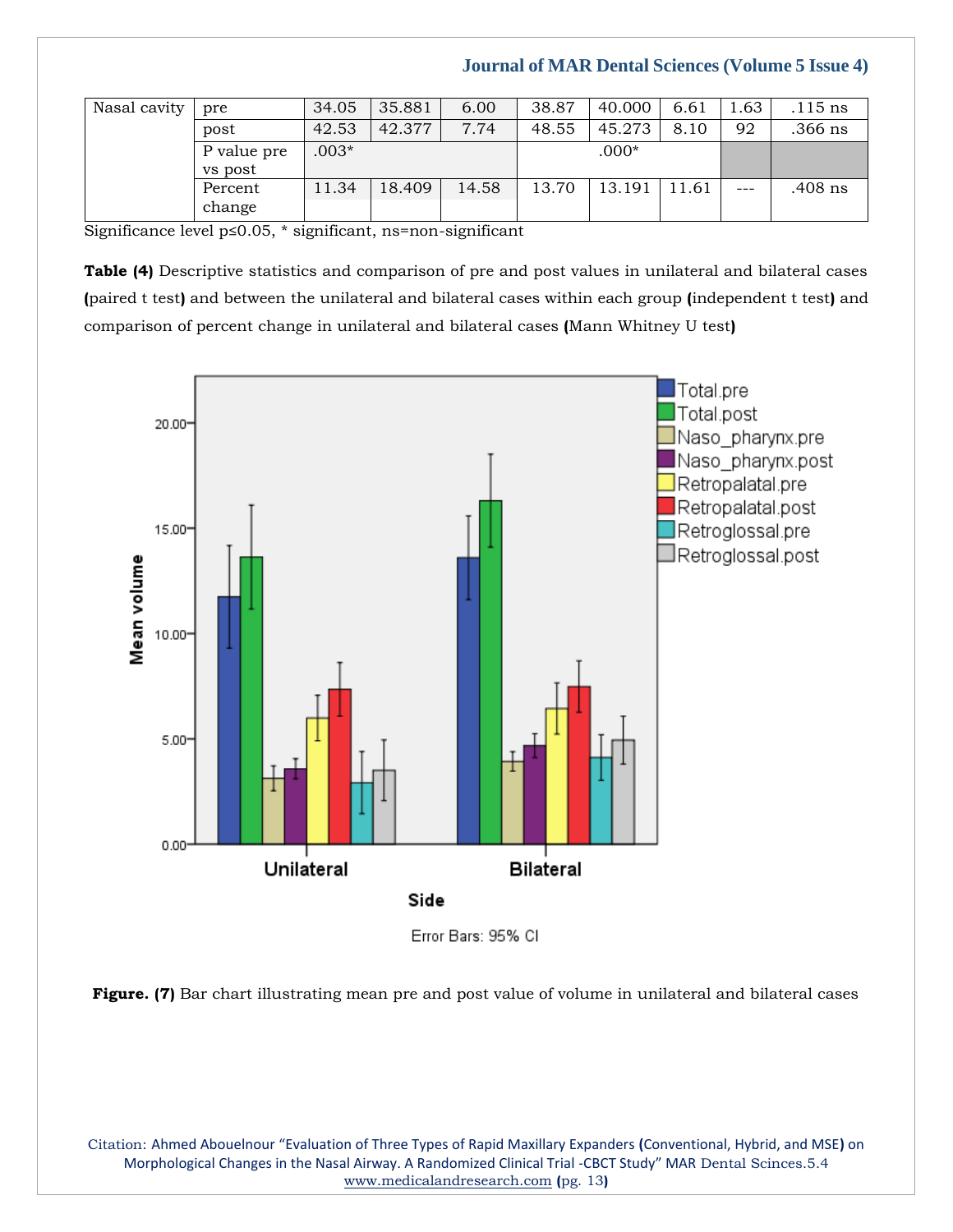



Citation: Ahmed Abouelnour "Evaluation of Three Types of Rapid Maxillary Expanders **(**Conventional, Hybrid, and MSE**)** on Morphological Changes in the Nasal Airway. A Randomized Clinical Trial -CBCT Study" MAR Dental Scinces.5.4 [www.medicalandresearch.com](http://www.medicalandresearch.com/) **(**pg. 14**)**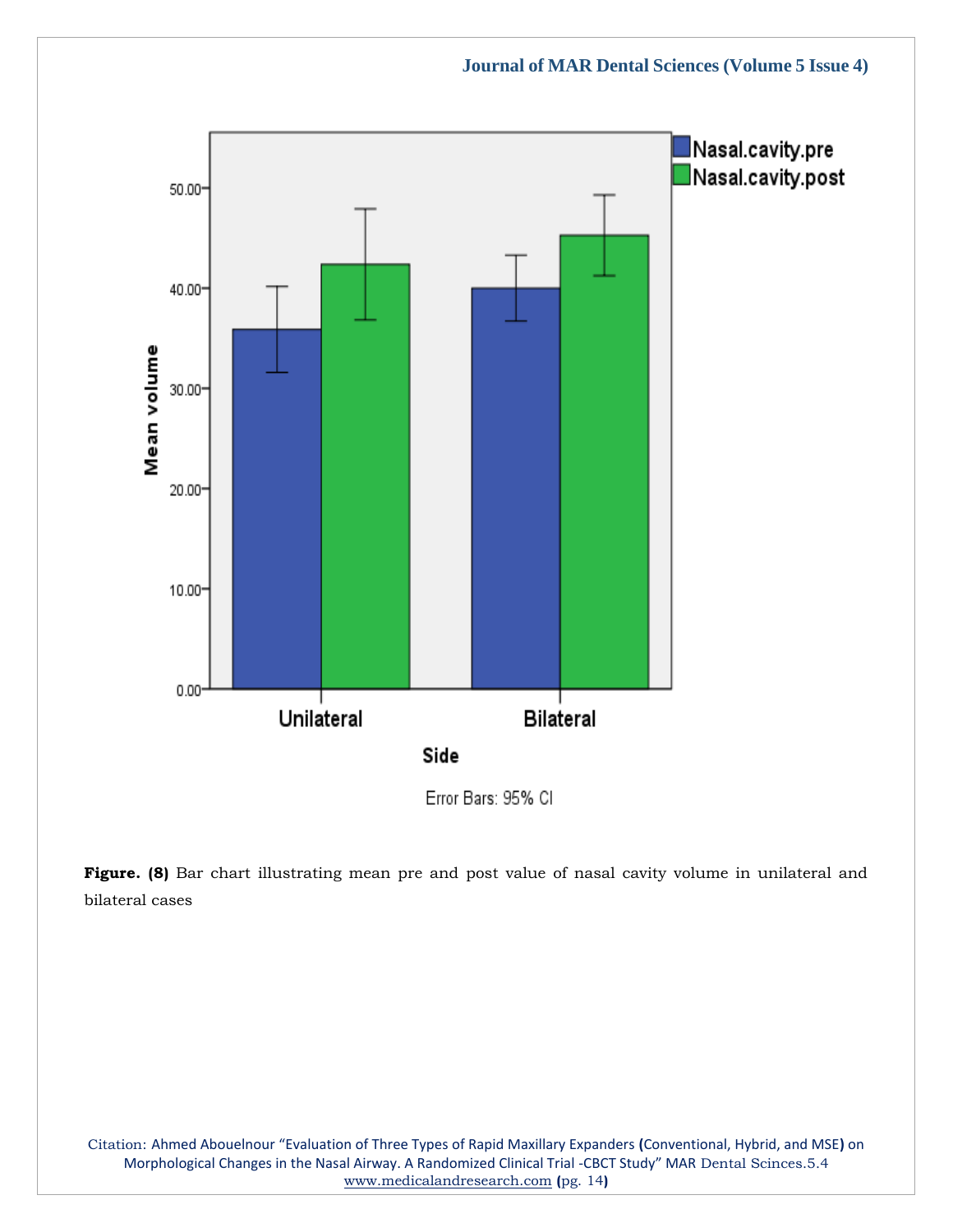

**Figure. (9)** Box plot illustrating median percent change of volume in unilateral and bilateral cases

# **Discussion**

The Cephalometry can be used as a screening tool for the adenoid, but it is not capable for measuring the true nasopharyngeal full size, because it is a 3D object. **(**21**)**

Despite the fact that there were three different expanders, the mean age in Conventional Hyrax **(**group 1**)** was 14.28±1.21, compared to 15.06±0.95 in Hybrid Hyrax **(**group 2**)** and 15.4±0.94 in MSE **(**group 3**)**, with no significant difference between groups ( $p=0.076$ ) even in the activation protocol, this indicated the homogeneity of all groups. In Adults miniscrew assisted rapid palatal expansion **(**MARPE**)** can be utilized as a nonsurgical alternative to surgery to treat maxillary constriction. **(**22**)**

In the present study, the use of CBCT with natural head and tongue posture to reduce the confounders that may affect pharyngeal volume, since in previous study showed that low tongue position and

Citation: Ahmed Abouelnour "Evaluation of Three Types of Rapid Maxillary Expanders **(**Conventional, Hybrid, and MSE**)** on Morphological Changes in the Nasal Airway. A Randomized Clinical Trial -CBCT Study" MAR Dental Scinces.5.4 [www.medicalandresearch.com](http://www.medicalandresearch.com/) **(**pg. 15**)**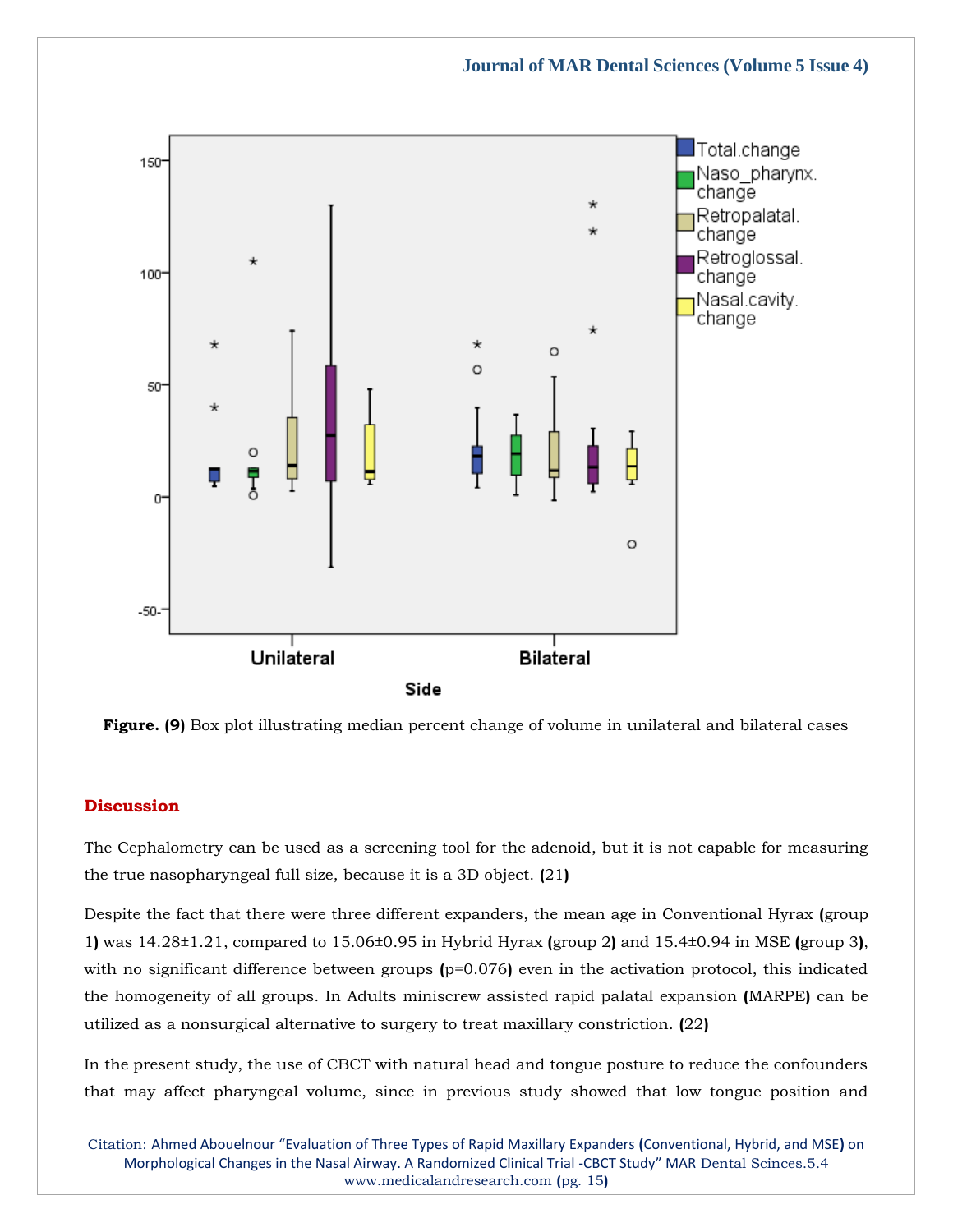concomitant retroglossal narrowing can be caused by maxillary constriction combined with nasal obstruction. **(**17**)**

In the present study the change in total air volume showed significant increase in post expansion period **(**T2**)** in all groups, this was in accordance to previous studies **(**23-25**)** hence, following RME, increased oropharyngeal volume, so the maximal negative pressure and pharyngeal resistance during inspiration reduced, along with decreased nasal resistance finally airway and nasal breathing may be improved. **(**26-28**)**

The change in total air volume in the current study was in discordance with other studies. **(**12,29,30**)**

El et al **(**12**)** who found no change in oropharyngeal airway area this might be due to different expansion protocol and measurements since they measured a volumetric change of an extracted lateral cephalometry from CBCT. While in the study of Zhao et al. **(**29**)** who proved no alteration in the OP airway in patients with maxillary constriction treated with conventional hyrax RME and came to the conclusion that RME would not widen the OP airway volume, this might be due to different expansion protocol and retention period since they did not have a standardized protocol and the retention period was nearly 3 months. And for the study of Malkoc¸ et al **(**30**)** the method of evaluation was through lateral and posteroanterior cephalometry with different patients mean age **(**20±2.3**)** Y.

The nasal passage was increased in the present study this was in accordance with previous studies **(**10,12,25,31,32-40**)** since, Kavand et al **(**10**)** proved that Both tooth- and bone-borne RME can increase nasal cavity and nasopharynx capacity in adolescents.

El et al **(**12**)** were compared RME to the control group and concluded the RME group had a twofold increase in NP airway volume.

Haralambidis et al **(**31**)** found that the amount of nasal cavity volume increase was determined by the length of the expansion in other word proportional relation between activation period and nasal cavity volume.

Gunyuz et al **(**32**)** found no difference between CH and HH finally both increase nasal cavity volume. On the other hand, Garib et al **(**33**)** When compared the CH to the HH they found that HH produce higher increases in nasal cavity. this was in disagreement with the present study due to different assessment of the nasal cavity since they assessed with a linear measurement while in the present study it is a volumetric one.

In a sample of adolescents, Lin et al **(**34**)** found that the bone-borne expander group increased maxillary width more than the CH group. **(**34**)**

When a pure bone borne expander with 4 miniscrews was used in comparison to a CH, the nasal cavity widened. **(**35**)**

Citation: Ahmed Abouelnour "Evaluation of Three Types of Rapid Maxillary Expanders **(**Conventional, Hybrid, and MSE**)** on Morphological Changes in the Nasal Airway. A Randomized Clinical Trial -CBCT Study" MAR Dental Scinces.5.4 [www.medicalandresearch.com](http://www.medicalandresearch.com/) **(**pg. 16**)**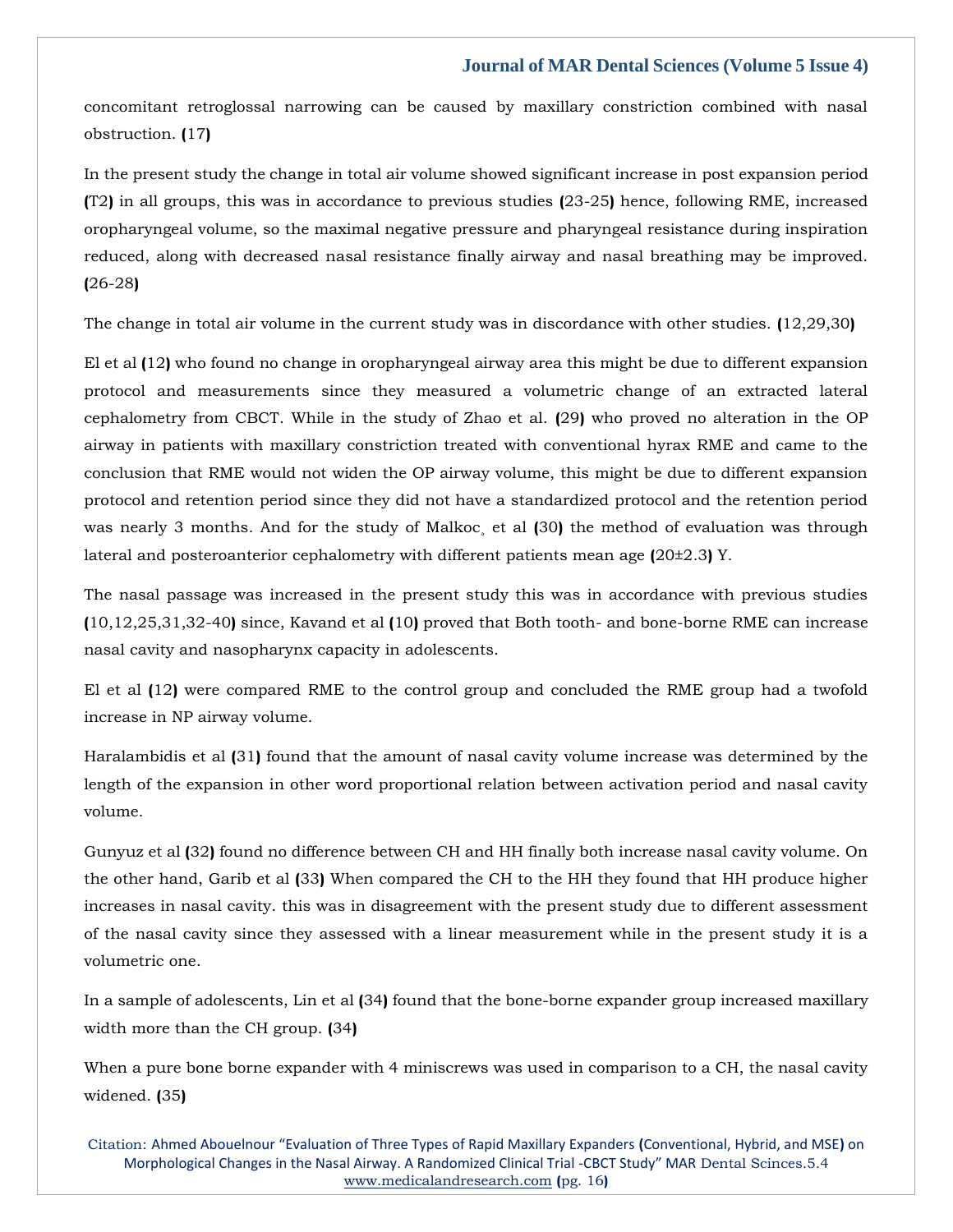Kim et al **(**39**)** showed following MARME, the volume of the nasal cavity and nasopharynx rose and remained stable throughout the retention period with good adaptability of the lateral wall of nasal cavity, these was in agreement with the result of current study.

Aljawad et al **(**40**)** mentioned significant increase in upper airway after RME in comparison to matched control group.

Percent change in nasopharynx volume: The greatest percent increase was noted in MSE, followed by HH, while the least value was recorded in CH, with no significant difference between groups **(**p=0.783**)**, so the nasopharynx showed slight increase in all groups in comparison to improvement of nasal cavity this was in accordance to previous studies. **(**10,12,29, 36-40**)**

As regard to the change of oropharyngeal **(**OP**)** volume in the current study OP showed significant increase in all groups. The retropalatal and retroglossal volumes showed the highest mean value in MSE, followed by HH, while the lowest value was recorded in CH, but with no significant difference between groups **(**p=0.578**)** in retropalatal while retroglossal volume change showed a statistically significant difference between groups **(**p=0.002**)** this was in agreement with previous studies. **(**12,38,40**)** and was in disagreement with studies concluded no change of OP volume **(**10,26-29,30,37,41**)** or even decreased after RME. **(**36**)** these might attribute to different methodology of assessment and the used software.

Following RME, Chang et al **(**41**)** found no significant changes in oropharyngeal, retropalatal, or retroglossal airway volumes, this may urged to different activation protocol, they used only 1 turn activation per day for 4 weeks or until the posterior crossbite is resolved.

Previous studies **(**17,29**)** had evaluated the change of oropharyngeal airway using CBCT which increased by about 1100 mm3 but this change did not show statistical significance.

Smith et al **(**36**)** showed that OP volume decreased after RME, despite the fact that the drop was not large. The lowering of the palatal plane could explain the decline.

Ribeiro et al **(**38**)** despite he found significant increase in OP he attributed this change to irregularities in the examination acquisition since tongue posture, head inclination, breathing, and swallowing movements were not standardized.

Hence, tongue posture plays an important role in evaluation of the retropalatal and retroglossal area, since high tongue posture might be found in patients with obstructive sleep apnea **(**42**)** while low tongue posture might be seen in constricted maxilla with mouth breathing patients. **(**17,43,44**)**

It is predicted after RME low tongue posture might be corrected or not, since there are possibilities of retained mouth breathing habit or low improvement of airway dimension **(**17**)** or even low position of hyoid bone.**(**45**)**

Citation: Ahmed Abouelnour "Evaluation of Three Types of Rapid Maxillary Expanders **(**Conventional, Hybrid, and MSE**)** on Morphological Changes in the Nasal Airway. A Randomized Clinical Trial -CBCT Study" MAR Dental Scinces.5.4 [www.medicalandresearch.com](http://www.medicalandresearch.com/) **(**pg. 17**)**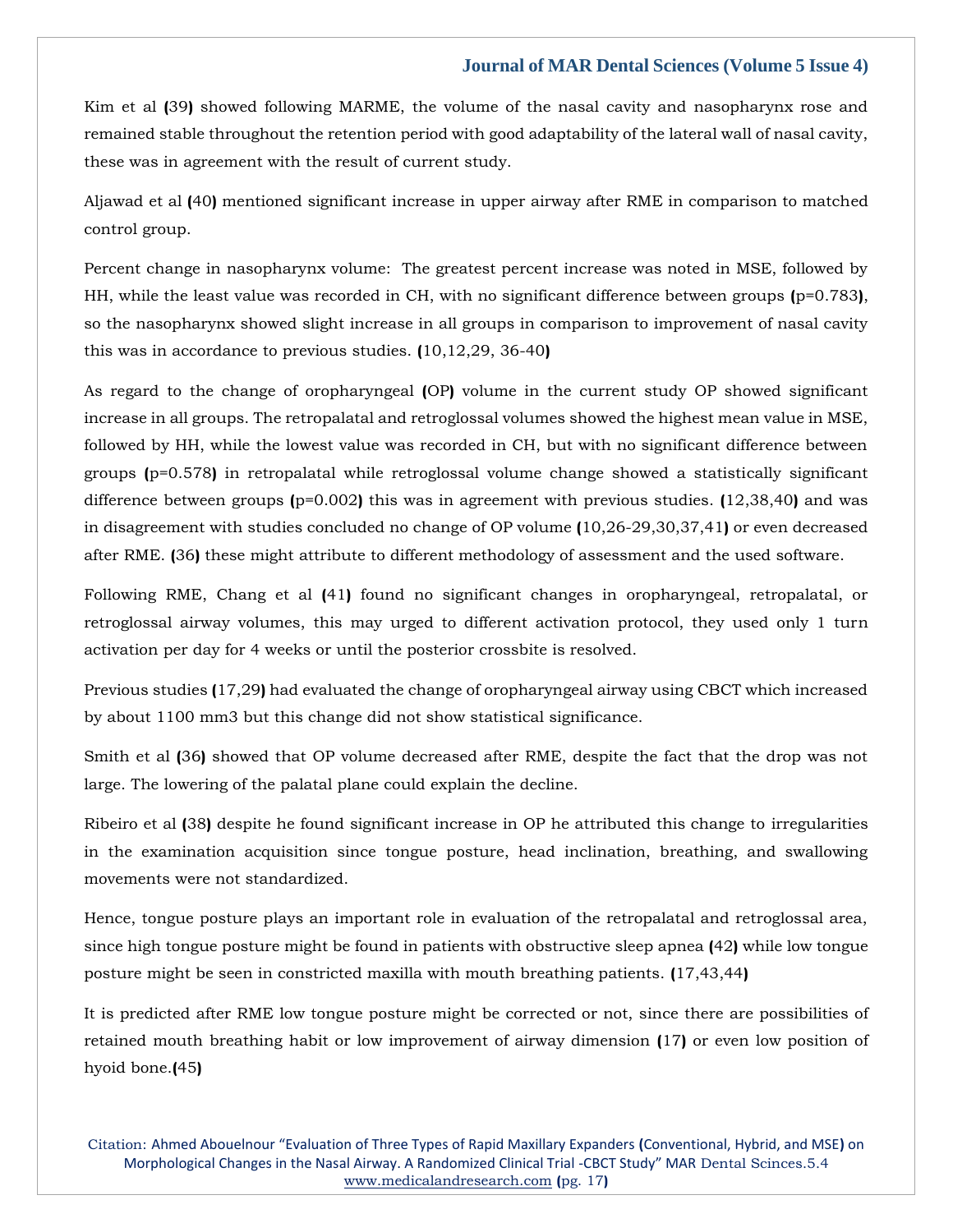Finally, when the pre and post values in unilateral posterior crossbite **(**PC**)** and bilateral cases were compared, the post expansion value was higher in all parameters, including total, nasopharynx, retropalatal, nasal cavity, and retroglossal volume in the bilateral PC cases, while in unilateral cases, the difference in retroglossal volume was not statistically significant **(**p=0.109**)**, this might be due to after expansion of bilateral cases adequate tongue position improved regardless the tongue size, this was matched with Ozbek et al **(**45**)**

After comparing the post expansion value in unilateral and bilateral PC cases the higher value was recorded in bilateral cases, however with no significant difference in all parameter except in nasopharynx volume which showed a statistically significant difference between unilateral and bilateral PC cases **(**p=0.010**)**, this might be due to the variation of involved tissue of nasopharyngeal tonsil **(**adenoid**)** size, this explanation was in disagreement with Smith et al**(**36**)** since the different software assessment might play a role in this issue.

#### **Conclusion**

- RPE can improve airway regardless the appliance type, but bone borne proved clinical improvement than CH.
- No statistical difference between unilateral PC and bilateral PC, but bilateral PC showed better improvement of airway clinically.

### **References**

1. [Lagravere MO, Major PW, Flores-Mir C. Long-term skeletal changes with rapid maxillary expansion:](https://uk.search.yahoo.com/search?fr=mcafee&type=E211GB885G0&p=.+Long-term+skeletal+changes+with+rapid+maxillary+expansion%3A+a+systematic+review)  [a systematic review. Angle Orthod. 2005;75:1046](https://uk.search.yahoo.com/search?fr=mcafee&type=E211GB885G0&p=.+Long-term+skeletal+changes+with+rapid+maxillary+expansion%3A+a+systematic+review)–1052.-

2. [Gracco A, Malaguti A, Lombardo L, Mazzoli A, Raffaelie R. Palatal volume following rapid maxillary](https://uk.search.yahoo.com/search;_ylt=AwrT4pL0fGtisy4AECsM34lQ;_ylc=X1MDMTM1MTIxMjgxMgRfcgMyBGZyA21jYWZlZQRmcjIDc2ItdG9wBGdwcmlkAy5CWjFNQncyVHJpWTZieV8xTFVnbUEEbl9yc2x0AzAEbl9zdWdnAzAEb3JpZ2luA3VrLnNlYXJjaC55YWhvby5jb20EcG9zAzAEcHFzdHIDBHBxc3RybAMwBHFzdHJsAzcxBHF1ZXJ5A1BhbGF0YWwlMjB2b2x1bWUlMjBmb2xsb3dpbmclMjByYXBpZCUyMG1heGlsbGFyeSUyMGV4cGFuc2lvbiUyMGluJTIwbWl4ZWQlMjBkZW50aXRpb24uJTIwBHRfc3RtcAMxNjUxMjExNTcx?p=Palatal+volume+following+rapid+maxillary+expansion+in+mixed+dentition.+&fr2=sb-top&fr=mcafee&type=E211GB885G0)  [expansion in mixed dentition. Angle Orthod.2010;80:153](https://uk.search.yahoo.com/search;_ylt=AwrT4pL0fGtisy4AECsM34lQ;_ylc=X1MDMTM1MTIxMjgxMgRfcgMyBGZyA21jYWZlZQRmcjIDc2ItdG9wBGdwcmlkAy5CWjFNQncyVHJpWTZieV8xTFVnbUEEbl9yc2x0AzAEbl9zdWdnAzAEb3JpZ2luA3VrLnNlYXJjaC55YWhvby5jb20EcG9zAzAEcHFzdHIDBHBxc3RybAMwBHFzdHJsAzcxBHF1ZXJ5A1BhbGF0YWwlMjB2b2x1bWUlMjBmb2xsb3dpbmclMjByYXBpZCUyMG1heGlsbGFyeSUyMGV4cGFuc2lvbiUyMGluJTIwbWl4ZWQlMjBkZW50aXRpb24uJTIwBHRfc3RtcAMxNjUxMjExNTcx?p=Palatal+volume+following+rapid+maxillary+expansion+in+mixed+dentition.+&fr2=sb-top&fr=mcafee&type=E211GB885G0)–9.

3. [Jia H, Zhuang L, Zhang N, Bian Y, Li S. Age-dependent effects of transverse maxillary deficiency](https://uk.search.yahoo.com/search;_ylt=AwrT4pL0fGtisy4AECsM34lQ;_ylc=X1MDMTM1MTIxMjgxMgRfcgMyBGZyA21jYWZlZQRmcjIDc2ItdG9wBGdwcmlkAy5CWjFNQncyVHJpWTZieV8xTFVnbUEEbl9yc2x0AzAEbl9zdWdnAzAEb3JpZ2luA3VrLnNlYXJjaC55YWhvby5jb20EcG9zAzAEcHFzdHIDBHBxc3RybAMwBHFzdHJsAzcxBHF1ZXJ5A1BhbGF0YWwlMjB2b2x1bWUlMjBmb2xsb3dpbmclMjByYXBpZCUyMG1heGlsbGFyeSUyMGV4cGFuc2lvbiUyMGluJTIwbWl4ZWQlMjBkZW50aXRpb24uJTIwBHRfc3RtcAMxNjUxMjExNTcx?p=Palatal+volume+following+rapid+maxillary+expansion+in+mixed+dentition.+&fr2=sb-top&fr=mcafee&type=E211GB885G0)  [treated by microimplant-assisted rapid palatal expansion: A prospective cone-beam computed](https://uk.search.yahoo.com/search;_ylt=AwrT4pL0fGtisy4AECsM34lQ;_ylc=X1MDMTM1MTIxMjgxMgRfcgMyBGZyA21jYWZlZQRmcjIDc2ItdG9wBGdwcmlkAy5CWjFNQncyVHJpWTZieV8xTFVnbUEEbl9yc2x0AzAEbl9zdWdnAzAEb3JpZ2luA3VrLnNlYXJjaC55YWhvby5jb20EcG9zAzAEcHFzdHIDBHBxc3RybAMwBHFzdHJsAzcxBHF1ZXJ5A1BhbGF0YWwlMjB2b2x1bWUlMjBmb2xsb3dpbmclMjByYXBpZCUyMG1heGlsbGFyeSUyMGV4cGFuc2lvbiUyMGluJTIwbWl4ZWQlMjBkZW50aXRpb24uJTIwBHRfc3RtcAMxNjUxMjExNTcx?p=Palatal+volume+following+rapid+maxillary+expansion+in+mixed+dentition.+&fr2=sb-top&fr=mcafee&type=E211GB885G0)  [tomography study. Am J Orthod Dentofacial Orthop. 2021 Dec 10:S0889-5406](https://uk.search.yahoo.com/search;_ylt=AwrT4pL0fGtisy4AECsM34lQ;_ylc=X1MDMTM1MTIxMjgxMgRfcgMyBGZyA21jYWZlZQRmcjIDc2ItdG9wBGdwcmlkAy5CWjFNQncyVHJpWTZieV8xTFVnbUEEbl9yc2x0AzAEbl9zdWdnAzAEb3JpZ2luA3VrLnNlYXJjaC55YWhvby5jb20EcG9zAzAEcHFzdHIDBHBxc3RybAMwBHFzdHJsAzcxBHF1ZXJ5A1BhbGF0YWwlMjB2b2x1bWUlMjBmb2xsb3dpbmclMjByYXBpZCUyMG1heGlsbGFyeSUyMGV4cGFuc2lvbiUyMGluJTIwbWl4ZWQlMjBkZW50aXRpb24uJTIwBHRfc3RtcAMxNjUxMjExNTcx?p=Palatal+volume+following+rapid+maxillary+expansion+in+mixed+dentition.+&fr2=sb-top&fr=mcafee&type=E211GB885G0)**(**21**)**00730-7. doi: [10.1016/j.ajodo.2020.10.029. Epub ahead of print. PMID: 34903419.](https://uk.search.yahoo.com/search;_ylt=AwrT4pL0fGtisy4AECsM34lQ;_ylc=X1MDMTM1MTIxMjgxMgRfcgMyBGZyA21jYWZlZQRmcjIDc2ItdG9wBGdwcmlkAy5CWjFNQncyVHJpWTZieV8xTFVnbUEEbl9yc2x0AzAEbl9zdWdnAzAEb3JpZ2luA3VrLnNlYXJjaC55YWhvby5jb20EcG9zAzAEcHFzdHIDBHBxc3RybAMwBHFzdHJsAzcxBHF1ZXJ5A1BhbGF0YWwlMjB2b2x1bWUlMjBmb2xsb3dpbmclMjByYXBpZCUyMG1heGlsbGFyeSUyMGV4cGFuc2lvbiUyMGluJTIwbWl4ZWQlMjBkZW50aXRpb24uJTIwBHRfc3RtcAMxNjUxMjExNTcx?p=Palatal+volume+following+rapid+maxillary+expansion+in+mixed+dentition.+&fr2=sb-top&fr=mcafee&type=E211GB885G0)

4. [Haas AJ. Rapid expansion of the maxillary dental arch and nasal cavity by opening the midpalatal](https://www.google.com/search?q=Rapid+expansion+of+the+maxillary+dental+arch+and+nasal+cavity+by+opening+the+midpalatal+suture.&oq=Rapid+expansion+of+the+maxillary+dental+arch+and+nasal+cavity+by+opening+the+midpalatal+suture.&aqs=chrome..69i57j0i30.566j0j7&sourceid=chrome&ie=UTF-8)  [suture. Angle Orthod. 1961;31](https://www.google.com/search?q=Rapid+expansion+of+the+maxillary+dental+arch+and+nasal+cavity+by+opening+the+midpalatal+suture.&oq=Rapid+expansion+of+the+maxillary+dental+arch+and+nasal+cavity+by+opening+the+midpalatal+suture.&aqs=chrome..69i57j0i30.566j0j7&sourceid=chrome&ie=UTF-8)**(**2**)**:73-90.

5. Bazargani F, Feldmann I, Bondemark [L. Three-dimensional analysis of effects of rapid maxillary](https://www.google.com/search?q=Three-dimensional+analysis+of+effects+of+rapid+maxillary+expansion+on+facial+sutures+and+bones%3A+a+systematic+review&sxsrf=ALiCzsbm0MP8O_GH3O2r0StXhwFZnf5GNQ%3A1651211688492&ei=qH1rYoDPHZSX4-EPwrS4-AE&ved=0ahUKEwiAw5Dxyrj3AhWUyzgGHUIaDh8Q4dUDCA4&oq=Three-dimensional+analysis+of+effects+of+rapid+maxillary+expansion+on+facial+sutures+and+bones%3A+a+systematic+review&gs_lcp=Cgdnd3Mtd2l6EAwyBwgjEOoCECcyBwgjEOoCECcyDQguEMcBENEDEOoCECcyBwgjEOoCECcyBwgjEOoCECcyBwgjEOoCECcyBwgjEOoCECcyBwgjEOoCECcyBwgjEOoCECcyBwgjEOoCECdKBAhBGABKBAhGGABQwQNYwQNgxwhoAXABeACAAQCIAQCSAQCYAQCgAQGgAQKwAQrAAQE&sclient=gws-wiz)  [expansion on facial sutures and bones: a systematic review. Angle Orthod. 2013;7](https://www.google.com/search?q=Three-dimensional+analysis+of+effects+of+rapid+maxillary+expansion+on+facial+sutures+and+bones%3A+a+systematic+review&sxsrf=ALiCzsbm0MP8O_GH3O2r0StXhwFZnf5GNQ%3A1651211688492&ei=qH1rYoDPHZSX4-EPwrS4-AE&ved=0ahUKEwiAw5Dxyrj3AhWUyzgGHUIaDh8Q4dUDCA4&oq=Three-dimensional+analysis+of+effects+of+rapid+maxillary+expansion+on+facial+sutures+and+bones%3A+a+systematic+review&gs_lcp=Cgdnd3Mtd2l6EAwyBwgjEOoCECcyBwgjEOoCECcyDQguEMcBENEDEOoCECcyBwgjEOoCECcyBwgjEOoCECcyBwgjEOoCECcyBwgjEOoCECcyBwgjEOoCECcyBwgjEOoCECcyBwgjEOoCECdKBAhBGABKBAhGGABQwQNYwQNgxwhoAXABeACAAQCIAQCSAQCYAQCgAQGgAQKwAQrAAQE&sclient=gws-wiz)**(**6**)**:1074-82.

Citation: Ahmed Abouelnour "Evaluation of Three Types of Rapid Maxillary Expanders **(**Conventional, Hybrid, and MSE**)** on Morphological Changes in the Nasal Airway. A Randomized Clinical Trial -CBCT Study" MAR Dental Scinces.5.4 [www.medicalandresearch.com](http://www.medicalandresearch.com/) **(**pg. 18**)**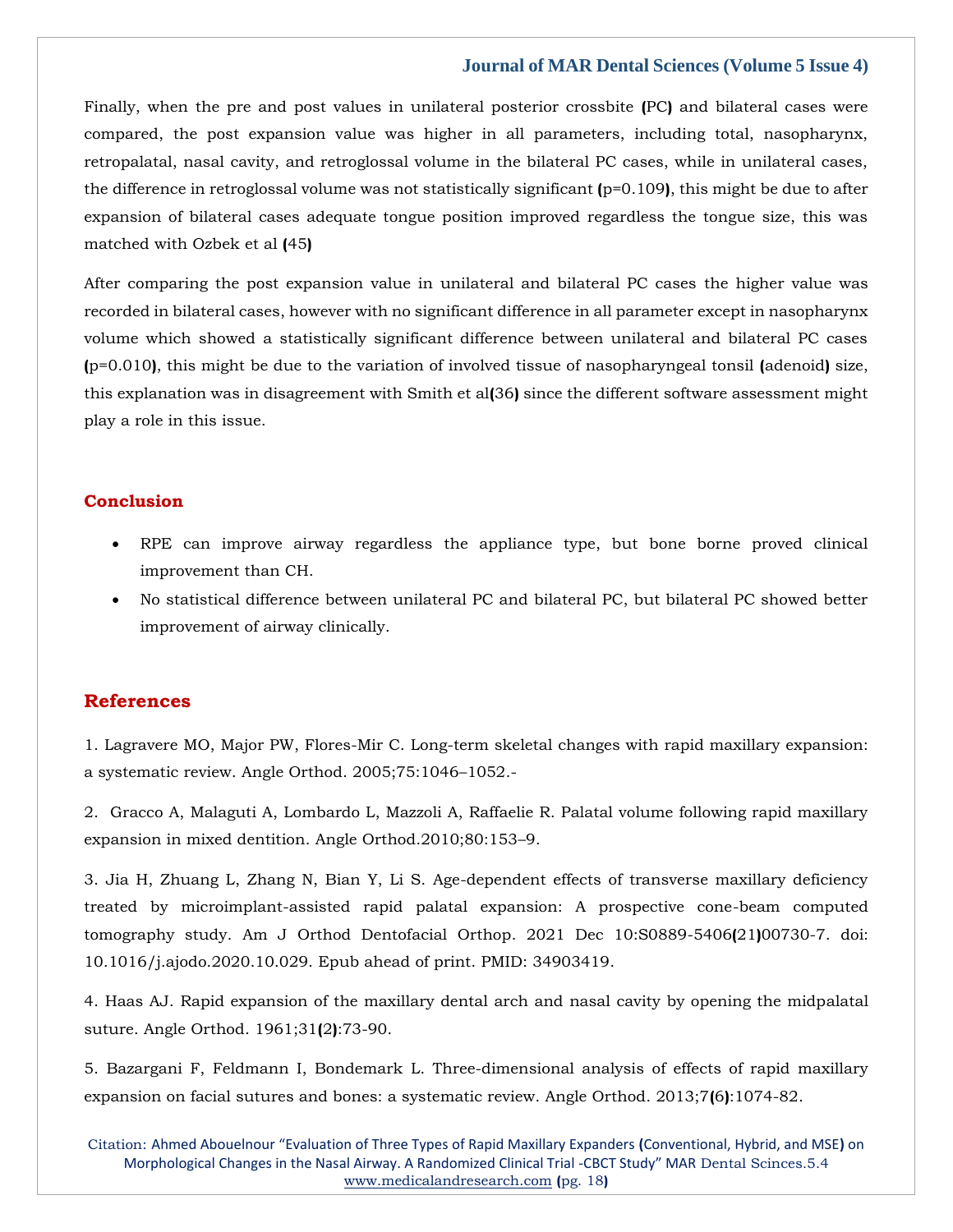6. [Mehta S, Wang D, Kuo CL, et al. Long-term effects of mini-screw-assisted rapid palatal expansion on](https://www.google.com/search?q=Long-term+effects+of+mini-screw-assisted+rapid+palatal+expansion+on+airway&sxsrf=ALiCzsa63zdB2S7rg3r8P-mZOBwIaR-9Fw%3A1651211714139&ei=wn1rYvWLCPyf4-EP2tSV8Ak&ved=0ahUKEwj19K39yrj3AhX8zzgGHVpqBZ4Q4dUDCA4&oq=Long-term+effects+of+mini-screw-assisted+rapid+palatal+expansion+on+airway&gs_lcp=Cgdnd3Mtd2l6EAw6BwgjEOoCECc6DQguEMcBENEDEOoCECdKBAhBGABKBAhGGABQiQZYiQZgpgloAXAAeACAAXSIAXSSAQMwLjGYAQCgAQGgAQKwAQrAAQE&sclient=gws-wiz)  [airway. AngleOrthod. 2021;91:195](https://www.google.com/search?q=Long-term+effects+of+mini-screw-assisted+rapid+palatal+expansion+on+airway&sxsrf=ALiCzsa63zdB2S7rg3r8P-mZOBwIaR-9Fw%3A1651211714139&ei=wn1rYvWLCPyf4-EP2tSV8Ak&ved=0ahUKEwj19K39yrj3AhX8zzgGHVpqBZ4Q4dUDCA4&oq=Long-term+effects+of+mini-screw-assisted+rapid+palatal+expansion+on+airway&gs_lcp=Cgdnd3Mtd2l6EAw6BwgjEOoCECc6DQguEMcBENEDEOoCECdKBAhBGABKBAhGGABQiQZYiQZgpgloAXAAeACAAXSIAXSSAQMwLjGYAQCgAQGgAQKwAQrAAQE&sclient=gws-wiz)–205.

7. Villa MP, Castaldo [R, Miano S, Paolino MC, Vitelli O, Tabarrini A, Mazzotta AR, Cecili M, Barreto M.](https://www.google.com/search?q=Adenotonsillectomy+and+orthodontic+therapy+in+pediatric+obstructive+sleep+apnea&sxsrf=ALiCzsa-xKPghHz-PZoGIW8nIHMwiP8oDA%3A1651211732804&ei=1H1rYtbnMObG4-EPmPC90AE&ved=0ahUKEwjWoaGGy7j3AhVm4zgGHRh4DxoQ4dUDCA4&oq=Adenotonsillectomy+and+orthodontic+therapy+in+pediatric+obstructive+sleep+apnea&gs_lcp=Cgdnd3Mtd2l6EAwyBggAEBYQHjoHCCMQ6gIQJzoNCC4QxwEQ0QMQ6gIQJ0oECEEYAEoECEYYAFDXA1jXA2CgB2gBcAF4AIABXYgBXZIBATGYAQCgAQGgAQKwAQrAAQE&sclient=gws-wiz)  [Adenotonsillectomy and orthodontic therapy in pediatric obstructive sleep apnea. Sleep Breath. 2014](https://www.google.com/search?q=Adenotonsillectomy+and+orthodontic+therapy+in+pediatric+obstructive+sleep+apnea&sxsrf=ALiCzsa-xKPghHz-PZoGIW8nIHMwiP8oDA%3A1651211732804&ei=1H1rYtbnMObG4-EPmPC90AE&ved=0ahUKEwjWoaGGy7j3AhVm4zgGHRh4DxoQ4dUDCA4&oq=Adenotonsillectomy+and+orthodontic+therapy+in+pediatric+obstructive+sleep+apnea&gs_lcp=Cgdnd3Mtd2l6EAwyBggAEBYQHjoHCCMQ6gIQJzoNCC4QxwEQ0QMQ6gIQJ0oECEEYAEoECEYYAFDXA1jXA2CgB2gBcAF4AIABXYgBXZIBATGYAQCgAQGgAQKwAQrAAQE&sclient=gws-wiz)  Sep;18**(**3**)**[:533-9. doi: 10.1007/s11325-013-0915-3. Epub 2013 Nov 26. PMID: 24277354.](https://www.google.com/search?q=Adenotonsillectomy+and+orthodontic+therapy+in+pediatric+obstructive+sleep+apnea&sxsrf=ALiCzsa-xKPghHz-PZoGIW8nIHMwiP8oDA%3A1651211732804&ei=1H1rYtbnMObG4-EPmPC90AE&ved=0ahUKEwjWoaGGy7j3AhVm4zgGHRh4DxoQ4dUDCA4&oq=Adenotonsillectomy+and+orthodontic+therapy+in+pediatric+obstructive+sleep+apnea&gs_lcp=Cgdnd3Mtd2l6EAwyBggAEBYQHjoHCCMQ6gIQJzoNCC4QxwEQ0QMQ6gIQJ0oECEEYAEoECEYYAFDXA1jXA2CgB2gBcAF4AIABXYgBXZIBATGYAQCgAQGgAQKwAQrAAQE&sclient=gws-wiz)

8. [Buck LM, Dalci O, Darendeliler MA, Papageorgiou SN, Papadopoulou AK. Volumetric upper airway](https://www.google.com/search?q=Volumetric+upper+airway+changes+after+rapid+maxillary+expansion%3A+a+systematic+review+and+meta-analysis.+European+journal+of+orthodontics.&sxsrf=ALiCzsZ_oxAmK5bpLBFRTAejk8DnYYDJzA%3A1651211761528&ei=8X1rYuPtH8SZ4-EPt5-gqAY&ved=0ahUKEwijqvqTy7j3AhXEzDgGHbcPCGUQ4dUDCA4&oq=Volumetric+upper+airway+changes+after+rapid+maxillary+expansion%3A+a+systematic+review+and+meta-analysis.+European+journal+of+orthodontics.&gs_lcp=Cgdnd3Mtd2l6EAwyBwgjEOoCECcyBwgjEOoCECcyBwgjEOoCECcyBwgjEOoCECcyBwgjEOoCECcyDQguEMcBENEDEOoCECcyBwgjEOoCECcyBwgjEOoCECcyBwgjEOoCECcyBwgjEOoCECdKBAhBGABKBAhGGABQkgNYkgNgsQdoAXAAeACAAQCIAQCSAQCYAQCgAQGgAQKwAQrAAQE&sclient=gws-wiz)  [changes after rapid maxillary expansion: a systematic review and meta-analysis. European journal of](https://www.google.com/search?q=Volumetric+upper+airway+changes+after+rapid+maxillary+expansion%3A+a+systematic+review+and+meta-analysis.+European+journal+of+orthodontics.&sxsrf=ALiCzsZ_oxAmK5bpLBFRTAejk8DnYYDJzA%3A1651211761528&ei=8X1rYuPtH8SZ4-EPt5-gqAY&ved=0ahUKEwijqvqTy7j3AhXEzDgGHbcPCGUQ4dUDCA4&oq=Volumetric+upper+airway+changes+after+rapid+maxillary+expansion%3A+a+systematic+review+and+meta-analysis.+European+journal+of+orthodontics.&gs_lcp=Cgdnd3Mtd2l6EAwyBwgjEOoCECcyBwgjEOoCECcyBwgjEOoCECcyBwgjEOoCECcyBwgjEOoCECcyDQguEMcBENEDEOoCECcyBwgjEOoCECcyBwgjEOoCECcyBwgjEOoCECcyBwgjEOoCECdKBAhBGABKBAhGGABQkgNYkgNgsQdoAXAAeACAAQCIAQCSAQCYAQCgAQGgAQKwAQrAAQE&sclient=gws-wiz)  [orthodontics. 2017 Oct 1;39](https://www.google.com/search?q=Volumetric+upper+airway+changes+after+rapid+maxillary+expansion%3A+a+systematic+review+and+meta-analysis.+European+journal+of+orthodontics.&sxsrf=ALiCzsZ_oxAmK5bpLBFRTAejk8DnYYDJzA%3A1651211761528&ei=8X1rYuPtH8SZ4-EPt5-gqAY&ved=0ahUKEwijqvqTy7j3AhXEzDgGHbcPCGUQ4dUDCA4&oq=Volumetric+upper+airway+changes+after+rapid+maxillary+expansion%3A+a+systematic+review+and+meta-analysis.+European+journal+of+orthodontics.&gs_lcp=Cgdnd3Mtd2l6EAwyBwgjEOoCECcyBwgjEOoCECcyBwgjEOoCECcyBwgjEOoCECcyBwgjEOoCECcyDQguEMcBENEDEOoCECcyBwgjEOoCECcyBwgjEOoCECcyBwgjEOoCECcyBwgjEOoCECdKBAhBGABKBAhGGABQkgNYkgNgsQdoAXAAeACAAQCIAQCSAQCYAQCgAQGgAQKwAQrAAQE&sclient=gws-wiz)**(**5**)**:463-73.

9. [Bazargani F, Magnuson A, Ludwig B. Effects on nasal airflow and resistance using two different RME](https://www.google.com/search?q=.+Effects+on+nasal+airflow+and+resistance+using+two+different+RME+appliances%3A+a+randomized+controlled+trial.+&sxsrf=ALiCzsbfkXZvx60IVla83tWjwipH1FbZ9w%3A1651211778493&ei=An5rYo7YHZ3F4-EP9q2RkAw&ved=0ahUKEwiO4YWcy7j3AhWd4jgGHfZWBMIQ4dUDCA4&oq=.+Effects+on+nasal+airflow+and+resistance+using+two+different+RME+appliances%3A+a+randomized+controlled+trial.+&gs_lcp=Cgdnd3Mtd2l6EAwyBwgjEOoCECcyBwgjEOoCECcyBwgjEOoCECcyBwgjEOoCECcyBwgjEOoCECcyBwgjEOoCECcyDQguEMcBENEDEOoCECcyBwgjEOoCECcyBwgjEOoCECcyBwgjEOoCECdKBAhBGABKBAhGGABQvQNYvQNgyghoAXAAeACAAQCIAQCSAQCYAQCgAQGgAQKwAQrAAQE&sclient=gws-wiz)  [appliances: a randomized controlled trial. European Journal of Orthodontics. 2018 May 25;40](https://www.google.com/search?q=.+Effects+on+nasal+airflow+and+resistance+using+two+different+RME+appliances%3A+a+randomized+controlled+trial.+&sxsrf=ALiCzsbfkXZvx60IVla83tWjwipH1FbZ9w%3A1651211778493&ei=An5rYo7YHZ3F4-EP9q2RkAw&ved=0ahUKEwiO4YWcy7j3AhWd4jgGHfZWBMIQ4dUDCA4&oq=.+Effects+on+nasal+airflow+and+resistance+using+two+different+RME+appliances%3A+a+randomized+controlled+trial.+&gs_lcp=Cgdnd3Mtd2l6EAwyBwgjEOoCECcyBwgjEOoCECcyBwgjEOoCECcyBwgjEOoCECcyBwgjEOoCECcyBwgjEOoCECcyDQguEMcBENEDEOoCECcyBwgjEOoCECcyBwgjEOoCECcyBwgjEOoCECdKBAhBGABKBAhGGABQvQNYvQNgyghoAXAAeACAAQCIAQCSAQCYAQCgAQGgAQKwAQrAAQE&sclient=gws-wiz)**(**3**)**:281- [4.](https://www.google.com/search?q=.+Effects+on+nasal+airflow+and+resistance+using+two+different+RME+appliances%3A+a+randomized+controlled+trial.+&sxsrf=ALiCzsbfkXZvx60IVla83tWjwipH1FbZ9w%3A1651211778493&ei=An5rYo7YHZ3F4-EP9q2RkAw&ved=0ahUKEwiO4YWcy7j3AhWd4jgGHfZWBMIQ4dUDCA4&oq=.+Effects+on+nasal+airflow+and+resistance+using+two+different+RME+appliances%3A+a+randomized+controlled+trial.+&gs_lcp=Cgdnd3Mtd2l6EAwyBwgjEOoCECcyBwgjEOoCECcyBwgjEOoCECcyBwgjEOoCECcyBwgjEOoCECcyBwgjEOoCECcyDQguEMcBENEDEOoCECcyBwgjEOoCECcyBwgjEOoCECcyBwgjEOoCECdKBAhBGABKBAhGGABQvQNYvQNgyghoAXAAeACAAQCIAQCSAQCYAQCgAQGgAQKwAQrAAQE&sclient=gws-wiz)

10. [Kavand G, Lagravère M, Kula K, Stewart K, Ghoneima A. Retrospective CBCT analysis of airway](https://www.google.com/search?q=.+Retrospective+CBCT+analysis+of+airway+volume+changes+after+bone-borne+vs+tooth-borne+rapid+maxillary+expansion&sxsrf=ALiCzsZ4vdRY0JkhIA24hAQG2DdJvG702g%3A1651211791264&ei=D35rYte9D7eW4-EP8pyhuAQ&ved=0ahUKEwiXgZGiy7j3AhU3yzgGHXJOCEcQ4dUDCA4&oq=.+Retrospective+CBCT+analysis+of+airway+volume+changes+after+bone-borne+vs+tooth-borne+rapid+maxillary+expansion&gs_lcp=Cgdnd3Mtd2l6EAwyBwgjEOoCECcyBwgjEOoCECcyBwgjEOoCECcyBwgjEOoCECcyBwgjEOoCECcyBwgjEOoCECcyDQguEMcBENEDEOoCECcyBwgjEOoCECcyBwgjEOoCECcyBwgjEOoCECdKBAhBGABKBAhGGABQjQNYjQNgqgdoAXAAeACAAQCIAQCSAQCYAQCgAQGgAQKwAQrAAQE&sclient=gws-wiz)  [volume changes after bone-borne vs tooth-borne rapid maxillary expansion. The Angle Orthodontist.](https://www.google.com/search?q=.+Retrospective+CBCT+analysis+of+airway+volume+changes+after+bone-borne+vs+tooth-borne+rapid+maxillary+expansion&sxsrf=ALiCzsZ4vdRY0JkhIA24hAQG2DdJvG702g%3A1651211791264&ei=D35rYte9D7eW4-EP8pyhuAQ&ved=0ahUKEwiXgZGiy7j3AhU3yzgGHXJOCEcQ4dUDCA4&oq=.+Retrospective+CBCT+analysis+of+airway+volume+changes+after+bone-borne+vs+tooth-borne+rapid+maxillary+expansion&gs_lcp=Cgdnd3Mtd2l6EAwyBwgjEOoCECcyBwgjEOoCECcyBwgjEOoCECcyBwgjEOoCECcyBwgjEOoCECcyBwgjEOoCECcyDQguEMcBENEDEOoCECcyBwgjEOoCECcyBwgjEOoCECcyBwgjEOoCECdKBAhBGABKBAhGGABQjQNYjQNgqgdoAXAAeACAAQCIAQCSAQCYAQCgAQGgAQKwAQrAAQE&sclient=gws-wiz)  [2019 Jul;89](https://www.google.com/search?q=.+Retrospective+CBCT+analysis+of+airway+volume+changes+after+bone-borne+vs+tooth-borne+rapid+maxillary+expansion&sxsrf=ALiCzsZ4vdRY0JkhIA24hAQG2DdJvG702g%3A1651211791264&ei=D35rYte9D7eW4-EP8pyhuAQ&ved=0ahUKEwiXgZGiy7j3AhU3yzgGHXJOCEcQ4dUDCA4&oq=.+Retrospective+CBCT+analysis+of+airway+volume+changes+after+bone-borne+vs+tooth-borne+rapid+maxillary+expansion&gs_lcp=Cgdnd3Mtd2l6EAwyBwgjEOoCECcyBwgjEOoCECcyBwgjEOoCECcyBwgjEOoCECcyBwgjEOoCECcyBwgjEOoCECcyDQguEMcBENEDEOoCECcyBwgjEOoCECcyBwgjEOoCECcyBwgjEOoCECdKBAhBGABKBAhGGABQjQNYjQNgqgdoAXAAeACAAQCIAQCSAQCYAQCgAQGgAQKwAQrAAQE&sclient=gws-wiz)**(**4**)**:566-74.

11. [Abdalla Y, Brown L, Sonnesen L. Effects of rapid maxillary expansion on upper airway volume: A](https://www.google.com/search?q=Effects+of+rapid+maxillary+expansion+on+upper+airway+volume%3A+A+three-dimensional+cone-beam+computed+tomography+study&sxsrf=ALiCzsakvLRZWZrzg6T6unpiBWbUkmZU_g%3A1651211803873&ei=G35rYrP6NIPG4-EP856_-Ac&ved=0ahUKEwjz85Koy7j3AhUD4zgGHXPPD38Q4dUDCA4&oq=Effects+of+rapid+maxillary+expansion+on+upper+airway+volume%3A+A+three-dimensional+cone-beam+computed+tomography+study&gs_lcp=Cgdnd3Mtd2l6EAwyBwgjEOoCECcyBwgjEOoCECcyBwgjEOoCECcyBwgjEOoCECcyBwgjEOoCECcyBwgjEOoCECcyDQguEMcBENEDEOoCECcyBwgjEOoCECcyBwgjEOoCECcyBwgjEOoCECdKBAhBGABKBAhGGABQyQJYyQJg_AZoAXAAeACAAQCIAQCSAQCYAQCgAQGgAQKwAQrAAQE&sclient=gws-wiz)  [three-dimensional cone-beam computed tomography study. Angle Orthod. 2019 Nov;89](https://www.google.com/search?q=Effects+of+rapid+maxillary+expansion+on+upper+airway+volume%3A+A+three-dimensional+cone-beam+computed+tomography+study&sxsrf=ALiCzsakvLRZWZrzg6T6unpiBWbUkmZU_g%3A1651211803873&ei=G35rYrP6NIPG4-EP856_-Ac&ved=0ahUKEwjz85Koy7j3AhUD4zgGHXPPD38Q4dUDCA4&oq=Effects+of+rapid+maxillary+expansion+on+upper+airway+volume%3A+A+three-dimensional+cone-beam+computed+tomography+study&gs_lcp=Cgdnd3Mtd2l6EAwyBwgjEOoCECcyBwgjEOoCECcyBwgjEOoCECcyBwgjEOoCECcyBwgjEOoCECcyBwgjEOoCECcyDQguEMcBENEDEOoCECcyBwgjEOoCECcyBwgjEOoCECcyBwgjEOoCECdKBAhBGABKBAhGGABQyQJYyQJg_AZoAXAAeACAAQCIAQCSAQCYAQCgAQGgAQKwAQrAAQE&sclient=gws-wiz)**(**6**)**:917-923. doi: [10.2319/101218-738.1. Epub 2019 Apr 3. PMID: 30942607; PMCID: PMC8109167.](https://www.google.com/search?q=Effects+of+rapid+maxillary+expansion+on+upper+airway+volume%3A+A+three-dimensional+cone-beam+computed+tomography+study&sxsrf=ALiCzsakvLRZWZrzg6T6unpiBWbUkmZU_g%3A1651211803873&ei=G35rYrP6NIPG4-EP856_-Ac&ved=0ahUKEwjz85Koy7j3AhUD4zgGHXPPD38Q4dUDCA4&oq=Effects+of+rapid+maxillary+expansion+on+upper+airway+volume%3A+A+three-dimensional+cone-beam+computed+tomography+study&gs_lcp=Cgdnd3Mtd2l6EAwyBwgjEOoCECcyBwgjEOoCECcyBwgjEOoCECcyBwgjEOoCECcyBwgjEOoCECcyBwgjEOoCECcyDQguEMcBENEDEOoCECcyBwgjEOoCECcyBwgjEOoCECcyBwgjEOoCECdKBAhBGABKBAhGGABQyQJYyQJg_AZoAXAAeACAAQCIAQCSAQCYAQCgAQGgAQKwAQrAAQE&sclient=gws-wiz)

12. [El H, Palomo JM. Three-dimensional evaluation of upper airway following rapid maxillary expansion:](https://www.google.com/search?q=Three-dimensional+evaluation+of+upper+airway+following+rapid+maxillary+expansion%3A+a+CBCT+study.+&sxsrf=ALiCzsZMR7khXA2ZmTjJz6IIj8h-96M5sA%3A1651211816041&ei=KH5rYv6TAree4-EPppC34Aw&ved=0ahUKEwj-x_mty7j3AhU3zzgGHSbIDcwQ4dUDCA4&oq=Three-dimensional+evaluation+of+upper+airway+following+rapid+maxillary+expansion%3A+a+CBCT+study.+&gs_lcp=Cgdnd3Mtd2l6EAw6BwgjEOoCECc6DQguEMcBENEDEOoCECdKBAhBGABKBAhGGABQsQdYsQdgmAxoAXAAeACAAVmIAVmSAQExmAEAoAEBoAECsAEKwAEB&sclient=gws-wiz)  a CBCT study. Angle Orthod. 2014 Mar;84**(**2**)**[:265-73. doi: 10.2319/012313-71.1. Epub 2013 Jul 18.](https://www.google.com/search?q=Three-dimensional+evaluation+of+upper+airway+following+rapid+maxillary+expansion%3A+a+CBCT+study.+&sxsrf=ALiCzsZMR7khXA2ZmTjJz6IIj8h-96M5sA%3A1651211816041&ei=KH5rYv6TAree4-EPppC34Aw&ved=0ahUKEwj-x_mty7j3AhU3zzgGHSbIDcwQ4dUDCA4&oq=Three-dimensional+evaluation+of+upper+airway+following+rapid+maxillary+expansion%3A+a+CBCT+study.+&gs_lcp=Cgdnd3Mtd2l6EAw6BwgjEOoCECc6DQguEMcBENEDEOoCECdKBAhBGABKBAhGGABQsQdYsQdgmAxoAXAAeACAAVmIAVmSAQExmAEAoAEBoAECsAEKwAEB&sclient=gws-wiz)  [PMID: 23865825; PMCID: PMC8673812.](https://www.google.com/search?q=Three-dimensional+evaluation+of+upper+airway+following+rapid+maxillary+expansion%3A+a+CBCT+study.+&sxsrf=ALiCzsZMR7khXA2ZmTjJz6IIj8h-96M5sA%3A1651211816041&ei=KH5rYv6TAree4-EPppC34Aw&ved=0ahUKEwj-x_mty7j3AhU3zzgGHSbIDcwQ4dUDCA4&oq=Three-dimensional+evaluation+of+upper+airway+following+rapid+maxillary+expansion%3A+a+CBCT+study.+&gs_lcp=Cgdnd3Mtd2l6EAw6BwgjEOoCECc6DQguEMcBENEDEOoCECdKBAhBGABKBAhGGABQsQdYsQdgmAxoAXAAeACAAVmIAVmSAQExmAEAoAEBoAECsAEKwAEB&sclient=gws-wiz)

13. [Gordon JM, Rosenblatt M, Witmans M, Carey JP, Heo G, Major PW, Flores-Mir C. Rapid palatal](https://www.google.com/search?q=Rapid+palatal+expansion+effects+on+nasal+airway+dimensions+as+measured+by+acoustic+rhinometry%3A+a+systematic+review.+&sxsrf=ALiCzsZHcQFB-5kzKLCK10AZFVZF2HaMXw%3A1651211830905&ei=Nn5rYs3nNr-X4-EPjeeWmAg&ved=0ahUKEwjN2oS1y7j3AhW_yzgGHY2zBYMQ4dUDCA4&oq=Rapid+palatal+expansion+effects+on+nasal+airway+dimensions+as+measured+by+acoustic+rhinometry%3A+a+systematic+review.+&gs_lcp=Cgdnd3Mtd2l6EAwyBwgjEOoCECcyBwgjEOoCECcyBwgjEOoCECcyBwgjEOoCECcyBwgjEOoCECcyBwgjEOoCECcyDQguEMcBENEDEOoCECcyBwgjEOoCECcyBwgjEOoCECcyBwgjEOoCECdKBAhBGABKBAhGGABQhgZYhgZg3gloAXAAeACAAQCIAQCSAQCYAQCgAQGgAQKwAQrAAQE&sclient=gws-wiz)  [expansion effects on nasal airway dimensions as measured by acoustic rhinometry: a systematic review.](https://www.google.com/search?q=Rapid+palatal+expansion+effects+on+nasal+airway+dimensions+as+measured+by+acoustic+rhinometry%3A+a+systematic+review.+&sxsrf=ALiCzsZHcQFB-5kzKLCK10AZFVZF2HaMXw%3A1651211830905&ei=Nn5rYs3nNr-X4-EPjeeWmAg&ved=0ahUKEwjN2oS1y7j3AhW_yzgGHY2zBYMQ4dUDCA4&oq=Rapid+palatal+expansion+effects+on+nasal+airway+dimensions+as+measured+by+acoustic+rhinometry%3A+a+systematic+review.+&gs_lcp=Cgdnd3Mtd2l6EAwyBwgjEOoCECcyBwgjEOoCECcyBwgjEOoCECcyBwgjEOoCECcyBwgjEOoCECcyBwgjEOoCECcyDQguEMcBENEDEOoCECcyBwgjEOoCECcyBwgjEOoCECcyBwgjEOoCECdKBAhBGABKBAhGGABQhgZYhgZg3gloAXAAeACAAQCIAQCSAQCYAQCgAQGgAQKwAQrAAQE&sclient=gws-wiz)  [The Angle Orthodontist. 2009 Sep;79](https://www.google.com/search?q=Rapid+palatal+expansion+effects+on+nasal+airway+dimensions+as+measured+by+acoustic+rhinometry%3A+a+systematic+review.+&sxsrf=ALiCzsZHcQFB-5kzKLCK10AZFVZF2HaMXw%3A1651211830905&ei=Nn5rYs3nNr-X4-EPjeeWmAg&ved=0ahUKEwjN2oS1y7j3AhW_yzgGHY2zBYMQ4dUDCA4&oq=Rapid+palatal+expansion+effects+on+nasal+airway+dimensions+as+measured+by+acoustic+rhinometry%3A+a+systematic+review.+&gs_lcp=Cgdnd3Mtd2l6EAwyBwgjEOoCECcyBwgjEOoCECcyBwgjEOoCECcyBwgjEOoCECcyBwgjEOoCECcyBwgjEOoCECcyDQguEMcBENEDEOoCECcyBwgjEOoCECcyBwgjEOoCECcyBwgjEOoCECdKBAhBGABKBAhGGABQhgZYhgZg3gloAXAAeACAAQCIAQCSAQCYAQCgAQGgAQKwAQrAAQE&sclient=gws-wiz)**(**5**)**:1000-7.

14. [Di Carlo G, Saccucci M, Ierardo G, Luzzi V, Occasi F, Zicari AM, Duse M, Polimeni A. Rapid maxillary](https://www.google.com/search?q=Rapid+maxillary+expansion+and+upper+airway+morphology%3A+a+systematic+review+on+the+role+of+cone+beam+computed+tomography.&sxsrf=ALiCzsZ519RlIulAE8hqZil14y_dCrUE1Q%3A1651211848601&ei=SH5rYsWfJL-a4-EPoMG32A8&ved=0ahUKEwjF47y9y7j3AhU_zTgGHaDgDfsQ4dUDCA4&oq=Rapid+maxillary+expansion+and+upper+airway+morphology%3A+a+systematic+review+on+the+role+of+cone+beam+computed+tomography.&gs_lcp=Cgdnd3Mtd2l6EAwyBwgjEOoCECcyBwgjEOoCECcyBwgjEOoCECcyBwgjEOoCECcyBwgjEOoCECcyBwgjEOoCECcyBwgjEOoCECcyDQguEMcBENEDEOoCECcyBwgjEOoCECcyBwgjEOoCECdKBAhBGABKBAhGGABQmgRYmgRghQloAXAAeACAAQCIAQCSAQCYAQCgAQGgAQKwAQrAAQE&sclient=gws-wiz)  [expansion and upper airway morphology: a systematic review on the role of cone beam computed](https://www.google.com/search?q=Rapid+maxillary+expansion+and+upper+airway+morphology%3A+a+systematic+review+on+the+role+of+cone+beam+computed+tomography.&sxsrf=ALiCzsZ519RlIulAE8hqZil14y_dCrUE1Q%3A1651211848601&ei=SH5rYsWfJL-a4-EPoMG32A8&ved=0ahUKEwjF47y9y7j3AhU_zTgGHaDgDfsQ4dUDCA4&oq=Rapid+maxillary+expansion+and+upper+airway+morphology%3A+a+systematic+review+on+the+role+of+cone+beam+computed+tomography.&gs_lcp=Cgdnd3Mtd2l6EAwyBwgjEOoCECcyBwgjEOoCECcyBwgjEOoCECcyBwgjEOoCECcyBwgjEOoCECcyBwgjEOoCECcyBwgjEOoCECcyDQguEMcBENEDEOoCECcyBwgjEOoCECcyBwgjEOoCECdKBAhBGABKBAhGGABQmgRYmgRghQloAXAAeACAAQCIAQCSAQCYAQCgAQGgAQKwAQrAAQE&sclient=gws-wiz)  [tomography. BioMed research international. 2017 Jul 16;2017.](https://www.google.com/search?q=Rapid+maxillary+expansion+and+upper+airway+morphology%3A+a+systematic+review+on+the+role+of+cone+beam+computed+tomography.&sxsrf=ALiCzsZ519RlIulAE8hqZil14y_dCrUE1Q%3A1651211848601&ei=SH5rYsWfJL-a4-EPoMG32A8&ved=0ahUKEwjF47y9y7j3AhU_zTgGHaDgDfsQ4dUDCA4&oq=Rapid+maxillary+expansion+and+upper+airway+morphology%3A+a+systematic+review+on+the+role+of+cone+beam+computed+tomography.&gs_lcp=Cgdnd3Mtd2l6EAwyBwgjEOoCECcyBwgjEOoCECcyBwgjEOoCECcyBwgjEOoCECcyBwgjEOoCECcyBwgjEOoCECcyBwgjEOoCECcyDQguEMcBENEDEOoCECcyBwgjEOoCECcyBwgjEOoCECdKBAhBGABKBAhGGABQmgRYmgRghQloAXAAeACAAQCIAQCSAQCYAQCgAQGgAQKwAQrAAQE&sclient=gws-wiz)

15. [Niu X, Di Carlo G, Cornelis MA, Cattaneo PM. Three](https://www.google.com/search?q=Three%E2%80%90dimensional+analyses+of+short%E2%80%90and+long%E2%80%90term+effects+of+rapid+maxillary+expansion+on+nasal+cavity+and+upper+airway%3A+a+systematic+review+and+meta%E2%80%90analysis.&sxsrf=ALiCzsYSSQMeE_LxQxtR4-IqLX2CrZZung%3A1651211864806&ei=WH5rYtPiMLSY4-EP0ru3-As&ved=0ahUKEwjT7pnFy7j3AhU0zDgGHdLdDb8Q4dUDCA4&oq=Three%E2%80%90dimensional+analyses+of+short%E2%80%90and+long%E2%80%90term+effects+of+rapid+maxillary+expansion+on+nasal+cavity+and+upper+airway%3A+a+systematic+review+and+meta%E2%80%90analysis.&gs_lcp=Cgdnd3Mtd2l6EAwyBwgjEOoCECcyBwgjEOoCECcyBwgjEOoCECcyBwgjEOoCECcyBwgjEOoCECcyBwgjEOoCECcyBwgjEOoCECcyBwgjEOoCECcyDQguEMcBENEDEOoCECcyBwgjEOoCECdKBAhBGABKBAhGGABQhANYhANgvwdoAXAAeACAAQCIAQCSAQCYAQCgAQGgAQKwAQrAAQE&sclient=gws-wiz)‐dimensional analyses of short‐and long‐term [effects of rapid maxillary expansion on nasal cavity and upper airway: a systematic review and meta](https://www.google.com/search?q=Three%E2%80%90dimensional+analyses+of+short%E2%80%90and+long%E2%80%90term+effects+of+rapid+maxillary+expansion+on+nasal+cavity+and+upper+airway%3A+a+systematic+review+and+meta%E2%80%90analysis.&sxsrf=ALiCzsYSSQMeE_LxQxtR4-IqLX2CrZZung%3A1651211864806&ei=WH5rYtPiMLSY4-EP0ru3-As&ved=0ahUKEwjT7pnFy7j3AhU0zDgGHdLdDb8Q4dUDCA4&oq=Three%E2%80%90dimensional+analyses+of+short%E2%80%90and+long%E2%80%90term+effects+of+rapid+maxillary+expansion+on+nasal+cavity+and+upper+airway%3A+a+systematic+review+and+meta%E2%80%90analysis.&gs_lcp=Cgdnd3Mtd2l6EAwyBwgjEOoCECcyBwgjEOoCECcyBwgjEOoCECcyBwgjEOoCECcyBwgjEOoCECcyBwgjEOoCECcyBwgjEOoCECcyBwgjEOoCECcyDQguEMcBENEDEOoCECcyBwgjEOoCECdKBAhBGABKBAhGGABQhANYhANgvwdoAXAAeACAAQCIAQCSAQCYAQCgAQGgAQKwAQrAAQE&sclient=gws-wiz)‐ [analysis. Orthodontics & craniofacial research. 2020 Aug;23](https://www.google.com/search?q=Three%E2%80%90dimensional+analyses+of+short%E2%80%90and+long%E2%80%90term+effects+of+rapid+maxillary+expansion+on+nasal+cavity+and+upper+airway%3A+a+systematic+review+and+meta%E2%80%90analysis.&sxsrf=ALiCzsYSSQMeE_LxQxtR4-IqLX2CrZZung%3A1651211864806&ei=WH5rYtPiMLSY4-EP0ru3-As&ved=0ahUKEwjT7pnFy7j3AhU0zDgGHdLdDb8Q4dUDCA4&oq=Three%E2%80%90dimensional+analyses+of+short%E2%80%90and+long%E2%80%90term+effects+of+rapid+maxillary+expansion+on+nasal+cavity+and+upper+airway%3A+a+systematic+review+and+meta%E2%80%90analysis.&gs_lcp=Cgdnd3Mtd2l6EAwyBwgjEOoCECcyBwgjEOoCECcyBwgjEOoCECcyBwgjEOoCECcyBwgjEOoCECcyBwgjEOoCECcyBwgjEOoCECcyBwgjEOoCECcyDQguEMcBENEDEOoCECcyBwgjEOoCECdKBAhBGABKBAhGGABQhANYhANgvwdoAXAAeACAAQCIAQCSAQCYAQCgAQGgAQKwAQrAAQE&sclient=gws-wiz)**(**3**)**:250-76.

16. [Arqub SA, Mehta S, Iverson MG, Yadav S, Upadhyay M, Almuzian M. Does Mini Screw Assisted](https://www.google.com/search?q=Does+Mini+Screw+Assisted+Rapid+Palatal+Expansion+%28MARPE%29+have+an+influence+on+airway+and+breathing+in+middle-aged+children+and+adolescents%3F+A+systematic+review&sxsrf=ALiCzsbGjb7w42UbiFlKNlkwQZMCLCCAKw%3A1651211884748&ei=bH5rYvuTLdae4-EP2bWJaA&ved=0ahUKEwj7-drOy7j3AhVWzzgGHdlaAg0Q4dUDCA4&oq=Does+Mini+Screw+Assisted+Rapid+Palatal+Expansion+%28MARPE%29+have+an+influence+on+airway+and+breathing+in+middle-aged+children+and+adolescents%3F+A+systematic+review&gs_lcp=Cgdnd3Mtd2l6EAwyBwgjEOoCECcyBwgjEOoCECcyBwgjEOoCECcyBwgjEOoCECcyBwgjEOoCECcyBwgjEOoCECcyBwgjEOoCECcyBwgjEOoCECcyBwgjEOoCECcyDQguEMcBENEDEOoCECdKBAhBGABKBAhGGABQ9QNY9QNg2AdoAXAAeACAAQCIAQCSAQCYAQCgAQGgAQKwAQrAAQE&sclient=gws-wiz)  Rapid Palatal Expansion **(**MARPE**)** [have an influence on airway and breathing in middle-aged children](https://www.google.com/search?q=Does+Mini+Screw+Assisted+Rapid+Palatal+Expansion+%28MARPE%29+have+an+influence+on+airway+and+breathing+in+middle-aged+children+and+adolescents%3F+A+systematic+review&sxsrf=ALiCzsbGjb7w42UbiFlKNlkwQZMCLCCAKw%3A1651211884748&ei=bH5rYvuTLdae4-EP2bWJaA&ved=0ahUKEwj7-drOy7j3AhVWzzgGHdlaAg0Q4dUDCA4&oq=Does+Mini+Screw+Assisted+Rapid+Palatal+Expansion+%28MARPE%29+have+an+influence+on+airway+and+breathing+in+middle-aged+children+and+adolescents%3F+A+systematic+review&gs_lcp=Cgdnd3Mtd2l6EAwyBwgjEOoCECcyBwgjEOoCECcyBwgjEOoCECcyBwgjEOoCECcyBwgjEOoCECcyBwgjEOoCECcyBwgjEOoCECcyBwgjEOoCECcyBwgjEOoCECcyDQguEMcBENEDEOoCECdKBAhBGABKBAhGGABQ9QNY9QNg2AdoAXAAeACAAQCIAQCSAQCYAQCgAQGgAQKwAQrAAQE&sclient=gws-wiz)  [and adolescents? A systematic review. International orthodontics. 2021 Mar 1;19](https://www.google.com/search?q=Does+Mini+Screw+Assisted+Rapid+Palatal+Expansion+%28MARPE%29+have+an+influence+on+airway+and+breathing+in+middle-aged+children+and+adolescents%3F+A+systematic+review&sxsrf=ALiCzsbGjb7w42UbiFlKNlkwQZMCLCCAKw%3A1651211884748&ei=bH5rYvuTLdae4-EP2bWJaA&ved=0ahUKEwj7-drOy7j3AhVWzzgGHdlaAg0Q4dUDCA4&oq=Does+Mini+Screw+Assisted+Rapid+Palatal+Expansion+%28MARPE%29+have+an+influence+on+airway+and+breathing+in+middle-aged+children+and+adolescents%3F+A+systematic+review&gs_lcp=Cgdnd3Mtd2l6EAwyBwgjEOoCECcyBwgjEOoCECcyBwgjEOoCECcyBwgjEOoCECcyBwgjEOoCECcyBwgjEOoCECcyBwgjEOoCECcyBwgjEOoCECcyBwgjEOoCECcyDQguEMcBENEDEOoCECdKBAhBGABKBAhGGABQ9QNY9QNg2AdoAXAAeACAAQCIAQCSAQCYAQCgAQGgAQKwAQrAAQE&sclient=gws-wiz)**(**1**)**:37-50.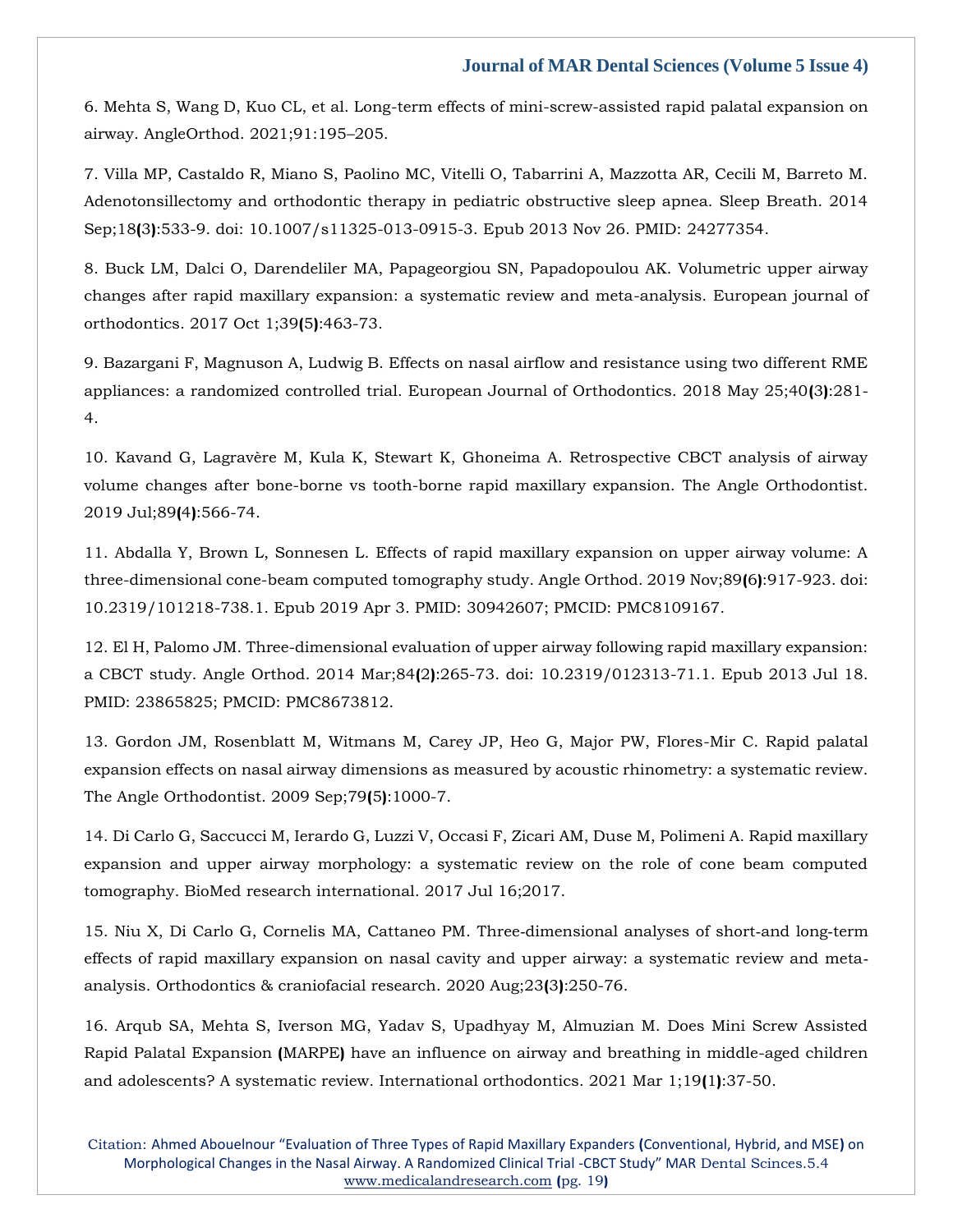17. [Iwasaki T, Saitoh I, Takemoto Y, Inada E, Kakuno E, Kanomi R, Hayasaki H, Yamasaki Y. Tongue](https://www.google.com/search?q=Tongue+posture+improvement+and+pharyngeal+airway+enlargement+as+secondary+effects+of+rapid+maxillary+expansion%3A+a+cone-beam+computed+tomography+study&sxsrf=ALiCzsYW0_RsS4Th7KBxaO_Sd414UIsZCw%3A1651211899332&ei=e35rYs_2E8iY4-EPyOmJwAM&ved=0ahUKEwiPoNXVy7j3AhVIzDgGHch0AjgQ4dUDCA4&oq=Tongue+posture+improvement+and+pharyngeal+airway+enlargement+as+secondary+effects+of+rapid+maxillary+expansion%3A+a+cone-beam+computed+tomography+study&gs_lcp=Cgdnd3Mtd2l6EAwyBwgjEOoCECcyBwgjEOoCECcyBwgjEOoCECcyBwgjEOoCECcyBwgjEOoCECcyBwgjEOoCECcyBwgjEOoCECcyBwgjEOoCECcyDQguEMcBENEDEOoCECcyBwgjEOoCECdKBAhBGABKBAhGGABQ2wJY2wJgsQdoAXABeACAAQCIAQCSAQCYAQCgAQGgAQKwAQrAAQE&sclient=gws-wiz)  [posture improvement and pharyngeal airway enlargement as secondary effects of rapid maxillary](https://www.google.com/search?q=Tongue+posture+improvement+and+pharyngeal+airway+enlargement+as+secondary+effects+of+rapid+maxillary+expansion%3A+a+cone-beam+computed+tomography+study&sxsrf=ALiCzsYW0_RsS4Th7KBxaO_Sd414UIsZCw%3A1651211899332&ei=e35rYs_2E8iY4-EPyOmJwAM&ved=0ahUKEwiPoNXVy7j3AhVIzDgGHch0AjgQ4dUDCA4&oq=Tongue+posture+improvement+and+pharyngeal+airway+enlargement+as+secondary+effects+of+rapid+maxillary+expansion%3A+a+cone-beam+computed+tomography+study&gs_lcp=Cgdnd3Mtd2l6EAwyBwgjEOoCECcyBwgjEOoCECcyBwgjEOoCECcyBwgjEOoCECcyBwgjEOoCECcyBwgjEOoCECcyBwgjEOoCECcyBwgjEOoCECcyDQguEMcBENEDEOoCECcyBwgjEOoCECdKBAhBGABKBAhGGABQ2wJY2wJgsQdoAXABeACAAQCIAQCSAQCYAQCgAQGgAQKwAQrAAQE&sclient=gws-wiz)  [expansion: a cone-beam computed tomography study. Am J Orthod Dentofacial Orthop. 2013](https://www.google.com/search?q=Tongue+posture+improvement+and+pharyngeal+airway+enlargement+as+secondary+effects+of+rapid+maxillary+expansion%3A+a+cone-beam+computed+tomography+study&sxsrf=ALiCzsYW0_RsS4Th7KBxaO_Sd414UIsZCw%3A1651211899332&ei=e35rYs_2E8iY4-EPyOmJwAM&ved=0ahUKEwiPoNXVy7j3AhVIzDgGHch0AjgQ4dUDCA4&oq=Tongue+posture+improvement+and+pharyngeal+airway+enlargement+as+secondary+effects+of+rapid+maxillary+expansion%3A+a+cone-beam+computed+tomography+study&gs_lcp=Cgdnd3Mtd2l6EAwyBwgjEOoCECcyBwgjEOoCECcyBwgjEOoCECcyBwgjEOoCECcyBwgjEOoCECcyBwgjEOoCECcyBwgjEOoCECcyBwgjEOoCECcyDQguEMcBENEDEOoCECcyBwgjEOoCECdKBAhBGABKBAhGGABQ2wJY2wJgsQdoAXABeACAAQCIAQCSAQCYAQCgAQGgAQKwAQrAAQE&sclient=gws-wiz)  Feb;143**(**2**)**[:235-45. doi: 10.1016/j.ajodo.2012.09.014. PMID: 23374931.](https://www.google.com/search?q=Tongue+posture+improvement+and+pharyngeal+airway+enlargement+as+secondary+effects+of+rapid+maxillary+expansion%3A+a+cone-beam+computed+tomography+study&sxsrf=ALiCzsYW0_RsS4Th7KBxaO_Sd414UIsZCw%3A1651211899332&ei=e35rYs_2E8iY4-EPyOmJwAM&ved=0ahUKEwiPoNXVy7j3AhVIzDgGHch0AjgQ4dUDCA4&oq=Tongue+posture+improvement+and+pharyngeal+airway+enlargement+as+secondary+effects+of+rapid+maxillary+expansion%3A+a+cone-beam+computed+tomography+study&gs_lcp=Cgdnd3Mtd2l6EAwyBwgjEOoCECcyBwgjEOoCECcyBwgjEOoCECcyBwgjEOoCECcyBwgjEOoCECcyBwgjEOoCECcyBwgjEOoCECcyBwgjEOoCECcyDQguEMcBENEDEOoCECcyBwgjEOoCECdKBAhBGABKBAhGGABQ2wJY2wJgsQdoAXABeACAAQCIAQCSAQCYAQCgAQGgAQKwAQrAAQE&sclient=gws-wiz)

18. Baka ZM, Akin M, Ucar [FI, Ileri Z. Cone-beam computed tomography evaluation of dentoskeletal](https://www.google.com/search?q=Cone-beam+computed+tomography+evaluation+of+dentoskeletal+changes+after+asymmetric+rapid+maxillary+expansion.+&sxsrf=ALiCzsbK3_3sw8E5mQOrt7sAQ7EcrkCpkQ%3A1651211914526&ei=in5rYrPcH_ma4-EPnfSNsAY&ved=0ahUKEwizyfTcy7j3AhV5zTgGHR16A2YQ4dUDCA4&oq=Cone-beam+computed+tomography+evaluation+of+dentoskeletal+changes+after+asymmetric+rapid+maxillary+expansion.+&gs_lcp=Cgdnd3Mtd2l6EAwyBwgjEOoCECcyBwgjEOoCECcyBwgjEOoCECcyBwgjEOoCECcyBwgjEOoCECcyBwgjEOoCECcyBwgjEOoCECcyBwgjEOoCECcyBwgjEOoCECcyDQguEMcBENEDEOoCECdKBAhBGABKBAhGGABQ9QJY9QJgxQZoAXAAeACAAQCIAQCSAQCYAQCgAQGgAQKwAQrAAQE&sclient=gws-wiz)  [changes after asymmetric rapid maxillary expansion. Am J Orthod Dentofacial Orthop. 2015](https://www.google.com/search?q=Cone-beam+computed+tomography+evaluation+of+dentoskeletal+changes+after+asymmetric+rapid+maxillary+expansion.+&sxsrf=ALiCzsbK3_3sw8E5mQOrt7sAQ7EcrkCpkQ%3A1651211914526&ei=in5rYrPcH_ma4-EPnfSNsAY&ved=0ahUKEwizyfTcy7j3AhV5zTgGHR16A2YQ4dUDCA4&oq=Cone-beam+computed+tomography+evaluation+of+dentoskeletal+changes+after+asymmetric+rapid+maxillary+expansion.+&gs_lcp=Cgdnd3Mtd2l6EAwyBwgjEOoCECcyBwgjEOoCECcyBwgjEOoCECcyBwgjEOoCECcyBwgjEOoCECcyBwgjEOoCECcyBwgjEOoCECcyBwgjEOoCECcyBwgjEOoCECcyDQguEMcBENEDEOoCECdKBAhBGABKBAhGGABQ9QJY9QJgxQZoAXAAeACAAQCIAQCSAQCYAQCgAQGgAQKwAQrAAQE&sclient=gws-wiz)  Jan;147**(**1**)**[:61-71. doi: 10.1016/j.ajodo.2014.09.014. PMID: 25533073.](https://www.google.com/search?q=Cone-beam+computed+tomography+evaluation+of+dentoskeletal+changes+after+asymmetric+rapid+maxillary+expansion.+&sxsrf=ALiCzsbK3_3sw8E5mQOrt7sAQ7EcrkCpkQ%3A1651211914526&ei=in5rYrPcH_ma4-EPnfSNsAY&ved=0ahUKEwizyfTcy7j3AhV5zTgGHR16A2YQ4dUDCA4&oq=Cone-beam+computed+tomography+evaluation+of+dentoskeletal+changes+after+asymmetric+rapid+maxillary+expansion.+&gs_lcp=Cgdnd3Mtd2l6EAwyBwgjEOoCECcyBwgjEOoCECcyBwgjEOoCECcyBwgjEOoCECcyBwgjEOoCECcyBwgjEOoCECcyBwgjEOoCECcyBwgjEOoCECcyBwgjEOoCECcyDQguEMcBENEDEOoCECdKBAhBGABKBAhGGABQ9QJY9QJgxQZoAXAAeACAAQCIAQCSAQCYAQCgAQGgAQKwAQrAAQE&sclient=gws-wiz)

19. [Li Q, Tang H, Liu X, Luo Q, Jiang Z, Martin D, Guo J. Comparison of dimensions and volume of](https://www.google.com/search?q=Comparison+of+dimensions+and+volume+of+upper+airway+before+and+after+mini-implant+assisted+rapid+maxillary+expansion.&sxsrf=ALiCzsbf64ao50MlZaTF8VHnTDqT8slHxA%3A1651211930404&ei=mn5rYsehGOGe4-EP-rKpkA4&ved=0ahUKEwjH1r3ky7j3AhVhzzgGHXpZCuIQ4dUDCA4&oq=Comparison+of+dimensions+and+volume+of+upper+airway+before+and+after+mini-implant+assisted+rapid+maxillary+expansion.&gs_lcp=Cgdnd3Mtd2l6EAwyBwgjEOoCECcyBwgjEOoCECcyBwgjEOoCECcyBwgjEOoCECcyBwgjEOoCECcyBwgjEOoCECcyBwgjEOoCECcyBwgjEOoCECcyBwgjEOoCECcyBwgjEOoCECdKBAhBGABKBAhGGABQ8gJY8gJgvAdoAXAAeACAAQCIAQCSAQCYAQCgAQGgAQKwAQrAAQE&sclient=gws-wiz)  [upper airway before and after mini-implant assisted rapid maxillary expansion. Angle Orthod. 2020 May](https://www.google.com/search?q=Comparison+of+dimensions+and+volume+of+upper+airway+before+and+after+mini-implant+assisted+rapid+maxillary+expansion.&sxsrf=ALiCzsbf64ao50MlZaTF8VHnTDqT8slHxA%3A1651211930404&ei=mn5rYsehGOGe4-EP-rKpkA4&ved=0ahUKEwjH1r3ky7j3AhVhzzgGHXpZCuIQ4dUDCA4&oq=Comparison+of+dimensions+and+volume+of+upper+airway+before+and+after+mini-implant+assisted+rapid+maxillary+expansion.&gs_lcp=Cgdnd3Mtd2l6EAwyBwgjEOoCECcyBwgjEOoCECcyBwgjEOoCECcyBwgjEOoCECcyBwgjEOoCECcyBwgjEOoCECcyBwgjEOoCECcyBwgjEOoCECcyBwgjEOoCECcyBwgjEOoCECdKBAhBGABKBAhGGABQ8gJY8gJgvAdoAXAAeACAAQCIAQCSAQCYAQCgAQGgAQKwAQrAAQE&sclient=gws-wiz)  1;90**(**3**)**[:432-441. doi: 10.2319/080919-522.1. PMID: 33378437; PMCID: PMC8032299.](https://www.google.com/search?q=Comparison+of+dimensions+and+volume+of+upper+airway+before+and+after+mini-implant+assisted+rapid+maxillary+expansion.&sxsrf=ALiCzsbf64ao50MlZaTF8VHnTDqT8slHxA%3A1651211930404&ei=mn5rYsehGOGe4-EP-rKpkA4&ved=0ahUKEwjH1r3ky7j3AhVhzzgGHXpZCuIQ4dUDCA4&oq=Comparison+of+dimensions+and+volume+of+upper+airway+before+and+after+mini-implant+assisted+rapid+maxillary+expansion.&gs_lcp=Cgdnd3Mtd2l6EAwyBwgjEOoCECcyBwgjEOoCECcyBwgjEOoCECcyBwgjEOoCECcyBwgjEOoCECcyBwgjEOoCECcyBwgjEOoCECcyBwgjEOoCECcyBwgjEOoCECcyBwgjEOoCECdKBAhBGABKBAhGGABQ8gJY8gJgvAdoAXAAeACAAQCIAQCSAQCYAQCgAQGgAQKwAQrAAQE&sclient=gws-wiz)

20. [Guijarro-Martínez R, Swennen GR. Three-dimensional cone beam computed tomography definition](https://www.google.com/search?q=Three-dimensional+cone+beam+computed+tomography+definition+of+the+anatomical+subregions+of+the+upper+airway%3A+a+validation+study&sxsrf=ALiCzsbWNm176NrIbqdfSMhwNkPBvqqZAQ%3A1651211946080&ei=qn5rYqnKBLmG4-EPweGC8AI&ved=0ahUKEwipx_rry7j3AhU5wzgGHcGwAC4Q4dUDCA4&oq=Three-dimensional+cone+beam+computed+tomography+definition+of+the+anatomical+subregions+of+the+upper+airway%3A+a+validation+study&gs_lcp=Cgdnd3Mtd2l6EAwyBwgjEOoCECcyBwgjEOoCECcyBwgjEOoCECcyBwgjEOoCECcyBwgjEOoCECcyBwgjEOoCECcyBwgjEOoCECcyBwgjEOoCECcyBwgjEOoCECcyBwgjEOoCECdKBAhBGABKBAhGGABQzQNYzQNgwgdoAXAAeACAAQCIAQCSAQCYAQCgAQGgAQKwAQrAAQE&sclient=gws-wiz)  [of the anatomical subregions of the upper airway: a validation study. Int J Oral Maxillofac Surg. 2013](https://www.google.com/search?q=Three-dimensional+cone+beam+computed+tomography+definition+of+the+anatomical+subregions+of+the+upper+airway%3A+a+validation+study&sxsrf=ALiCzsbWNm176NrIbqdfSMhwNkPBvqqZAQ%3A1651211946080&ei=qn5rYqnKBLmG4-EPweGC8AI&ved=0ahUKEwipx_rry7j3AhU5wzgGHcGwAC4Q4dUDCA4&oq=Three-dimensional+cone+beam+computed+tomography+definition+of+the+anatomical+subregions+of+the+upper+airway%3A+a+validation+study&gs_lcp=Cgdnd3Mtd2l6EAwyBwgjEOoCECcyBwgjEOoCECcyBwgjEOoCECcyBwgjEOoCECcyBwgjEOoCECcyBwgjEOoCECcyBwgjEOoCECcyBwgjEOoCECcyBwgjEOoCECcyBwgjEOoCECdKBAhBGABKBAhGGABQzQNYzQNgwgdoAXAAeACAAQCIAQCSAQCYAQCgAQGgAQKwAQrAAQE&sclient=gws-wiz)  Sep;42**(**9**)**[:1140-9. doi: 10.1016/j.ijom.2013.03.007. Epub 2013 Apr 25. PMID: 23623785.](https://www.google.com/search?q=Three-dimensional+cone+beam+computed+tomography+definition+of+the+anatomical+subregions+of+the+upper+airway%3A+a+validation+study&sxsrf=ALiCzsbWNm176NrIbqdfSMhwNkPBvqqZAQ%3A1651211946080&ei=qn5rYqnKBLmG4-EPweGC8AI&ved=0ahUKEwipx_rry7j3AhU5wzgGHcGwAC4Q4dUDCA4&oq=Three-dimensional+cone+beam+computed+tomography+definition+of+the+anatomical+subregions+of+the+upper+airway%3A+a+validation+study&gs_lcp=Cgdnd3Mtd2l6EAwyBwgjEOoCECcyBwgjEOoCECcyBwgjEOoCECcyBwgjEOoCECcyBwgjEOoCECcyBwgjEOoCECcyBwgjEOoCECcyBwgjEOoCECcyBwgjEOoCECcyBwgjEOoCECdKBAhBGABKBAhGGABQzQNYzQNgwgdoAXAAeACAAQCIAQCSAQCYAQCgAQGgAQKwAQrAAQE&sclient=gws-wiz)

21. [Major MP, Flores-Mir C, Major PW. Assessment of lateral cephalometric diagnosis of adenoid](https://www.google.com/search?q=Assessment+of+lateral+cephalometric+diagnosis+of+adenoid+hypertrophy+and+posterior+upper+airway+obstruction%3A+a+systematic+review&sxsrf=ALiCzsZfdY4HhbmhvB5rDdXPkgg3VJUxmA%3A1651211958938&ei=tn5rYvb1OP-K4-EP9fK4mAQ&ved=0ahUKEwj2qIvyy7j3AhV_xTgGHXU5DkMQ4dUDCA4&oq=Assessment+of+lateral+cephalometric+diagnosis+of+adenoid+hypertrophy+and+posterior+upper+airway+obstruction%3A+a+systematic+review&gs_lcp=Cgdnd3Mtd2l6EAwyBwgjEOoCECcyBwgjEOoCECcyBwgjEOoCECcyBwgjEOoCECcyBwgjEOoCECcyBwgjEOoCECcyBwgjEOoCECcyBwgjEOoCECcyBwgjEOoCECcyBwgjEOoCECdKBAhBGABKBAhGGABQuQJYuQJgmQdoAXAAeACAAQCIAQCSAQCYAQCgAQGgAQKwAQrAAQE&sclient=gws-wiz)  [hypertrophy and posterior upper airway obstruction: a systematic review. Am J Orthod](https://www.google.com/search?q=Assessment+of+lateral+cephalometric+diagnosis+of+adenoid+hypertrophy+and+posterior+upper+airway+obstruction%3A+a+systematic+review&sxsrf=ALiCzsZfdY4HhbmhvB5rDdXPkgg3VJUxmA%3A1651211958938&ei=tn5rYvb1OP-K4-EP9fK4mAQ&ved=0ahUKEwj2qIvyy7j3AhV_xTgGHXU5DkMQ4dUDCA4&oq=Assessment+of+lateral+cephalometric+diagnosis+of+adenoid+hypertrophy+and+posterior+upper+airway+obstruction%3A+a+systematic+review&gs_lcp=Cgdnd3Mtd2l6EAwyBwgjEOoCECcyBwgjEOoCECcyBwgjEOoCECcyBwgjEOoCECcyBwgjEOoCECcyBwgjEOoCECcyBwgjEOoCECcyBwgjEOoCECcyBwgjEOoCECcyBwgjEOoCECdKBAhBGABKBAhGGABQuQJYuQJgmQdoAXAAeACAAQCIAQCSAQCYAQCgAQGgAQKwAQrAAQE&sclient=gws-wiz)  [DentofacialOrthop 2006;130:700-8.](https://www.google.com/search?q=Assessment+of+lateral+cephalometric+diagnosis+of+adenoid+hypertrophy+and+posterior+upper+airway+obstruction%3A+a+systematic+review&sxsrf=ALiCzsZfdY4HhbmhvB5rDdXPkgg3VJUxmA%3A1651211958938&ei=tn5rYvb1OP-K4-EP9fK4mAQ&ved=0ahUKEwj2qIvyy7j3AhV_xTgGHXU5DkMQ4dUDCA4&oq=Assessment+of+lateral+cephalometric+diagnosis+of+adenoid+hypertrophy+and+posterior+upper+airway+obstruction%3A+a+systematic+review&gs_lcp=Cgdnd3Mtd2l6EAwyBwgjEOoCECcyBwgjEOoCECcyBwgjEOoCECcyBwgjEOoCECcyBwgjEOoCECcyBwgjEOoCECcyBwgjEOoCECcyBwgjEOoCECcyBwgjEOoCECcyBwgjEOoCECdKBAhBGABKBAhGGABQuQJYuQJgmQdoAXAAeACAAQCIAQCSAQCYAQCgAQGgAQKwAQrAAQE&sclient=gws-wiz)

22. [Choi SH, Shi KK, Cha JY, Park YC, Lee KJ. Nonsurgical miniscrew-assisted rapid maxillary](https://www.google.com/search?q=Nonsurgical+miniscrew-assisted+rapid+maxillary+expansion+results+in+acceptable+stability+in+young+adults&sxsrf=ALiCzsaKoTzsYObiqP7r3D2JYwQ20jEvXA%3A1651211974677&ei=xn5rYqL2KKyW4-EPrJqw0AI&ved=0ahUKEwii8cv5y7j3AhUsyzgGHSwNDCoQ4dUDCA4&oq=Nonsurgical+miniscrew-assisted+rapid+maxillary+expansion+results+in+acceptable+stability+in+young+adults&gs_lcp=Cgdnd3Mtd2l6EAwyBwgjEOoCECcyBwgjEOoCECcyBwgjEOoCECcyBwgjEOoCECcyBwgjEOoCECcyBwgjEOoCECcyBwgjEOoCECcyBwgjEOoCECcyBwgjEOoCECcyBwgjEOoCECdKBAhBGABKBAhGGABQ-AJY-AJgiAdoAXAAeACAAQCIAQCSAQCYAQCgAQGgAQKwAQrAAQE&sclient=gws-wiz)  [expansion results in acceptable stability in young adults. Angle Orthod. 2016;86:713](https://www.google.com/search?q=Nonsurgical+miniscrew-assisted+rapid+maxillary+expansion+results+in+acceptable+stability+in+young+adults&sxsrf=ALiCzsaKoTzsYObiqP7r3D2JYwQ20jEvXA%3A1651211974677&ei=xn5rYqL2KKyW4-EPrJqw0AI&ved=0ahUKEwii8cv5y7j3AhUsyzgGHSwNDCoQ4dUDCA4&oq=Nonsurgical+miniscrew-assisted+rapid+maxillary+expansion+results+in+acceptable+stability+in+young+adults&gs_lcp=Cgdnd3Mtd2l6EAwyBwgjEOoCECcyBwgjEOoCECcyBwgjEOoCECcyBwgjEOoCECcyBwgjEOoCECcyBwgjEOoCECcyBwgjEOoCECcyBwgjEOoCECcyBwgjEOoCECcyBwgjEOoCECdKBAhBGABKBAhGGABQ-AJY-AJgiAdoAXAAeACAAQCIAQCSAQCYAQCgAQGgAQKwAQrAAQE&sclient=gws-wiz)–720.

23. [Lanteri V, Farronato M, Ugolini A, Cossellu G, Gaffuri F, Parisi FMR, Cavagnetto D, Abate A, Maspero](https://www.google.com/search?q=Volumetric+Changes+in+the+Upper+Airways+after+Rapid+and+Slow+Maxillary+Expansion+in+Growing+Patients%3A+A+Case-Control+Study&sxsrf=ALiCzsbeMBW3J1Saf0y7PHqLsG0JoDjmcA%3A1651211988379&ei=1H5rYuHuFv2N4-EPu4-EmAw&ved=0ahUKEwjhqJCAzLj3AhX9xjgGHbsHAcMQ4dUDCA4&oq=Volumetric+Changes+in+the+Upper+Airways+after+Rapid+and+Slow+Maxillary+Expansion+in+Growing+Patients%3A+A+Case-Control+Study&gs_lcp=Cgdnd3Mtd2l6EAwyBwgjEOoCECcyBwgjEOoCECcyBwgjEOoCECcyBwgjEOoCECcyBwgjEOoCECcyBwgjEOoCECcyBwgjEOoCECcyBwgjEOoCECcyBwgjEOoCECcyBwgjEOoCECdKBAhBGABKBAhGGABQ-AJY-AJgqgdoAXAAeACAAQCIAQCSAQCYAQCgAQGgAQKwAQrAAQE&sclient=gws-wiz)  [C. Volumetric Changes in the Upper Airways after Rapid and Slow Maxillary Expansion in Growing](https://www.google.com/search?q=Volumetric+Changes+in+the+Upper+Airways+after+Rapid+and+Slow+Maxillary+Expansion+in+Growing+Patients%3A+A+Case-Control+Study&sxsrf=ALiCzsbeMBW3J1Saf0y7PHqLsG0JoDjmcA%3A1651211988379&ei=1H5rYuHuFv2N4-EPu4-EmAw&ved=0ahUKEwjhqJCAzLj3AhX9xjgGHbsHAcMQ4dUDCA4&oq=Volumetric+Changes+in+the+Upper+Airways+after+Rapid+and+Slow+Maxillary+Expansion+in+Growing+Patients%3A+A+Case-Control+Study&gs_lcp=Cgdnd3Mtd2l6EAwyBwgjEOoCECcyBwgjEOoCECcyBwgjEOoCECcyBwgjEOoCECcyBwgjEOoCECcyBwgjEOoCECcyBwgjEOoCECcyBwgjEOoCECcyBwgjEOoCECcyBwgjEOoCECdKBAhBGABKBAhGGABQ-AJY-AJgqgdoAXAAeACAAQCIAQCSAQCYAQCgAQGgAQKwAQrAAQE&sclient=gws-wiz)  [Patients: A Case-Control Study. Materials](https://www.google.com/search?q=Volumetric+Changes+in+the+Upper+Airways+after+Rapid+and+Slow+Maxillary+Expansion+in+Growing+Patients%3A+A+Case-Control+Study&sxsrf=ALiCzsbeMBW3J1Saf0y7PHqLsG0JoDjmcA%3A1651211988379&ei=1H5rYuHuFv2N4-EPu4-EmAw&ved=0ahUKEwjhqJCAzLj3AhX9xjgGHbsHAcMQ4dUDCA4&oq=Volumetric+Changes+in+the+Upper+Airways+after+Rapid+and+Slow+Maxillary+Expansion+in+Growing+Patients%3A+A+Case-Control+Study&gs_lcp=Cgdnd3Mtd2l6EAwyBwgjEOoCECcyBwgjEOoCECcyBwgjEOoCECcyBwgjEOoCECcyBwgjEOoCECcyBwgjEOoCECcyBwgjEOoCECcyBwgjEOoCECcyBwgjEOoCECcyBwgjEOoCECdKBAhBGABKBAhGGABQ-AJY-AJgqgdoAXAAeACAAQCIAQCSAQCYAQCgAQGgAQKwAQrAAQE&sclient=gws-wiz) **(**Basel**)**. 2020 May 13;13**(**10**)**:2239. doi: [10.3390/ma13102239. PMID: 32414070; PMCID: PMC7287613.](https://www.google.com/search?q=Volumetric+Changes+in+the+Upper+Airways+after+Rapid+and+Slow+Maxillary+Expansion+in+Growing+Patients%3A+A+Case-Control+Study&sxsrf=ALiCzsbeMBW3J1Saf0y7PHqLsG0JoDjmcA%3A1651211988379&ei=1H5rYuHuFv2N4-EPu4-EmAw&ved=0ahUKEwjhqJCAzLj3AhX9xjgGHbsHAcMQ4dUDCA4&oq=Volumetric+Changes+in+the+Upper+Airways+after+Rapid+and+Slow+Maxillary+Expansion+in+Growing+Patients%3A+A+Case-Control+Study&gs_lcp=Cgdnd3Mtd2l6EAwyBwgjEOoCECcyBwgjEOoCECcyBwgjEOoCECcyBwgjEOoCECcyBwgjEOoCECcyBwgjEOoCECcyBwgjEOoCECcyBwgjEOoCECcyBwgjEOoCECcyBwgjEOoCECdKBAhBGABKBAhGGABQ-AJY-AJgqgdoAXAAeACAAQCIAQCSAQCYAQCgAQGgAQKwAQrAAQE&sclient=gws-wiz)

24. [Zhao T, Zhang X, Ngan P, Yuan W, Chen X, Hua F, He H. Effects of Maxillary Skeletal Expansion on](https://www.google.com/search?q=Effects+of+Maxillary+Skeletal+Expansion+on+Upper+Airway+Airflow%3A+A+Computational+Fluid+Dynamics+Analysis&sxsrf=ALiCzsbe_yvXNiU9JlK32s8rX0R_65AIGQ%3A1651212005853&ei=5X5rYoPQM7GU4-EP7fuVwAU&ved=0ahUKEwjD1rqIzLj3AhUxyjgGHe19BVgQ4dUDCA4&oq=Effects+of+Maxillary+Skeletal+Expansion+on+Upper+Airway+Airflow%3A+A+Computational+Fluid+Dynamics+Analysis&gs_lcp=Cgdnd3Mtd2l6EAwyBwgjEOoCECcyBwgjEOoCECcyBwgjEOoCECcyBwgjEOoCECcyBwgjEOoCECcyBwgjEOoCECcyBwgjEOoCECcyBwgjEOoCECcyBwgjEOoCECcyBwgjEOoCECdKBAhBGABKBAhGGABQhQJYhQJgrAdoAXAAeACAAQCIAQCSAQCYAQCgAQGgAQKwAQrAAQE&sclient=gws-wiz)  [Upper Airway Airflow: A Computational Fluid Dynamics Analysis. J Craniofac Surg. 2020](https://www.google.com/search?q=Effects+of+Maxillary+Skeletal+Expansion+on+Upper+Airway+Airflow%3A+A+Computational+Fluid+Dynamics+Analysis&sxsrf=ALiCzsbe_yvXNiU9JlK32s8rX0R_65AIGQ%3A1651212005853&ei=5X5rYoPQM7GU4-EP7fuVwAU&ved=0ahUKEwjD1rqIzLj3AhUxyjgGHe19BVgQ4dUDCA4&oq=Effects+of+Maxillary+Skeletal+Expansion+on+Upper+Airway+Airflow%3A+A+Computational+Fluid+Dynamics+Analysis&gs_lcp=Cgdnd3Mtd2l6EAwyBwgjEOoCECcyBwgjEOoCECcyBwgjEOoCECcyBwgjEOoCECcyBwgjEOoCECcyBwgjEOoCECcyBwgjEOoCECcyBwgjEOoCECcyBwgjEOoCECcyBwgjEOoCECdKBAhBGABKBAhGGABQhQJYhQJgrAdoAXAAeACAAQCIAQCSAQCYAQCgAQGgAQKwAQrAAQE&sclient=gws-wiz)  [Jan/Feb;31](https://www.google.com/search?q=Effects+of+Maxillary+Skeletal+Expansion+on+Upper+Airway+Airflow%3A+A+Computational+Fluid+Dynamics+Analysis&sxsrf=ALiCzsbe_yvXNiU9JlK32s8rX0R_65AIGQ%3A1651212005853&ei=5X5rYoPQM7GU4-EP7fuVwAU&ved=0ahUKEwjD1rqIzLj3AhUxyjgGHe19BVgQ4dUDCA4&oq=Effects+of+Maxillary+Skeletal+Expansion+on+Upper+Airway+Airflow%3A+A+Computational+Fluid+Dynamics+Analysis&gs_lcp=Cgdnd3Mtd2l6EAwyBwgjEOoCECcyBwgjEOoCECcyBwgjEOoCECcyBwgjEOoCECcyBwgjEOoCECcyBwgjEOoCECcyBwgjEOoCECcyBwgjEOoCECcyBwgjEOoCECcyBwgjEOoCECdKBAhBGABKBAhGGABQhQJYhQJgrAdoAXAAeACAAQCIAQCSAQCYAQCgAQGgAQKwAQrAAQE&sclient=gws-wiz)**(**1**)**:e6-e10.

25. [Cheung GC, Dalci O, Mustac S, Papageorgiou SN, Hammond S, Darendeliler MA, Papadopoulou AK.](https://www.google.com/search?q=The+upper+airway+volume+effects+produced+by+Hyrax%2C+Hybrid-Hyrax%2C+and+Keles+keyless+expanders%3A+a+single-centre+randomized+controlled+trial&sxsrf=ALiCzsb4oDlYFRgPaoV0l3QTIGqSAZLMbw%3A1651212019632&ei=835rYtyeJuuZ4-EP9ruEyAc&ved=0ahUKEwic5IOPzLj3AhXrzDgGHfYdAXkQ4dUDCA4&oq=The+upper+airway+volume+effects+produced+by+Hyrax%2C+Hybrid-Hyrax%2C+and+Keles+keyless+expanders%3A+a+single-centre+randomized+controlled+trial&gs_lcp=Cgdnd3Mtd2l6EAwyBwgjEOoCECcyBwgjEOoCECcyBwgjEOoCECcyBwgjEOoCECcyBwgjEOoCECcyBwgjEOoCECcyBwgjEOoCECcyBwgjEOoCECcyBwgjEOoCECcyBwgjEOoCECdKBAhBGABKBAhGGABQ-wVY-wVgmgloAXAAeACAAQCIAQCSAQCYAQCgAQGgAQKwAQrAAQE&sclient=gws-wiz)  [The upper airway volume effects produced by Hyrax, Hybrid-Hyrax, and Keles keyless expanders: a](https://www.google.com/search?q=The+upper+airway+volume+effects+produced+by+Hyrax%2C+Hybrid-Hyrax%2C+and+Keles+keyless+expanders%3A+a+single-centre+randomized+controlled+trial&sxsrf=ALiCzsb4oDlYFRgPaoV0l3QTIGqSAZLMbw%3A1651212019632&ei=835rYtyeJuuZ4-EP9ruEyAc&ved=0ahUKEwic5IOPzLj3AhXrzDgGHfYdAXkQ4dUDCA4&oq=The+upper+airway+volume+effects+produced+by+Hyrax%2C+Hybrid-Hyrax%2C+and+Keles+keyless+expanders%3A+a+single-centre+randomized+controlled+trial&gs_lcp=Cgdnd3Mtd2l6EAwyBwgjEOoCECcyBwgjEOoCECcyBwgjEOoCECcyBwgjEOoCECcyBwgjEOoCECcyBwgjEOoCECcyBwgjEOoCECcyBwgjEOoCECcyBwgjEOoCECcyBwgjEOoCECdKBAhBGABKBAhGGABQ-wVY-wVgmgloAXAAeACAAQCIAQCSAQCYAQCgAQGgAQKwAQrAAQE&sclient=gws-wiz)  [single-centre randomized controlled trial. Eur J Orthod. 2021 Jun 8;43](https://www.google.com/search?q=The+upper+airway+volume+effects+produced+by+Hyrax%2C+Hybrid-Hyrax%2C+and+Keles+keyless+expanders%3A+a+single-centre+randomized+controlled+trial&sxsrf=ALiCzsb4oDlYFRgPaoV0l3QTIGqSAZLMbw%3A1651212019632&ei=835rYtyeJuuZ4-EP9ruEyAc&ved=0ahUKEwic5IOPzLj3AhXrzDgGHfYdAXkQ4dUDCA4&oq=The+upper+airway+volume+effects+produced+by+Hyrax%2C+Hybrid-Hyrax%2C+and+Keles+keyless+expanders%3A+a+single-centre+randomized+controlled+trial&gs_lcp=Cgdnd3Mtd2l6EAwyBwgjEOoCECcyBwgjEOoCECcyBwgjEOoCECcyBwgjEOoCECcyBwgjEOoCECcyBwgjEOoCECcyBwgjEOoCECcyBwgjEOoCECcyBwgjEOoCECcyBwgjEOoCECdKBAhBGABKBAhGGABQ-wVY-wVgmgloAXAAeACAAQCIAQCSAQCYAQCgAQGgAQKwAQrAAQE&sclient=gws-wiz)**(**3**)**:254-264. doi: [10.1093/ejo/cjaa031. PMID: 32377675.](https://www.google.com/search?q=The+upper+airway+volume+effects+produced+by+Hyrax%2C+Hybrid-Hyrax%2C+and+Keles+keyless+expanders%3A+a+single-centre+randomized+controlled+trial&sxsrf=ALiCzsb4oDlYFRgPaoV0l3QTIGqSAZLMbw%3A1651212019632&ei=835rYtyeJuuZ4-EP9ruEyAc&ved=0ahUKEwic5IOPzLj3AhXrzDgGHfYdAXkQ4dUDCA4&oq=The+upper+airway+volume+effects+produced+by+Hyrax%2C+Hybrid-Hyrax%2C+and+Keles+keyless+expanders%3A+a+single-centre+randomized+controlled+trial&gs_lcp=Cgdnd3Mtd2l6EAwyBwgjEOoCECcyBwgjEOoCECcyBwgjEOoCECcyBwgjEOoCECcyBwgjEOoCECcyBwgjEOoCECcyBwgjEOoCECcyBwgjEOoCECcyBwgjEOoCECcyBwgjEOoCECdKBAhBGABKBAhGGABQ-wVY-wVgmgloAXAAeACAAQCIAQCSAQCYAQCgAQGgAQKwAQrAAQE&sclient=gws-wiz)

26. [Baratieri C, Alves M Jr, de Souza MM, de Souza Araujo MT, Maia LC. Does rapid maxillary expansion](https://www.google.com/search?q=Does+rapid+maxillary+expansion+have+long-term+effects+on+airway+dimensions+and+breathing%3F+Am+J+OrthodDentofacial+Orthop&sxsrf=ALiCzsYVPavxTQfbXrKO-hvI7tqTmWJXlQ%3A1651212068514&ei=JH9rYuOLH5TH4-EP_NqaiAI&ved=0ahUKEwjjraumzLj3AhWU4zgGHXytBiEQ4dUDCA4&oq=Does+rapid+maxillary+expansion+have+long-term+effects+on+airway+dimensions+and+breathing%3F+Am+J+OrthodDentofacial+Orthop&gs_lcp=Cgdnd3Mtd2l6EAwyBwgjEOoCECcyBwgjEOoCECcyBwgjEOoCECcyBwgjEOoCECcyBwgjEOoCECcyBwgjEOoCECcyBwgjEOoCECcyBwgjEOoCECcyBwgjEOoCECcyBwgjEOoCECdKBAhBGABKBAhGGABQ6QJY6QJg2gZoAXAAeACAAQCIAQCSAQCYAQCgAQGgAQKwAQrAAQE&sclient=gws-wiz)  [have long-term effects on airway dimensions and breathing? Am J OrthodDentofacial Orthop.](https://www.google.com/search?q=Does+rapid+maxillary+expansion+have+long-term+effects+on+airway+dimensions+and+breathing%3F+Am+J+OrthodDentofacial+Orthop&sxsrf=ALiCzsYVPavxTQfbXrKO-hvI7tqTmWJXlQ%3A1651212068514&ei=JH9rYuOLH5TH4-EP_NqaiAI&ved=0ahUKEwjjraumzLj3AhWU4zgGHXytBiEQ4dUDCA4&oq=Does+rapid+maxillary+expansion+have+long-term+effects+on+airway+dimensions+and+breathing%3F+Am+J+OrthodDentofacial+Orthop&gs_lcp=Cgdnd3Mtd2l6EAwyBwgjEOoCECcyBwgjEOoCECcyBwgjEOoCECcyBwgjEOoCECcyBwgjEOoCECcyBwgjEOoCECcyBwgjEOoCECcyBwgjEOoCECcyBwgjEOoCECcyBwgjEOoCECdKBAhBGABKBAhGGABQ6QJY6QJg2gZoAXAAeACAAQCIAQCSAQCYAQCgAQGgAQKwAQrAAQE&sclient=gws-wiz)  [2011;140](https://www.google.com/search?q=Does+rapid+maxillary+expansion+have+long-term+effects+on+airway+dimensions+and+breathing%3F+Am+J+OrthodDentofacial+Orthop&sxsrf=ALiCzsYVPavxTQfbXrKO-hvI7tqTmWJXlQ%3A1651212068514&ei=JH9rYuOLH5TH4-EP_NqaiAI&ved=0ahUKEwjjraumzLj3AhWU4zgGHXytBiEQ4dUDCA4&oq=Does+rapid+maxillary+expansion+have+long-term+effects+on+airway+dimensions+and+breathing%3F+Am+J+OrthodDentofacial+Orthop&gs_lcp=Cgdnd3Mtd2l6EAwyBwgjEOoCECcyBwgjEOoCECcyBwgjEOoCECcyBwgjEOoCECcyBwgjEOoCECcyBwgjEOoCECcyBwgjEOoCECcyBwgjEOoCECcyBwgjEOoCECcyBwgjEOoCECdKBAhBGABKBAhGGABQ6QJY6QJg2gZoAXAAeACAAQCIAQCSAQCYAQCgAQGgAQKwAQrAAQE&sclient=gws-wiz)**(**2**)**:146–156.

Citation: Ahmed Abouelnour "Evaluation of Three Types of Rapid Maxillary Expanders **(**Conventional, Hybrid, and MSE**)** on Morphological Changes in the Nasal Airway. A Randomized Clinical Trial -CBCT Study" MAR Dental Scinces.5.4 [www.medicalandresearch.com](http://www.medicalandresearch.com/) **(**pg. 20**)**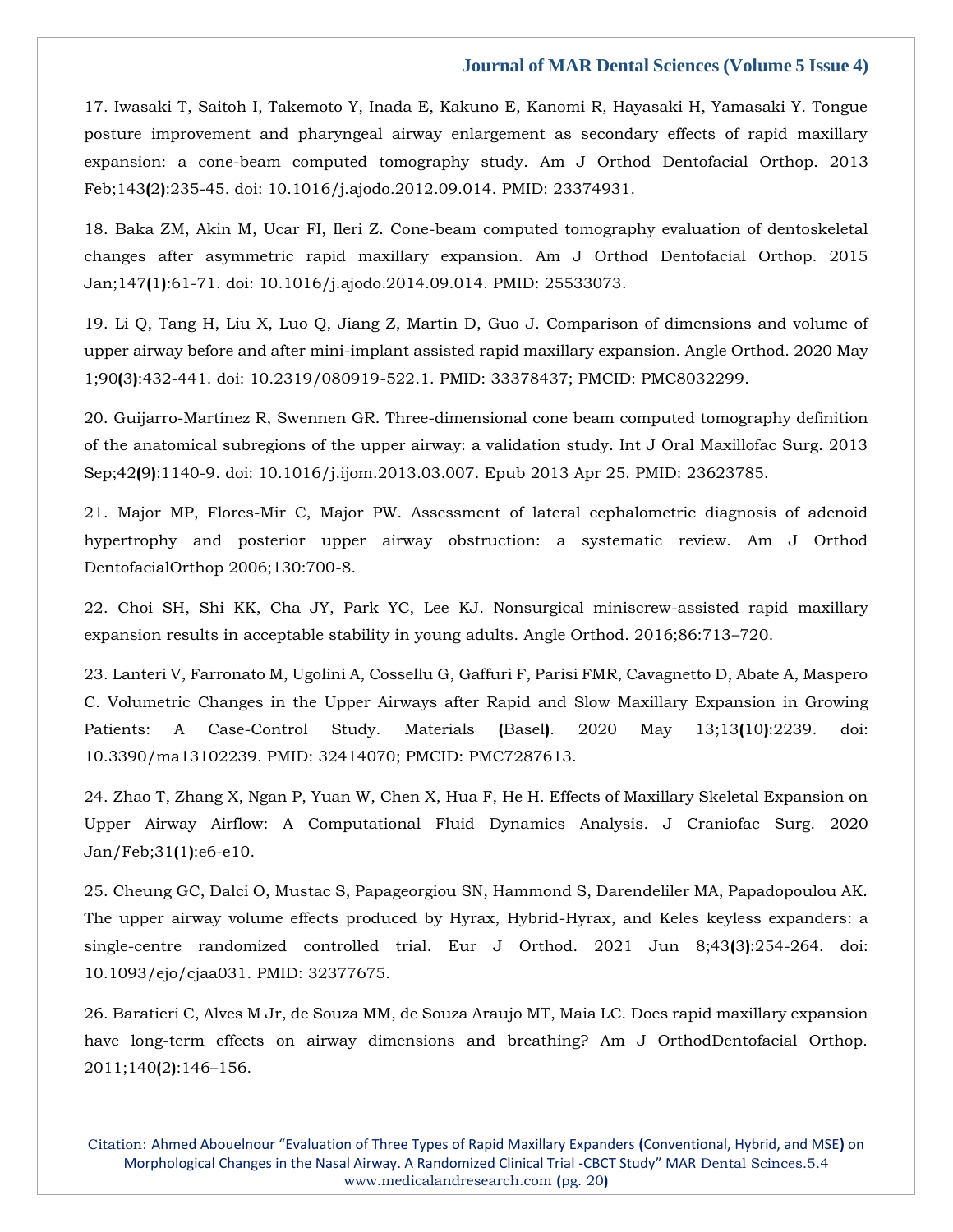27. [Iwasaki T, Takemoto Y, Inada E, Sato H, Suga H, Saitoh I, et al. The effect of rapid maxillary](https://www.google.com/search?q=.+The+effect+of+rapid+maxillary+expansion+on+pharyngeal+airway+pressure+during+inspiration+evaluated+using+computational+fluid+dynamics.+Int+J+Pediatr+Otorhinolaryngol.&sxsrf=ALiCzsZbc61gePxXULPa5pcWTar4W_QBlQ%3A1651212088929&ei=OH9rYpWyOK-Z4-EP-feNmAU&ved=0ahUKEwiVromwzLj3AhWvzDgGHfl7A1MQ4dUDCA4&oq=.+The+effect+of+rapid+maxillary+expansion+on+pharyngeal+airway+pressure+during+inspiration+evaluated+using+computational+fluid+dynamics.+Int+J+Pediatr+Otorhinolaryngol.&gs_lcp=Cgdnd3Mtd2l6EAwyBwgjEOoCECcyBwgjEOoCECcyBwgjEOoCECcyBwgjEOoCECcyBwgjEOoCECcyBwgjEOoCECcyBwgjEOoCECcyBwgjEOoCECcyBwgjEOoCECcyBwgjEOoCECdKBAhBGABKBAhGGABQ2gJY2gJgtgZoAXAAeACAAQCIAQCSAQCYAQCgAQGgAQKwAQrAAQE&sclient=gws-wiz)  [expansion on pharyngeal airway pressure during inspiration evaluated using computational fluid](https://www.google.com/search?q=.+The+effect+of+rapid+maxillary+expansion+on+pharyngeal+airway+pressure+during+inspiration+evaluated+using+computational+fluid+dynamics.+Int+J+Pediatr+Otorhinolaryngol.&sxsrf=ALiCzsZbc61gePxXULPa5pcWTar4W_QBlQ%3A1651212088929&ei=OH9rYpWyOK-Z4-EP-feNmAU&ved=0ahUKEwiVromwzLj3AhWvzDgGHfl7A1MQ4dUDCA4&oq=.+The+effect+of+rapid+maxillary+expansion+on+pharyngeal+airway+pressure+during+inspiration+evaluated+using+computational+fluid+dynamics.+Int+J+Pediatr+Otorhinolaryngol.&gs_lcp=Cgdnd3Mtd2l6EAwyBwgjEOoCECcyBwgjEOoCECcyBwgjEOoCECcyBwgjEOoCECcyBwgjEOoCECcyBwgjEOoCECcyBwgjEOoCECcyBwgjEOoCECcyBwgjEOoCECcyBwgjEOoCECdKBAhBGABKBAhGGABQ2gJY2gJgtgZoAXAAeACAAQCIAQCSAQCYAQCgAQGgAQKwAQrAAQE&sclient=gws-wiz)  [dynamics. Int J Pediatr Otorhinolaryngol.](https://www.google.com/search?q=.+The+effect+of+rapid+maxillary+expansion+on+pharyngeal+airway+pressure+during+inspiration+evaluated+using+computational+fluid+dynamics.+Int+J+Pediatr+Otorhinolaryngol.&sxsrf=ALiCzsZbc61gePxXULPa5pcWTar4W_QBlQ%3A1651212088929&ei=OH9rYpWyOK-Z4-EP-feNmAU&ved=0ahUKEwiVromwzLj3AhWvzDgGHfl7A1MQ4dUDCA4&oq=.+The+effect+of+rapid+maxillary+expansion+on+pharyngeal+airway+pressure+during+inspiration+evaluated+using+computational+fluid+dynamics.+Int+J+Pediatr+Otorhinolaryngol.&gs_lcp=Cgdnd3Mtd2l6EAwyBwgjEOoCECcyBwgjEOoCECcyBwgjEOoCECcyBwgjEOoCECcyBwgjEOoCECcyBwgjEOoCECcyBwgjEOoCECcyBwgjEOoCECcyBwgjEOoCECcyBwgjEOoCECdKBAhBGABKBAhGGABQ2gJY2gJgtgZoAXAAeACAAQCIAQCSAQCYAQCgAQGgAQKwAQrAAQE&sclient=gws-wiz) **(**2014**)** 78:1258–64. doi: 10.1016/j.ijporl.2014.05.004

28. [Hur JS, Kim HH, Choi JY, Suh SH, Baek SH. Investigation of the effects of miniscrew-assisted rapid](https://www.google.com/search?q=Investigation+of+the+effects+of+miniscrew-assisted+rapid+palatal+expansion+on+airflow+in+the+upper+airway+of+an+adult+patient+with+obstructive+sleep+apnea+syndrome+using+computational+fluid-structure+interaction+analysis&sxsrf=ALiCzsZHJL77Ef76FKDaBDViWAzr12kVmg%3A1651212101621&ei=RX9rYsu9Jamb4-EPotan8AQ&ved=0ahUKEwiL9I-2zLj3AhWpzTgGHSLrCU4Q4dUDCA4&oq=Investigation+of+the+effects+of+miniscrew-assisted+rapid+palatal+expansion+on+airflow+in+the+upper+airway+of+an+adult+patient+with+obstructive+sleep+apnea+syndrome+using+computational+fluid-structure+interaction+analysis&gs_lcp=Cgdnd3Mtd2l6EAwyBwgjEOoCECcyBwgjEOoCECcyBwgjEOoCECcyBwgjEOoCECcyBwgjEOoCECcyBwgjEOoCECcyBwgjEOoCECcyBwgjEOoCECcyBwgjEOoCECcyBwgjEOoCECdKBAhBGABKBAhGGABQ-gJY-gJgjAdoAXAAeACAAQCIAQCSAQCYAQCgAQGgAQKwAQrAAQE&sclient=gws-wiz)  [palatal expansion on airflow in the upper airway of an adult patient with obstructive sleep apnea](https://www.google.com/search?q=Investigation+of+the+effects+of+miniscrew-assisted+rapid+palatal+expansion+on+airflow+in+the+upper+airway+of+an+adult+patient+with+obstructive+sleep+apnea+syndrome+using+computational+fluid-structure+interaction+analysis&sxsrf=ALiCzsZHJL77Ef76FKDaBDViWAzr12kVmg%3A1651212101621&ei=RX9rYsu9Jamb4-EPotan8AQ&ved=0ahUKEwiL9I-2zLj3AhWpzTgGHSLrCU4Q4dUDCA4&oq=Investigation+of+the+effects+of+miniscrew-assisted+rapid+palatal+expansion+on+airflow+in+the+upper+airway+of+an+adult+patient+with+obstructive+sleep+apnea+syndrome+using+computational+fluid-structure+interaction+analysis&gs_lcp=Cgdnd3Mtd2l6EAwyBwgjEOoCECcyBwgjEOoCECcyBwgjEOoCECcyBwgjEOoCECcyBwgjEOoCECcyBwgjEOoCECcyBwgjEOoCECcyBwgjEOoCECcyBwgjEOoCECcyBwgjEOoCECdKBAhBGABKBAhGGABQ-gJY-gJgjAdoAXAAeACAAQCIAQCSAQCYAQCgAQGgAQKwAQrAAQE&sclient=gws-wiz)  [syndrome using computational fluid-structure interaction analysis. Korean J](https://www.google.com/search?q=Investigation+of+the+effects+of+miniscrew-assisted+rapid+palatal+expansion+on+airflow+in+the+upper+airway+of+an+adult+patient+with+obstructive+sleep+apnea+syndrome+using+computational+fluid-structure+interaction+analysis&sxsrf=ALiCzsZHJL77Ef76FKDaBDViWAzr12kVmg%3A1651212101621&ei=RX9rYsu9Jamb4-EPotan8AQ&ved=0ahUKEwiL9I-2zLj3AhWpzTgGHSLrCU4Q4dUDCA4&oq=Investigation+of+the+effects+of+miniscrew-assisted+rapid+palatal+expansion+on+airflow+in+the+upper+airway+of+an+adult+patient+with+obstructive+sleep+apnea+syndrome+using+computational+fluid-structure+interaction+analysis&gs_lcp=Cgdnd3Mtd2l6EAwyBwgjEOoCECcyBwgjEOoCECcyBwgjEOoCECcyBwgjEOoCECcyBwgjEOoCECcyBwgjEOoCECcyBwgjEOoCECcyBwgjEOoCECcyBwgjEOoCECcyBwgjEOoCECdKBAhBGABKBAhGGABQ-gJY-gJgjAdoAXAAeACAAQCIAQCSAQCYAQCgAQGgAQKwAQrAAQE&sclient=gws-wiz) Orthod. **(**2017**)** 47:353– [64. doi: 10.4041/kjod.2017.47.6.353](https://www.google.com/search?q=Investigation+of+the+effects+of+miniscrew-assisted+rapid+palatal+expansion+on+airflow+in+the+upper+airway+of+an+adult+patient+with+obstructive+sleep+apnea+syndrome+using+computational+fluid-structure+interaction+analysis&sxsrf=ALiCzsZHJL77Ef76FKDaBDViWAzr12kVmg%3A1651212101621&ei=RX9rYsu9Jamb4-EPotan8AQ&ved=0ahUKEwiL9I-2zLj3AhWpzTgGHSLrCU4Q4dUDCA4&oq=Investigation+of+the+effects+of+miniscrew-assisted+rapid+palatal+expansion+on+airflow+in+the+upper+airway+of+an+adult+patient+with+obstructive+sleep+apnea+syndrome+using+computational+fluid-structure+interaction+analysis&gs_lcp=Cgdnd3Mtd2l6EAwyBwgjEOoCECcyBwgjEOoCECcyBwgjEOoCECcyBwgjEOoCECcyBwgjEOoCECcyBwgjEOoCECcyBwgjEOoCECcyBwgjEOoCECcyBwgjEOoCECcyBwgjEOoCECdKBAhBGABKBAhGGABQ-gJY-gJgjAdoAXAAeACAAQCIAQCSAQCYAQCgAQGgAQKwAQrAAQE&sclient=gws-wiz)

29. [Zhao Y, Nguyen M, Gohl E, Mah JK, Sameshima G, Enciso R. Oropharyngeal airway changes after](https://www.google.com/search?q=Oropharyngeal+airway+changes+after+rapid+palatal+expansion+evaluated+with+cone-beam+computed+tomography&sxsrf=ALiCzsbMM6ILdupSE-rcbbFO59JaABIVMg%3A1651212117117&ei=VX9rYoTcBpWZ4-EPttiF8A0&ved=0ahUKEwjE2sG9zLj3AhWVzDgGHTZsAd4Q4dUDCA4&oq=Oropharyngeal+airway+changes+after+rapid+palatal+expansion+evaluated+with+cone-beam+computed+tomography&gs_lcp=Cgdnd3Mtd2l6EAwyBwgjEOoCECcyBwgjEOoCECcyBwgjEOoCECcyBwgjEOoCECcyBwgjEOoCECcyBwgjEOoCECcyBwgjEOoCECcyBwgjEOoCECcyBwgjEOoCECcyBwgjEOoCECdKBAhBGABKBAhGGABQnQJYnQJgrQdoAXAAeACAAQCIAQCSAQCYAQCgAQGgAQKwAQrAAQE&sclient=gws-wiz)  [rapid palatal expansion evaluated with cone-beam computed tomography. Am J Orthod Dentofacial](https://www.google.com/search?q=Oropharyngeal+airway+changes+after+rapid+palatal+expansion+evaluated+with+cone-beam+computed+tomography&sxsrf=ALiCzsbMM6ILdupSE-rcbbFO59JaABIVMg%3A1651212117117&ei=VX9rYoTcBpWZ4-EPttiF8A0&ved=0ahUKEwjE2sG9zLj3AhWVzDgGHTZsAd4Q4dUDCA4&oq=Oropharyngeal+airway+changes+after+rapid+palatal+expansion+evaluated+with+cone-beam+computed+tomography&gs_lcp=Cgdnd3Mtd2l6EAwyBwgjEOoCECcyBwgjEOoCECcyBwgjEOoCECcyBwgjEOoCECcyBwgjEOoCECcyBwgjEOoCECcyBwgjEOoCECcyBwgjEOoCECcyBwgjEOoCECcyBwgjEOoCECdKBAhBGABKBAhGGABQnQJYnQJgrQdoAXAAeACAAQCIAQCSAQCYAQCgAQGgAQKwAQrAAQE&sclient=gws-wiz)  [Orthop. 2010;137:S71](https://www.google.com/search?q=Oropharyngeal+airway+changes+after+rapid+palatal+expansion+evaluated+with+cone-beam+computed+tomography&sxsrf=ALiCzsbMM6ILdupSE-rcbbFO59JaABIVMg%3A1651212117117&ei=VX9rYoTcBpWZ4-EPttiF8A0&ved=0ahUKEwjE2sG9zLj3AhWVzDgGHTZsAd4Q4dUDCA4&oq=Oropharyngeal+airway+changes+after+rapid+palatal+expansion+evaluated+with+cone-beam+computed+tomography&gs_lcp=Cgdnd3Mtd2l6EAwyBwgjEOoCECcyBwgjEOoCECcyBwgjEOoCECcyBwgjEOoCECcyBwgjEOoCECcyBwgjEOoCECcyBwgjEOoCECcyBwgjEOoCECcyBwgjEOoCECcyBwgjEOoCECdKBAhBGABKBAhGGABQnQJYnQJgrQdoAXAAeACAAQCIAQCSAQCYAQCgAQGgAQKwAQrAAQE&sclient=gws-wiz)–S78.

30. [Malkoc¸ S, U¨ s¸u¨mez S, Is¸eri H. Long-term effects of symphyseal distraction and rapid maxillary](https://www.google.com/search?q=Long-term+effects+of+symphyseal+distraction+and+rapid+maxillary+expansion+on+pharyngeal+airway+dimensions%2C+tongue%2C+and+hyoid+position&sxsrf=ALiCzsbFnBXljKh9JQ8WNwjC8GPODYfZWg%3A1651212144645&ei=cH9rYsyFJ-yW4-EP5IOQmA4&ved=0ahUKEwjM_dHKzLj3AhVsyzgGHeQBBOMQ4dUDCA4&oq=Long-term+effects+of+symphyseal+distraction+and+rapid+maxillary+expansion+on+pharyngeal+airway+dimensions%2C+tongue%2C+and+hyoid+position&gs_lcp=Cgdnd3Mtd2l6EAwyBwgjEOoCECcyBwgjEOoCECcyBwgjEOoCECcyBwgjEOoCECcyBwgjEOoCECcyBwgjEOoCECcyBwgjEOoCECcyBwgjEOoCECcyBwgjEOoCECcyBwgjEOoCECdKBAhBGABKBAhGGABQ0AJY0AJgnQdoAXAAeACAAQCIAQCSAQCYAQCgAQGgAQKwAQrAAQE&sclient=gws-wiz)  [expansion on pharyngeal airway dimensions, tongue, and hyoid position. Am J OrthodDentofacial](https://www.google.com/search?q=Long-term+effects+of+symphyseal+distraction+and+rapid+maxillary+expansion+on+pharyngeal+airway+dimensions%2C+tongue%2C+and+hyoid+position&sxsrf=ALiCzsbFnBXljKh9JQ8WNwjC8GPODYfZWg%3A1651212144645&ei=cH9rYsyFJ-yW4-EP5IOQmA4&ved=0ahUKEwjM_dHKzLj3AhVsyzgGHeQBBOMQ4dUDCA4&oq=Long-term+effects+of+symphyseal+distraction+and+rapid+maxillary+expansion+on+pharyngeal+airway+dimensions%2C+tongue%2C+and+hyoid+position&gs_lcp=Cgdnd3Mtd2l6EAwyBwgjEOoCECcyBwgjEOoCECcyBwgjEOoCECcyBwgjEOoCECcyBwgjEOoCECcyBwgjEOoCECcyBwgjEOoCECcyBwgjEOoCECcyBwgjEOoCECcyBwgjEOoCECdKBAhBGABKBAhGGABQ0AJY0AJgnQdoAXAAeACAAQCIAQCSAQCYAQCgAQGgAQKwAQrAAQE&sclient=gws-wiz)  [Orthop. 2007;132:769](https://www.google.com/search?q=Long-term+effects+of+symphyseal+distraction+and+rapid+maxillary+expansion+on+pharyngeal+airway+dimensions%2C+tongue%2C+and+hyoid+position&sxsrf=ALiCzsbFnBXljKh9JQ8WNwjC8GPODYfZWg%3A1651212144645&ei=cH9rYsyFJ-yW4-EP5IOQmA4&ved=0ahUKEwjM_dHKzLj3AhVsyzgGHeQBBOMQ4dUDCA4&oq=Long-term+effects+of+symphyseal+distraction+and+rapid+maxillary+expansion+on+pharyngeal+airway+dimensions%2C+tongue%2C+and+hyoid+position&gs_lcp=Cgdnd3Mtd2l6EAwyBwgjEOoCECcyBwgjEOoCECcyBwgjEOoCECcyBwgjEOoCECcyBwgjEOoCECcyBwgjEOoCECcyBwgjEOoCECcyBwgjEOoCECcyBwgjEOoCECcyBwgjEOoCECdKBAhBGABKBAhGGABQ0AJY0AJgnQdoAXAAeACAAQCIAQCSAQCYAQCgAQGgAQKwAQrAAQE&sclient=gws-wiz)–775.

31. [Haralambidis A, Ari-Demirkaya A, Acar A, Kucukkeles N, Ates M, Ozkaya S. Morphologic](https://www.google.com/search?q=Morphologic+changes+of+the+nasal+cavity+induced+by+rapid+maxillary+expansion%3A+a+study+on+3-+dimensional+computed+tomography+models.&sxsrf=ALiCzsYH5EDpzlvJO0bMVw2KBCb9Vmi9UQ%3A1651212155805&ei=e39rYqzeMKCe4-EP-62doAc&ved=0ahUKEwjsh_vPzLj3AhUgzzgGHftWB3QQ4dUDCA4&oq=Morphologic+changes+of+the+nasal+cavity+induced+by+rapid+maxillary+expansion%3A+a+study+on+3-+dimensional+computed+tomography+models.&gs_lcp=Cgdnd3Mtd2l6EAwyBwgjEOoCECcyBwgjEOoCECcyBwgjEOoCECcyBwgjEOoCECcyBwgjEOoCECcyBwgjEOoCECcyBwgjEOoCECcyBwgjEOoCECcyBwgjEOoCECcyBwgjEOoCECdKBAhBGABKBAhGGABQ-QNY-QNg8wdoAXAAeACAAQCIAQCSAQCYAQCgAQGgAQKwAQrAAQE&sclient=gws-wiz) changes [of the nasal cavity induced by rapid maxillary expansion: a study on 3-](https://www.google.com/search?q=Morphologic+changes+of+the+nasal+cavity+induced+by+rapid+maxillary+expansion%3A+a+study+on+3-+dimensional+computed+tomography+models.&sxsrf=ALiCzsYH5EDpzlvJO0bMVw2KBCb9Vmi9UQ%3A1651212155805&ei=e39rYqzeMKCe4-EP-62doAc&ved=0ahUKEwjsh_vPzLj3AhUgzzgGHftWB3QQ4dUDCA4&oq=Morphologic+changes+of+the+nasal+cavity+induced+by+rapid+maxillary+expansion%3A+a+study+on+3-+dimensional+computed+tomography+models.&gs_lcp=Cgdnd3Mtd2l6EAwyBwgjEOoCECcyBwgjEOoCECcyBwgjEOoCECcyBwgjEOoCECcyBwgjEOoCECcyBwgjEOoCECcyBwgjEOoCECcyBwgjEOoCECcyBwgjEOoCECcyBwgjEOoCECdKBAhBGABKBAhGGABQ-QNY-QNg8wdoAXAAeACAAQCIAQCSAQCYAQCgAQGgAQKwAQrAAQE&sclient=gws-wiz) dimensional computed [tomography models. Am J Orthod Dentofacial Orthop. 2009;136:815](https://www.google.com/search?q=Morphologic+changes+of+the+nasal+cavity+induced+by+rapid+maxillary+expansion%3A+a+study+on+3-+dimensional+computed+tomography+models.&sxsrf=ALiCzsYH5EDpzlvJO0bMVw2KBCb9Vmi9UQ%3A1651212155805&ei=e39rYqzeMKCe4-EP-62doAc&ved=0ahUKEwjsh_vPzLj3AhUgzzgGHftWB3QQ4dUDCA4&oq=Morphologic+changes+of+the+nasal+cavity+induced+by+rapid+maxillary+expansion%3A+a+study+on+3-+dimensional+computed+tomography+models.&gs_lcp=Cgdnd3Mtd2l6EAwyBwgjEOoCECcyBwgjEOoCECcyBwgjEOoCECcyBwgjEOoCECcyBwgjEOoCECcyBwgjEOoCECcyBwgjEOoCECcyBwgjEOoCECcyBwgjEOoCECcyBwgjEOoCECdKBAhBGABKBAhGGABQ-QNY-QNg8wdoAXAAeACAAQCIAQCSAQCYAQCgAQGgAQKwAQrAAQE&sclient=gws-wiz)–821.

32. [Gunyuz Toklu M, Germec-Cakan D, Tozlu M. Periodontal, dentoalveolar, and skeletal effects of tooth](https://www.google.com/search?q=Periodontal%2C+dentoalveolar%2C+and+skeletal+effects+of+tooth-borne+and+toothbone-+borne+expansion+appliances.+&sxsrf=ALiCzsZM1KLzIfYkGweQFBe-hPmaznGGvw%3A1651212169061&ei=iX9rYqisA7CY4-EPguKoiAw&ved=0ahUKEwjolKTWzLj3AhUwzDgGHQIxCsEQ4dUDCA4&oq=Periodontal%2C+dentoalveolar%2C+and+skeletal+effects+of+tooth-borne+and+toothbone-+borne+expansion+appliances.+&gs_lcp=Cgdnd3Mtd2l6EAwyBwgjEOoCECcyBwgjEOoCECcyBwgjEOoCECcyBwgjEOoCECcyBwgjEOoCECcyBwgjEOoCECcyBwgjEOoCECcyBwgjEOoCECcyBwgjEOoCECcyBwgjEOoCECdKBAhBGABKBAhGGABQ3AJY3AJgrQZoAXAAeACAAQCIAQCSAQCYAQCgAQGgAQKwAQrAAQE&sclient=gws-wiz)borne and toothbone- [borne expansion appliances. Am J Orthod DentofacialOrthop. 2015;148:97](https://www.google.com/search?q=Periodontal%2C+dentoalveolar%2C+and+skeletal+effects+of+tooth-borne+and+toothbone-+borne+expansion+appliances.+&sxsrf=ALiCzsZM1KLzIfYkGweQFBe-hPmaznGGvw%3A1651212169061&ei=iX9rYqisA7CY4-EPguKoiAw&ved=0ahUKEwjolKTWzLj3AhUwzDgGHQIxCsEQ4dUDCA4&oq=Periodontal%2C+dentoalveolar%2C+and+skeletal+effects+of+tooth-borne+and+toothbone-+borne+expansion+appliances.+&gs_lcp=Cgdnd3Mtd2l6EAwyBwgjEOoCECcyBwgjEOoCECcyBwgjEOoCECcyBwgjEOoCECcyBwgjEOoCECcyBwgjEOoCECcyBwgjEOoCECcyBwgjEOoCECcyBwgjEOoCECcyBwgjEOoCECdKBAhBGABKBAhGGABQ3AJY3AJgrQZoAXAAeACAAQCIAQCSAQCYAQCgAQGgAQKwAQrAAQE&sclient=gws-wiz)–109.

33. [Garib D, Miranda F, Palomo JM, Pugliese F, da Cunha Bastos JC, Dos Santos AM, Janson G.](https://www.google.com/search?q=Orthopedic+outcomes+of+hybrid+and+conventional+Hyrax+expanders&sxsrf=ALiCzsbolXzVOVR6aHyuOjA1ocBTAwjoQg%3A1651212187855&ei=m39rYpvoM_WX4-EPjp2w0A4&ved=0ahUKEwjboZ_fzLj3AhX1yzgGHY4ODOoQ4dUDCA4&oq=Orthopedic+outcomes+of+hybrid+and+conventional+Hyrax+expanders&gs_lcp=Cgdnd3Mtd2l6EAw6BwgjEOoCECdKBAhBGABKBAhGGABQjQNYjQNglwdoAXAAeACAAZUDiAGVA5IBAzQtMZgBAKABAaABArABCsABAQ&sclient=gws-wiz)  Orthopedic [outcomes of hybrid and conventional Hyrax expanders. Angle Orthod. 2021 Mar 1;91](https://www.google.com/search?q=Orthopedic+outcomes+of+hybrid+and+conventional+Hyrax+expanders&sxsrf=ALiCzsbolXzVOVR6aHyuOjA1ocBTAwjoQg%3A1651212187855&ei=m39rYpvoM_WX4-EPjp2w0A4&ved=0ahUKEwjboZ_fzLj3AhX1yzgGHY4ODOoQ4dUDCA4&oq=Orthopedic+outcomes+of+hybrid+and+conventional+Hyrax+expanders&gs_lcp=Cgdnd3Mtd2l6EAw6BwgjEOoCECdKBAhBGABKBAhGGABQjQNYjQNglwdoAXAAeACAAZUDiAGVA5IBAzQtMZgBAKABAaABArABCsABAQ&sclient=gws-wiz)**(**2**)**:178- [186. doi: 10.2319/060820-527.1. PMID: 33434282; PMCID: PMC8028483.](https://www.google.com/search?q=Orthopedic+outcomes+of+hybrid+and+conventional+Hyrax+expanders&sxsrf=ALiCzsbolXzVOVR6aHyuOjA1ocBTAwjoQg%3A1651212187855&ei=m39rYpvoM_WX4-EPjp2w0A4&ved=0ahUKEwjboZ_fzLj3AhX1yzgGHY4ODOoQ4dUDCA4&oq=Orthopedic+outcomes+of+hybrid+and+conventional+Hyrax+expanders&gs_lcp=Cgdnd3Mtd2l6EAw6BwgjEOoCECdKBAhBGABKBAhGGABQjQNYjQNglwdoAXAAeACAAZUDiAGVA5IBAzQtMZgBAKABAaABArABCsABAQ&sclient=gws-wiz)

34. [Lin L, Ahn HW, Kim SJ, Moon SC, Kim SH, Nelson G. Toothborne vs bone-borne rapid maxillary](https://www.google.com/search?q=+Toothborne+vs+bone-borne+rapid+maxillary+expanders+in+late+adolescence&sxsrf=ALiCzsbE60ey7IUkg8a_bq1zFrg1b4Mggw%3A1651212716219&ei=rIFrYvGHDbCL4-EPxLmkyAY&ved=0ahUKEwjxjZjbzrj3AhWwxTgGHcQcCWkQ4dUDCA4&oq=+Toothborne+vs+bone-borne+rapid+maxillary+expanders+in+late+adolescence&gs_lcp=Cgdnd3Mtd2l6EAwyBwgjEOoCECcyBwgjEOoCECcyBwgjEOoCECcyBwgjEOoCECcyBwgjEOoCECcyBwgjEOoCECcyBwgjEOoCECcyBwgjEOoCECcyBwgjEOoCECcyBwgjEOoCECdKBAhBGABKBAhGGABQhQNYhQNgzwZoAXAAeACAAZsDiAGbA5IBAzQtMZgBAKABAaABArABCsABAQ&sclient=gws-wiz)  [expanders in late adolescence. Angle Orthod. 2015;85:253](https://www.google.com/search?q=+Toothborne+vs+bone-borne+rapid+maxillary+expanders+in+late+adolescence&sxsrf=ALiCzsbE60ey7IUkg8a_bq1zFrg1b4Mggw%3A1651212716219&ei=rIFrYvGHDbCL4-EPxLmkyAY&ved=0ahUKEwjxjZjbzrj3AhWwxTgGHcQcCWkQ4dUDCA4&oq=+Toothborne+vs+bone-borne+rapid+maxillary+expanders+in+late+adolescence&gs_lcp=Cgdnd3Mtd2l6EAwyBwgjEOoCECcyBwgjEOoCECcyBwgjEOoCECcyBwgjEOoCECcyBwgjEOoCECcyBwgjEOoCECcyBwgjEOoCECcyBwgjEOoCECcyBwgjEOoCECcyBwgjEOoCECdKBAhBGABKBAhGGABQhQNYhQNgzwZoAXAAeACAAZsDiAGbA5IBAzQtMZgBAKABAaABArABCsABAQ&sclient=gws-wiz)–262.

35. [Celenk-Koca T, Erdinc AE, Hazar S, Harris L, English JD, Akyalcin S. Evaluation of miniscrew](https://www.google.com/search?q=Evaluation+of+miniscrew-supported+rapid+maxillary+expansion+in+adolescents%3A+A+prospective+randomized+clinical+trial.+Angle+Orthod.&sxsrf=ALiCzsbLUXIqniuAuaONbOE373L8pSKXwg%3A1651212729197&ei=uYFrYu7SC4yL4-EPlfuR-Ag&ved=0ahUKEwiuk7Dhzrj3AhWMxTgGHZV9BI8Q4dUDCA4&oq=Evaluation+of+miniscrew-supported+rapid+maxillary+expansion+in+adolescents%3A+A+prospective+randomized+clinical+trial.+Angle+Orthod.&gs_lcp=Cgdnd3Mtd2l6EAwyBwgjEOoCECcyBwgjEOoCECcyBwgjEOoCECcyBwgjEOoCECcyBwgjEOoCECcyBwgjEOoCECcyBwgjEOoCECcyBwgjEOoCECcyBwgjEOoCECcyBwgjEOoCECdKBAhBGABKBAhGGABQgANYgANg3wdoAXABeACAAQCIAQCSAQCYAQCgAQGgAQKwAQrAAQE&sclient=gws-wiz)[supported rapid maxillary expansion in adolescents: A prospective randomized clinical trial. Angle](https://www.google.com/search?q=Evaluation+of+miniscrew-supported+rapid+maxillary+expansion+in+adolescents%3A+A+prospective+randomized+clinical+trial.+Angle+Orthod.&sxsrf=ALiCzsbLUXIqniuAuaONbOE373L8pSKXwg%3A1651212729197&ei=uYFrYu7SC4yL4-EPlfuR-Ag&ved=0ahUKEwiuk7Dhzrj3AhWMxTgGHZV9BI8Q4dUDCA4&oq=Evaluation+of+miniscrew-supported+rapid+maxillary+expansion+in+adolescents%3A+A+prospective+randomized+clinical+trial.+Angle+Orthod.&gs_lcp=Cgdnd3Mtd2l6EAwyBwgjEOoCECcyBwgjEOoCECcyBwgjEOoCECcyBwgjEOoCECcyBwgjEOoCECcyBwgjEOoCECcyBwgjEOoCECcyBwgjEOoCECcyBwgjEOoCECcyBwgjEOoCECdKBAhBGABKBAhGGABQgANYgANg3wdoAXABeACAAQCIAQCSAQCYAQCgAQGgAQKwAQrAAQE&sclient=gws-wiz)  Orthod. 2018 Nov;88**(**6**)**[:702-709. doi: 10.2319/011518-42.1. Epub 2018 Aug 13. PMID: 30102085;](https://www.google.com/search?q=Evaluation+of+miniscrew-supported+rapid+maxillary+expansion+in+adolescents%3A+A+prospective+randomized+clinical+trial.+Angle+Orthod.&sxsrf=ALiCzsbLUXIqniuAuaONbOE373L8pSKXwg%3A1651212729197&ei=uYFrYu7SC4yL4-EPlfuR-Ag&ved=0ahUKEwiuk7Dhzrj3AhWMxTgGHZV9BI8Q4dUDCA4&oq=Evaluation+of+miniscrew-supported+rapid+maxillary+expansion+in+adolescents%3A+A+prospective+randomized+clinical+trial.+Angle+Orthod.&gs_lcp=Cgdnd3Mtd2l6EAwyBwgjEOoCECcyBwgjEOoCECcyBwgjEOoCECcyBwgjEOoCECcyBwgjEOoCECcyBwgjEOoCECcyBwgjEOoCECcyBwgjEOoCECcyBwgjEOoCECcyBwgjEOoCECdKBAhBGABKBAhGGABQgANYgANg3wdoAXABeACAAQCIAQCSAQCYAQCgAQGgAQKwAQrAAQE&sclient=gws-wiz)  [PMCID: PMC8174075.](https://www.google.com/search?q=Evaluation+of+miniscrew-supported+rapid+maxillary+expansion+in+adolescents%3A+A+prospective+randomized+clinical+trial.+Angle+Orthod.&sxsrf=ALiCzsbLUXIqniuAuaONbOE373L8pSKXwg%3A1651212729197&ei=uYFrYu7SC4yL4-EPlfuR-Ag&ved=0ahUKEwiuk7Dhzrj3AhWMxTgGHZV9BI8Q4dUDCA4&oq=Evaluation+of+miniscrew-supported+rapid+maxillary+expansion+in+adolescents%3A+A+prospective+randomized+clinical+trial.+Angle+Orthod.&gs_lcp=Cgdnd3Mtd2l6EAwyBwgjEOoCECcyBwgjEOoCECcyBwgjEOoCECcyBwgjEOoCECcyBwgjEOoCECcyBwgjEOoCECcyBwgjEOoCECcyBwgjEOoCECcyBwgjEOoCECcyBwgjEOoCECdKBAhBGABKBAhGGABQgANYgANg3wdoAXABeACAAQCIAQCSAQCYAQCgAQGgAQKwAQrAAQE&sclient=gws-wiz)

36. [Smith T, Ghoneima A, Stewart K, et al. Three-dimensional computed tomography analysis of airway](https://www.google.com/search?q=.+Three-dimensional+computed+tomography+analysis+of+airway+volume+changes+after+rapid+maxillary+expansion&sxsrf=ALiCzsa_35jw94jahJi0o9nR9mgaT_o0-A%3A1651212743446&ei=x4FrYubtGqeX4-EP7ZCtqA4&ved=0ahUKEwim7ZXozrj3AhWnyzgGHW1IC-UQ4dUDCA4&oq=.+Three-dimensional+computed+tomography+analysis+of+airway+volume+changes+after+rapid+maxillary+expansion&gs_lcp=Cgdnd3Mtd2l6EAwyBwgjEOoCECcyBwgjEOoCECcyBwgjEOoCECcyBwgjEOoCECcyBwgjEOoCECcyBwgjEOoCECcyBwgjEOoCECcyBwgjEOoCECcyBwgjEOoCECcyBwgjEOoCECdKBAhBGABKBAhGGABQiwNYiwNgvgZoAXAAeACAAQCIAQCSAQCYAQCgAQGgAQKwAQrAAQE&sclient=gws-wiz)  [volume changes after rapid maxillary expansion. Am J Orthod Dentofacial Orthop. 2012;141:618](https://www.google.com/search?q=.+Three-dimensional+computed+tomography+analysis+of+airway+volume+changes+after+rapid+maxillary+expansion&sxsrf=ALiCzsa_35jw94jahJi0o9nR9mgaT_o0-A%3A1651212743446&ei=x4FrYubtGqeX4-EP7ZCtqA4&ved=0ahUKEwim7ZXozrj3AhWnyzgGHW1IC-UQ4dUDCA4&oq=.+Three-dimensional+computed+tomography+analysis+of+airway+volume+changes+after+rapid+maxillary+expansion&gs_lcp=Cgdnd3Mtd2l6EAwyBwgjEOoCECcyBwgjEOoCECcyBwgjEOoCECcyBwgjEOoCECcyBwgjEOoCECcyBwgjEOoCECcyBwgjEOoCECcyBwgjEOoCECcyBwgjEOoCECcyBwgjEOoCECdKBAhBGABKBAhGGABQiwNYiwNgvgZoAXAAeACAAQCIAQCSAQCYAQCgAQGgAQKwAQrAAQE&sclient=gws-wiz)–626

37. [Fastuca R, Zecca PA, Caprioglio A. Role of mandibular displacement and airway size in improving](https://www.google.com/search?q=Role+of+mandibular+displacement+and+airway+size+in+improving+breathing+after+rapid+maxillary+expansion&sxsrf=ALiCzsYCCnMTMzpQVXPSzJducSNdZPWD1g%3A1651212755543&ei=04FrYtrqIPeJ4-EPrbmyiAc&ved=0ahUKEwiaoPjtzrj3AhX3xDgGHa2cDHEQ4dUDCA4&oq=Role+of+mandibular+displacement+and+airway+size+in+improving+breathing+after+rapid+maxillary+expansion&gs_lcp=Cgdnd3Mtd2l6EAwyBwgjEOoCECcyBwgjEOoCECcyBwgjEOoCECcyBwgjEOoCECcyBwgjEOoCECcyBwgjEOoCECcyBwgjEOoCECcyBwgjEOoCECcyBwgjEOoCECcyBwgjEOoCECdKBAhBGABKBAhGGABQiwNYiwNgnwdoAXAAeACAAQCIAQCSAQCYAQCgAQGgAQKwAQrAAQE&sclient=gws-wiz)  [breathing after rapid maxillary expansion. Prog Orthod. 2014 Apr 29;15](https://www.google.com/search?q=Role+of+mandibular+displacement+and+airway+size+in+improving+breathing+after+rapid+maxillary+expansion&sxsrf=ALiCzsYCCnMTMzpQVXPSzJducSNdZPWD1g%3A1651212755543&ei=04FrYtrqIPeJ4-EPrbmyiAc&ved=0ahUKEwiaoPjtzrj3AhX3xDgGHa2cDHEQ4dUDCA4&oq=Role+of+mandibular+displacement+and+airway+size+in+improving+breathing+after+rapid+maxillary+expansion&gs_lcp=Cgdnd3Mtd2l6EAwyBwgjEOoCECcyBwgjEOoCECcyBwgjEOoCECcyBwgjEOoCECcyBwgjEOoCECcyBwgjEOoCECcyBwgjEOoCECcyBwgjEOoCECcyBwgjEOoCECcyBwgjEOoCECdKBAhBGABKBAhGGABQiwNYiwNgnwdoAXAAeACAAQCIAQCSAQCYAQCgAQGgAQKwAQrAAQE&sclient=gws-wiz)**(**1**)**:40. doi: 10.1186/s40510- [014-0040-2. PMID: 24934328; PMCID: PMC4047764.](https://www.google.com/search?q=Role+of+mandibular+displacement+and+airway+size+in+improving+breathing+after+rapid+maxillary+expansion&sxsrf=ALiCzsYCCnMTMzpQVXPSzJducSNdZPWD1g%3A1651212755543&ei=04FrYtrqIPeJ4-EPrbmyiAc&ved=0ahUKEwiaoPjtzrj3AhX3xDgGHa2cDHEQ4dUDCA4&oq=Role+of+mandibular+displacement+and+airway+size+in+improving+breathing+after+rapid+maxillary+expansion&gs_lcp=Cgdnd3Mtd2l6EAwyBwgjEOoCECcyBwgjEOoCECcyBwgjEOoCECcyBwgjEOoCECcyBwgjEOoCECcyBwgjEOoCECcyBwgjEOoCECcyBwgjEOoCECcyBwgjEOoCECcyBwgjEOoCECdKBAhBGABKBAhGGABQiwNYiwNgnwdoAXAAeACAAQCIAQCSAQCYAQCgAQGgAQKwAQrAAQE&sclient=gws-wiz)

Citation: Ahmed Abouelnour "Evaluation of Three Types of Rapid Maxillary Expanders **(**Conventional, Hybrid, and MSE**)** on Morphological Changes in the Nasal Airway. A Randomized Clinical Trial -CBCT Study" MAR Dental Scinces.5.4 [www.medicalandresearch.com](http://www.medicalandresearch.com/) **(**pg. 21**)**